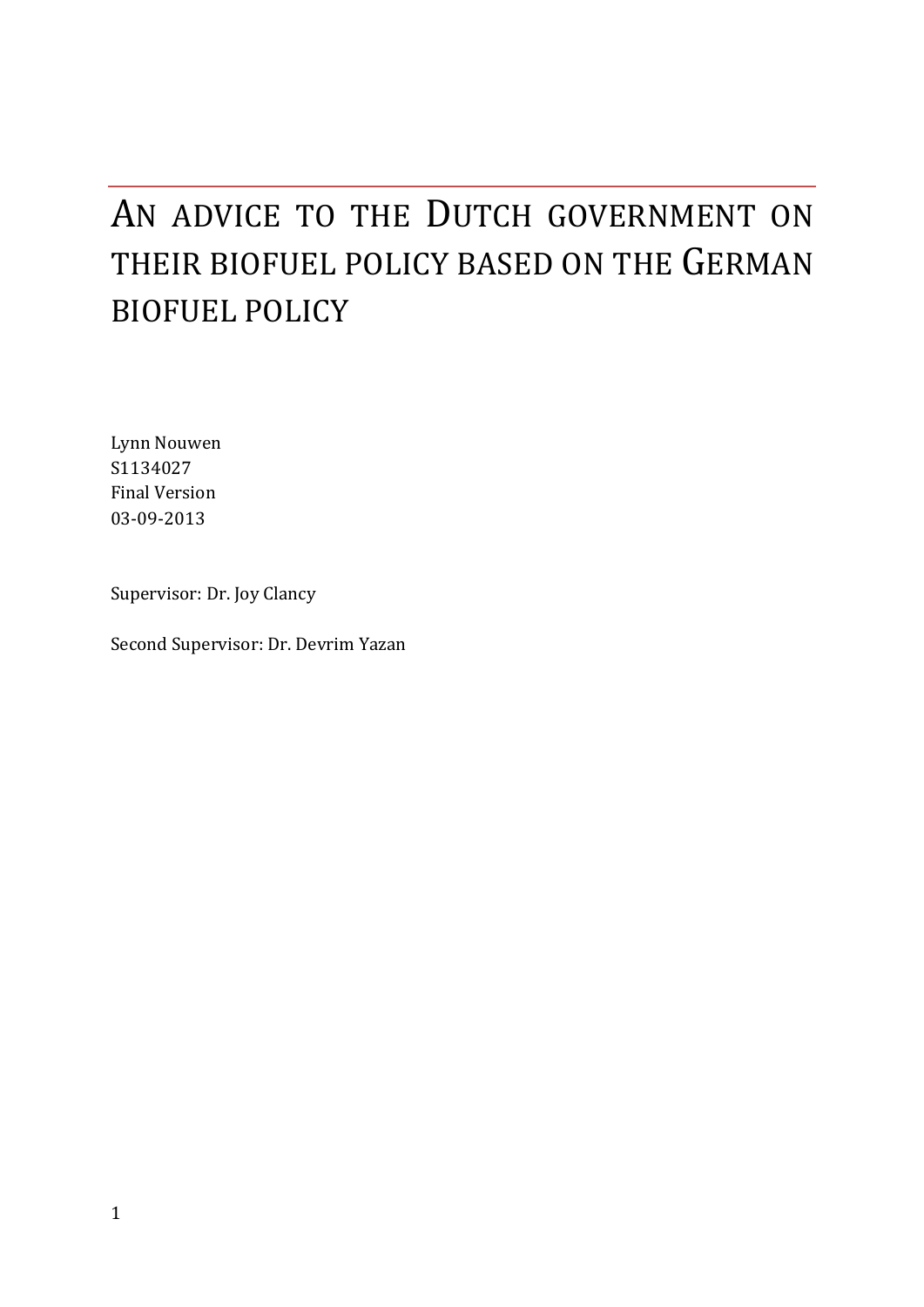### **ABSTRACT**

This research gives an advice to the Dutch government on how to improve their renewable energies in the transport sector to comply with the 10% target set for 2020 by the EU. The difference between the biofuel policy of Germany and the Netherlands will be analysed by using the Advocacy Coalition Framework of P. Sabatier. This framework researches the *influence of stable parameters and external events on policies. The data of the respective* stable parameters and external events that could have an influence on the biofuel policy will first be described. The stable parameters are the political system, the natural resources and the social cultural values of the countries. The external events are the Kyoto protocol, *the EU biofuel policy, the EU agricultural policy and agricultural in political parties, the* public transport policies, systemic political coalitions and the public opinion. The difference between the biofuel policies does not lie in what measures the countries use to achieve the 10% renewable energy in transport target. Both countries stimulate research to develop *innovative biofuels, however Germany is more advanced in this research. An explanation* why the Dutch biofuel policy and its measures are less advanced is because the coalitions in *the Dutch parliament change often, almost every three years sometimes even after two years.* The German government instead is constant and merely changes with the new *elections, although the CDU was part of the last two coalitions. The recommendation given* to the Dutch government is to not focus on producing second-generation crops for biofuels *in* order to achieve the 10% target. However, the Dutch government should focus on *promoting just waste as biofuels and achieving the 10% target by implementing other types of renewable energy for transportation such as wind and solar power. This energy can be used for transportation vehicles such as cars and buses. Waste biofuels can also be* used in the aviation sector.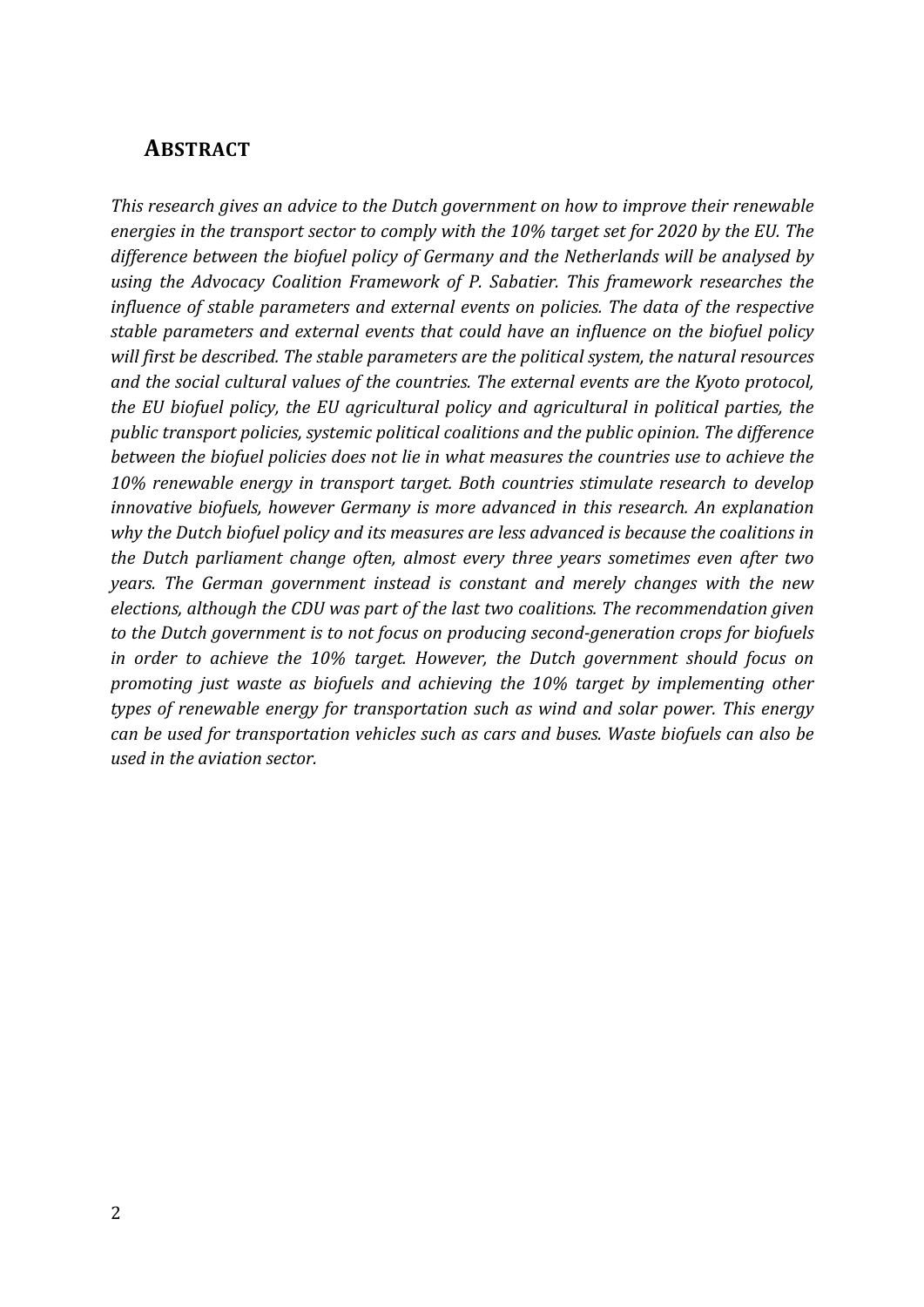# **TABLE OF CONTENTS**

| $\mathbf{1}$ |     |       |                                                                                   |  |
|--------------|-----|-------|-----------------------------------------------------------------------------------|--|
|              | 1.1 |       |                                                                                   |  |
|              | 1.2 |       |                                                                                   |  |
| 2            |     |       |                                                                                   |  |
|              | 2.1 |       |                                                                                   |  |
|              |     | 2.1.1 |                                                                                   |  |
|              |     |       |                                                                                   |  |
|              |     | 2.2.1 |                                                                                   |  |
|              |     | 2.2.2 |                                                                                   |  |
| 3            |     |       |                                                                                   |  |
|              | 3.1 |       |                                                                                   |  |
|              | 3.2 |       |                                                                                   |  |
|              |     | 3.2.1 |                                                                                   |  |
|              |     | 3.2.2 |                                                                                   |  |
|              | 3.3 |       |                                                                                   |  |
| 4            |     |       |                                                                                   |  |
|              | 4.1 |       |                                                                                   |  |
|              |     | 4.1.1 |                                                                                   |  |
|              |     | 4.1.2 |                                                                                   |  |
|              |     | 4.1.3 | Distribution of natural resources in the Netherlands and Germany 18               |  |
|              |     | 4.1.4 | Social-cultural values and social structures in Germany and the Netherlands<br>19 |  |
|              | 4.2 |       |                                                                                   |  |
|              |     | 4.2.1 |                                                                                   |  |
|              |     | 4.2.2 |                                                                                   |  |
|              |     | 4.2.3 |                                                                                   |  |
|              |     | 4.2.4 |                                                                                   |  |
|              |     | 4.2.5 |                                                                                   |  |
|              |     | 4.2.6 |                                                                                   |  |
|              | 4.3 |       |                                                                                   |  |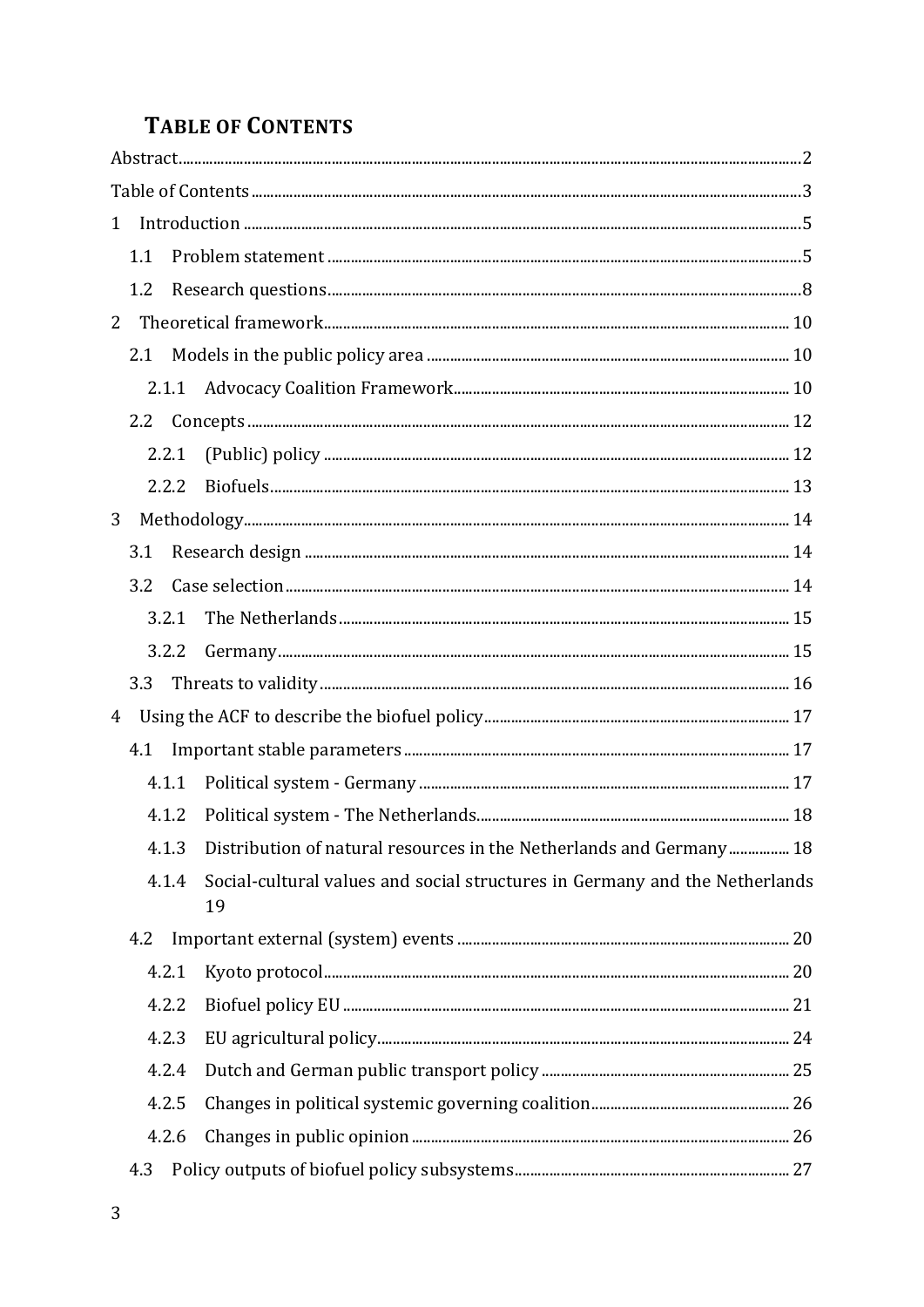|       | 4.3.1 |       |  |  |
|-------|-------|-------|--|--|
| 4.3.2 |       |       |  |  |
| 5     |       |       |  |  |
|       | 5.1   |       |  |  |
|       |       | 5.1.1 |  |  |
|       |       | 5.1.2 |  |  |
|       |       | 5.1.3 |  |  |
|       | 5.2   |       |  |  |
|       | 5.2.1 |       |  |  |
|       |       | 5.2.2 |  |  |
|       | 5.2.3 |       |  |  |
|       | 5.2.4 |       |  |  |
|       |       | 5.2.5 |  |  |
|       |       | 5.2.6 |  |  |
| 6     |       |       |  |  |
| 7     |       |       |  |  |
| 8     |       |       |  |  |
|       | 8.1   |       |  |  |
|       | 8.2   |       |  |  |
|       | 8.3   |       |  |  |
|       | 8.4   |       |  |  |
|       | 8.5   |       |  |  |
|       | 8.6   |       |  |  |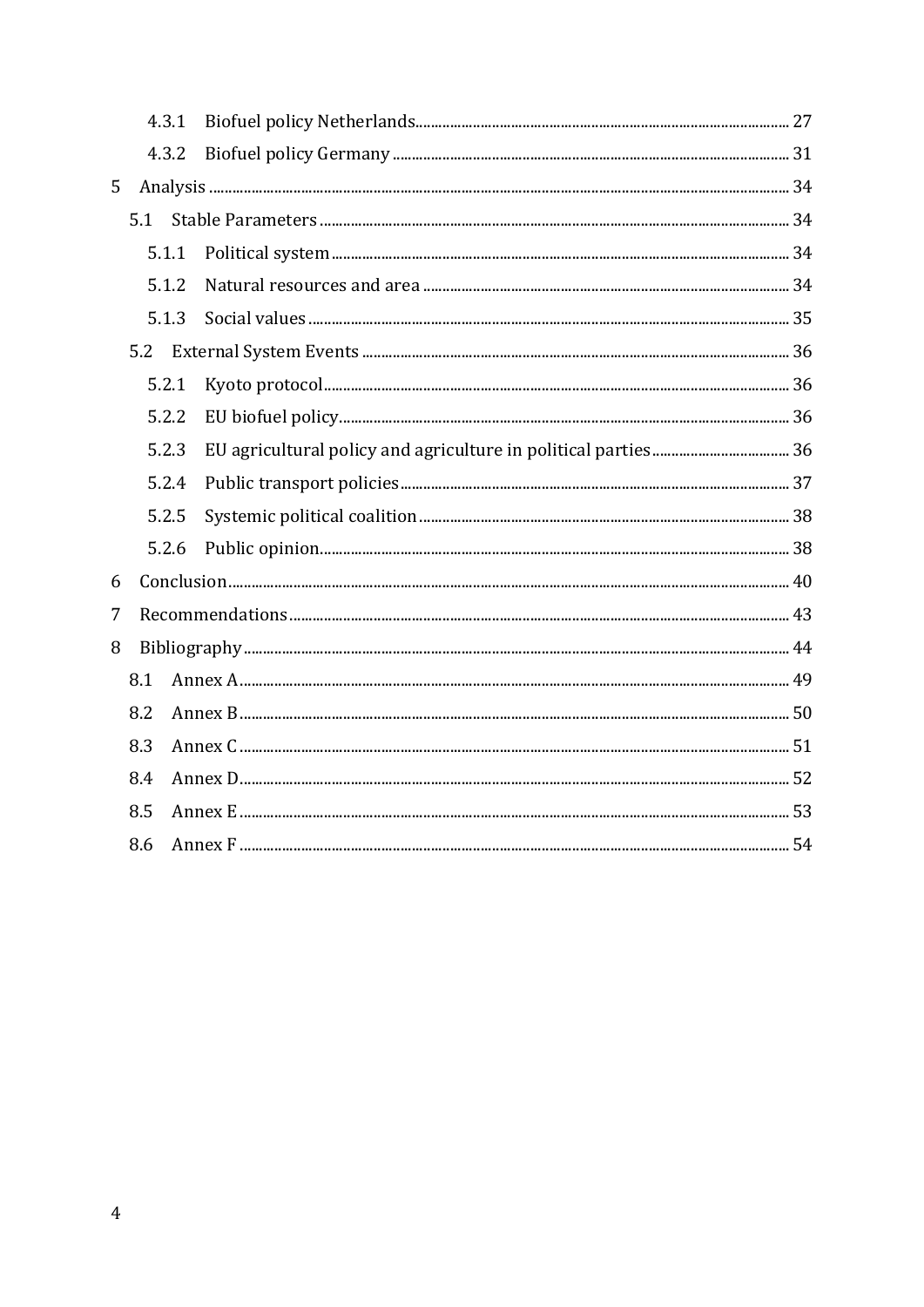# **1 INTRODUCTION**

### **1.1 PROBLEM STATEMENT**

Climate change has long been interesting for scientists and it is not just a common environmental and regulatory issue. The United Nationals Secretary General points out it is the most important environmental issue at this moment and it is incredibly challenging for the environmental regulators to find solutions for it (United Nations Environment Programme, n.d).

The reason why combatting climate change is so important is that greenhouse gas emissions keep on increasing and this affects several sectors in societies such as the economic sector, the health and safety sector, the food production sector and the security sector (United Nations Environment Programme, n.d). To avoid these consequences the world as a whole needs to act together to limit them. Climate change has several direct and indirect consequences, which affect the aforementioned sectors. Two tables are given below, the first one gives the likelihood that that the phenomena occurred in the late  $20<sup>th</sup>$  century, and the second table gives the likelihood of predicted phenomena in the future. Whereas the direct consequences in table 1 are relatively mild, the predicted phenomena are more severe. The main direct consequences that are visible at this moment can be seen in table 1 below. The NASA (National Aeronautics and Space Administration) investigates these predicted consequences. The results of these investigations are given in the table. It should be noted that for both table 1 and table 2 the ranges are: "virtually certain  $>99\%$ , very likely  $>90\%$ , likely  $>66\%$ " (National Aeronautics and Space Administration, n.d.).

| Phenomena                                      | Likelihood that trend occurred in late |
|------------------------------------------------|----------------------------------------|
|                                                | 20th century                           |
| Cold days, cold nights and frost less frequent | Very likely                            |
| over land areas                                |                                        |
| More frequent hot days and nights              | Very likely                            |
| Heat waves more frequent over most land        | Likely                                 |
| areas                                          |                                        |
| Increased incidence of extreme high sea level  | Likely                                 |
| $\ast$                                         |                                        |
| Global area affected by drought has            | Likely in some regions                 |
| increased (since 1970s)                        |                                        |

Table 1: Direct consequences of climate change (National Aeronautics and Space Administration, n.d.).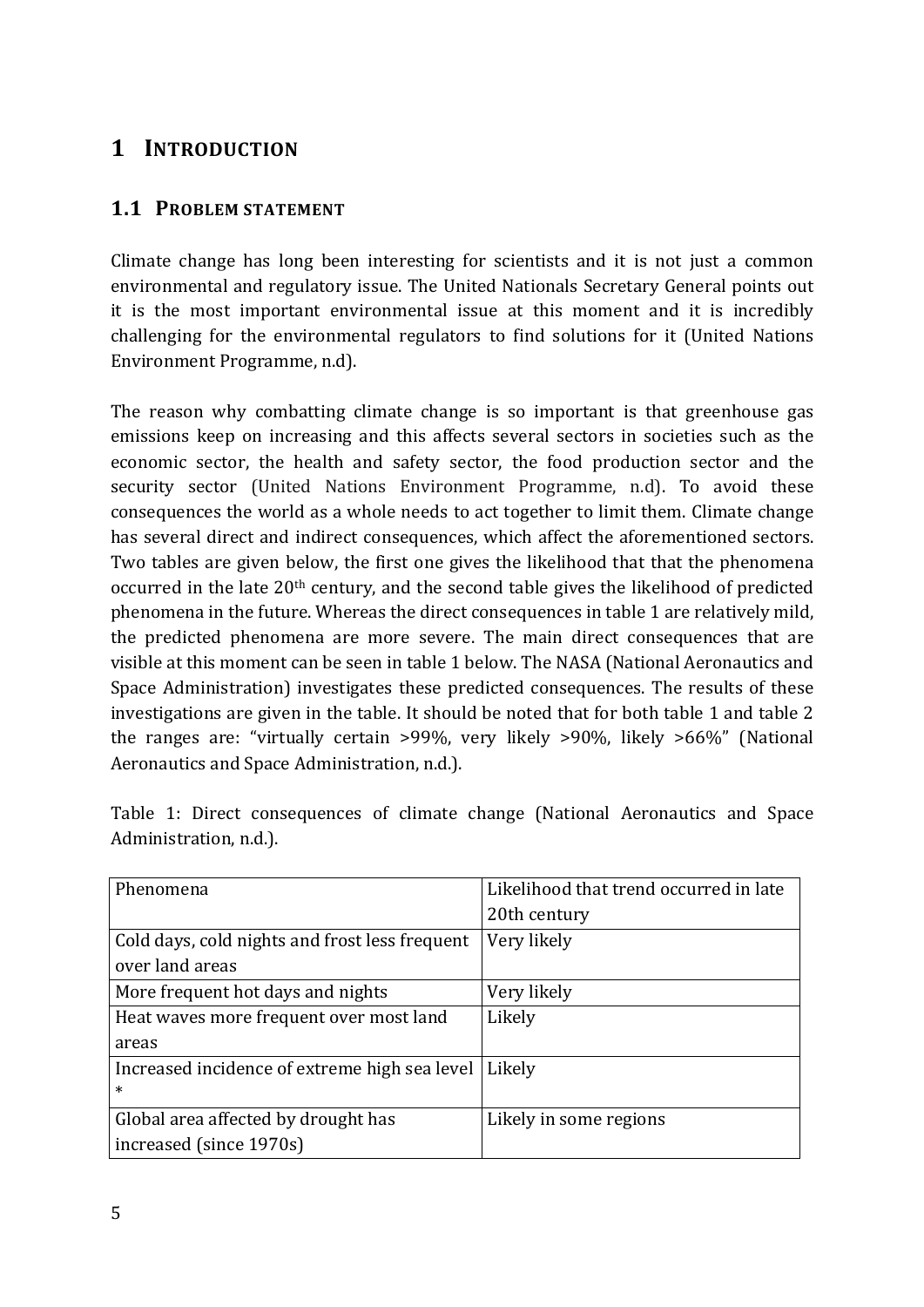| Increase in intense tropical cyclone activity | Likely in some regions |
|-----------------------------------------------|------------------------|
| in North Atlantic (since 1970)                |                        |

- ∗ Excluding tsunamis, which are not due to climate change.
- Adapted by the NASA from IPCC 2007, Summary for Policymakers, Synthesis Report, p. 13

The consequences that are predicted to occur in the future are visible in table 2. The NASA also determines these consequences. The results of the investigations are given in the table below

Table 2: Future predicted direct consequences of climate change (United Nations Environment Programme, n.d).

| Phenomena                                   | Likelihood of trend  |
|---------------------------------------------|----------------------|
| Contraction of snow cover areas, increased  | Virtually certain    |
| thaw in permafrost regions, decrease in sea |                      |
| ice extent                                  |                      |
| Increased frequency of hot extremes, heat   | Very likely to occur |
| waves and heavy precipitation               |                      |
| Increase in tropical cyclone intensity      | Likely to occur      |
| Precipitation increases in high latitudes   | Very likely to occur |
| Precipitation decreases in subtropical land | Very likely to occur |
| regions                                     |                      |
| Decreased water resources in many semi-     | High confidence      |
| arid areas, including western U.S. and      |                      |
| Mediterranean basin                         |                      |

• Adapted by the NASA from Ibid, p. 8.

From table 1 it is visible that the phenomena that indicate direct consequences of climate change happened in the  $20<sup>th</sup>$  century. The decrease in number of cold nights and cold days was very likely a new trend, and the number of hot days also very likely increased in the late  $20<sup>th</sup>$  century. Furthermore, there were likely more frequent heat waves in the  $20<sup>th</sup>$  century and the number of incidents when the sea levels increased to an extremely high level also likely increased.

Table 2 shows its is quite certain that as a result of climate change, in the future ice caps and areas with snow will melt. Furthermore, the prediction is that there will be more climate extremes, such as heat waves and heavy rains and storms.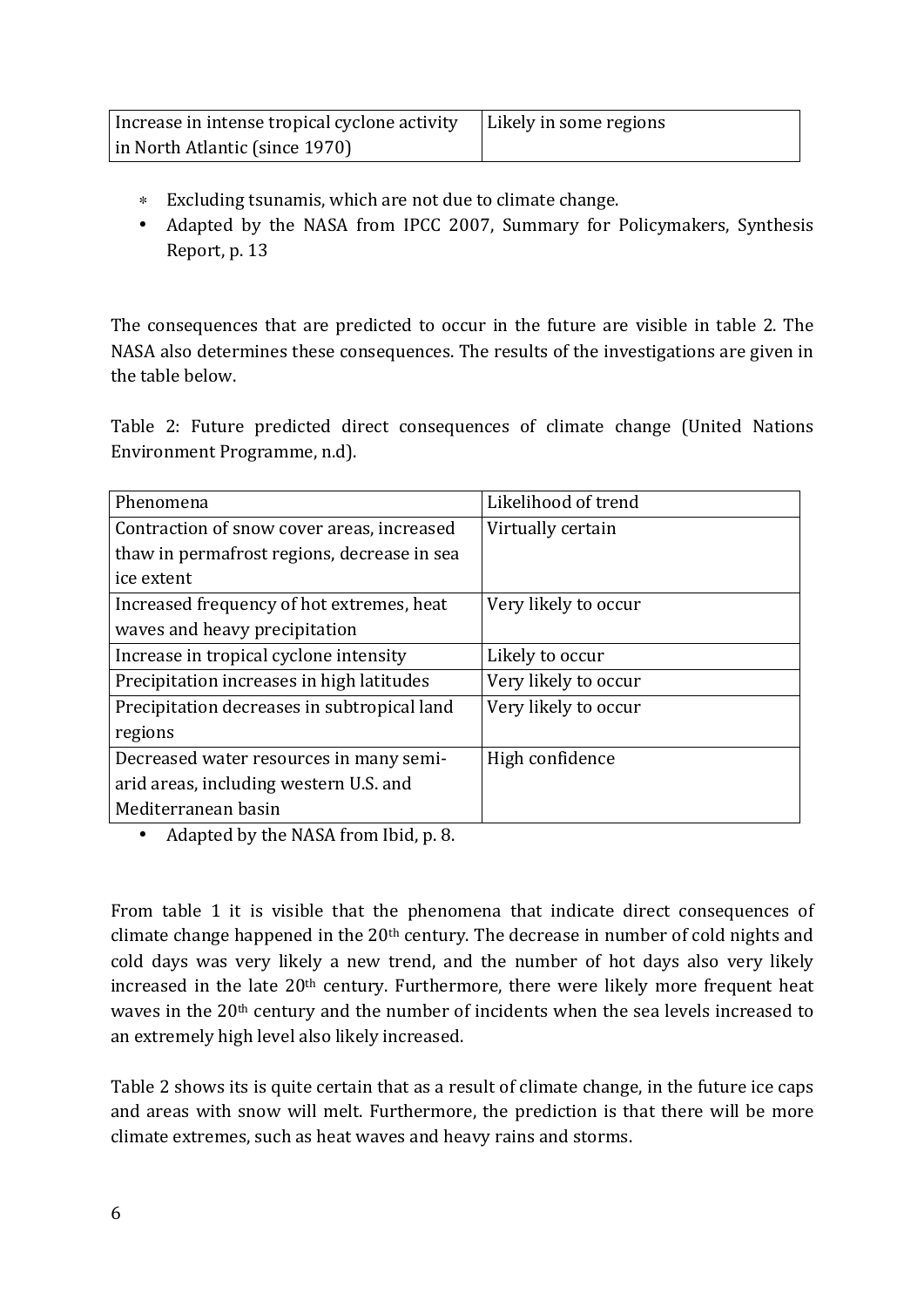All these phenomena can have severe consequences on human lives. Not only human lives are in danger, also the development of the economy will decelerate. Furthermore, the environment of a country will be affected; this can have serious consequences for its inhabitants, as they often depend on it (United Nations Framework Convention on Climate Change, n.d). There are many national and international organizations that talk about and discuss the consequences of climate change and how these can be solved. One of the aspects that the United Nations addresses in the 'United Nationals Environment Programme' (UNEP) is climate change (United Nations Environment Programme, n.d). There are two bodies of the UN that are engaged in addressing the problem of climate change. The first one is the international treaty, United Nations Framework Convention on Climate Change (UNFCCC), which was created in 1992 at the Earth Summit to tackle climate change (United Nations Framework Convention on Climate Change, n.d). The Earth Summit is a conference also called the United Nations Conference on Environment and Development (UNCED). The other body is the Intergovernmental Panel on Climate Change (IPCC), which was created in 1998 by the World Meteorological Organization (WMO) and the UNEP to have a source that provides scientific information on an objective basis (IPCC: Intergovernmental Panel on Climate Change). The UNFCCC organizes international climate change negotiations for the 195 parties that are involved in the Convention. These are also called 'the Conference of the Parties', or COP meetings (United Nations Framework Convention on Climate Change, n.d).

Most of EU countries and the EU as a body itself are involved in the UNFCCC and the conferences. The EU sees the use of renewable resources as one of the solutions that is needed to combat climate change and its consequences. They therefore set targets for its members to reduce the overall greenhouse gas emissions; additionally they set special targets that will reduce the greenhouse gas emissions from the transport sector. It has been proven that transport emissions, that contain greenhouse gasses, have contributed to global warming. In the UK, the 2003 Energy White Paper estimated that the transport emissions count for 25% of the total national carbon emissions (The National Archives, 2003,  $p$  63). To reduce greenhouse emissions in general, the transport sector can have an important role in the reduction. There are numerous types of renewable resources, which can be used in the transport sector, and one of them is biofuels. It is assumed by some countries that the use of biofuels seem beneficial in reducing greenhouse gasses, as a result they decide to establish biofuel policies and to implement these. The definition of biofuels according to the European Union is a "liquid or gaseous fuel for transport produced from biomass" (European Parliament and Council, 2009, p. 27). However, the policymaking process and the political systems are different among countries. Therefore different actors are involved in the process and their influence on the final policy is also different, which can result in different biofuel policies. In this thesis I will describe and compare the differences between the biofuel policies of the Netherlands and of Germany.

In the methodology the process of answering the research questions will be explained.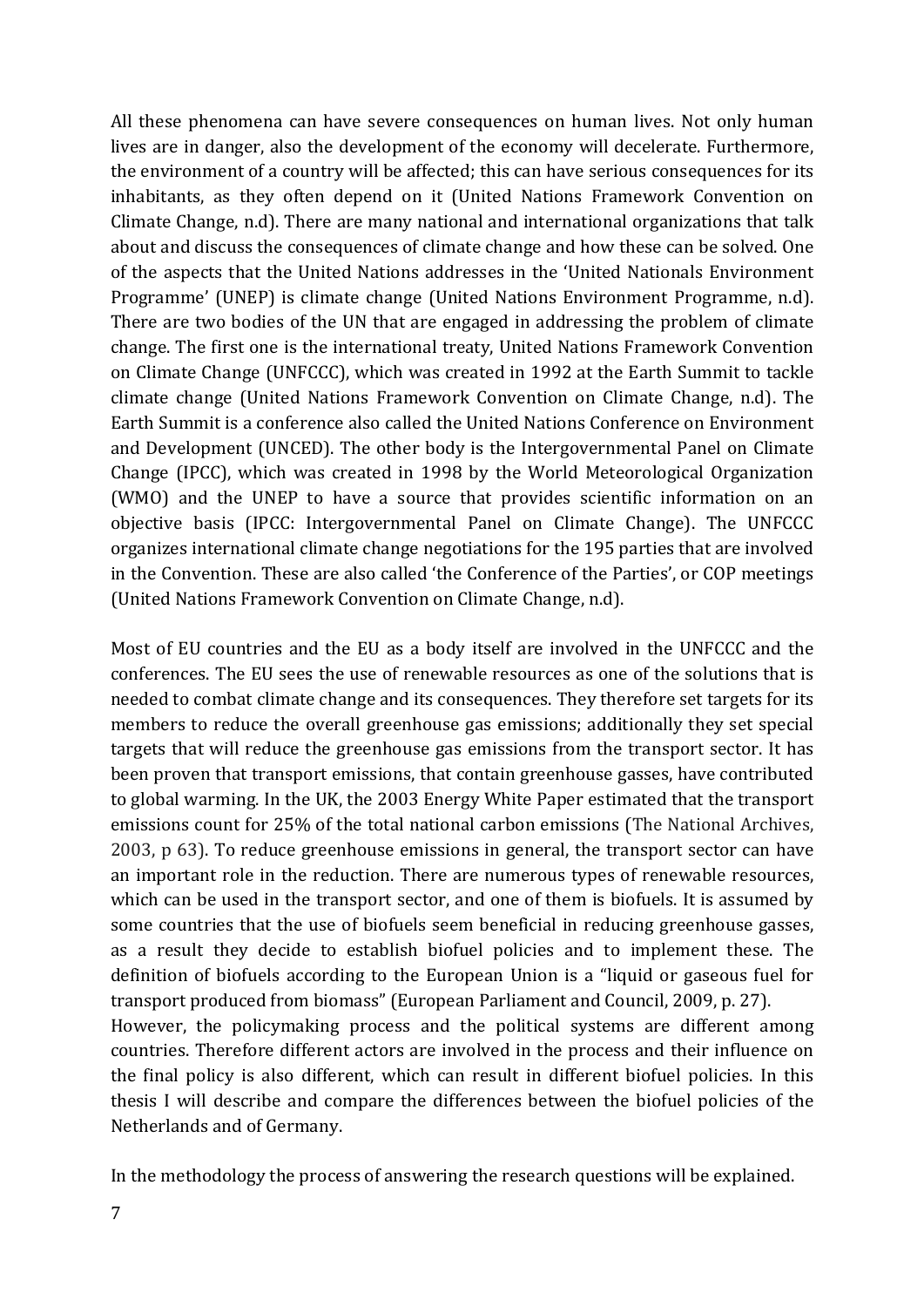In the end, I will give a recommendation to the Dutch government about how they can improve the use of biofuels in the Netherlands.

The main reason why the countries Germany and the Netherlands were chosen is because they are both interesting countries concerning the use of biofuels. Germany is the main producer and the main consumer of biofuels in Europe (Franco, Levidow, Fig. Goldfarb, Hönicke, & Mendonça, 2010, p. 15). Therefore it can be assumed that their policies concerning biofuels are well developed. The reason why the Netherlands is the other case that will be assessed is because climate change can have severe consequences on the Netherland, especially because the Netherlands is located below sea level. Another reason why it would be possible to compare these countries is because they have the same political system. Although Germany is built up by federal states it also has a parliamentary system, which is the same political system as the Netherlands. As these case countries are both located in the European Union, they both need to comply with the EU directives. Furthermore, both the Netherlands and Germany are annex 1 and annex 2 countries in the Kyoto protocol and they therefore have the same targets (United Nations Framework Convention on Climate Change, n.d).

### **1.2 RESEARCH QUESTIONS**

To find out the differences between the biofuel policies that will help to reduce the greenhouse gas emissions in the transport sector, in order to comply to the EU targets, a main research question is established.

The main research question of this thesis is:

*"What can the Dutch government learn from the biofuel policy of the German government about reaching the EU renewable energy in transport targets?"* 

To be able to answer the main research question, two sub-questions were formulated.

The first sub-question is:

"Is there a difference between the external events that have *influenced* the biofuel policy of Germany and of the Netherlands and if so, why?"

The goal of this sub-question is to establish a general overview of the differences between the two countries and their governments and whether these differences have an impact on the biofuel policy in these countries.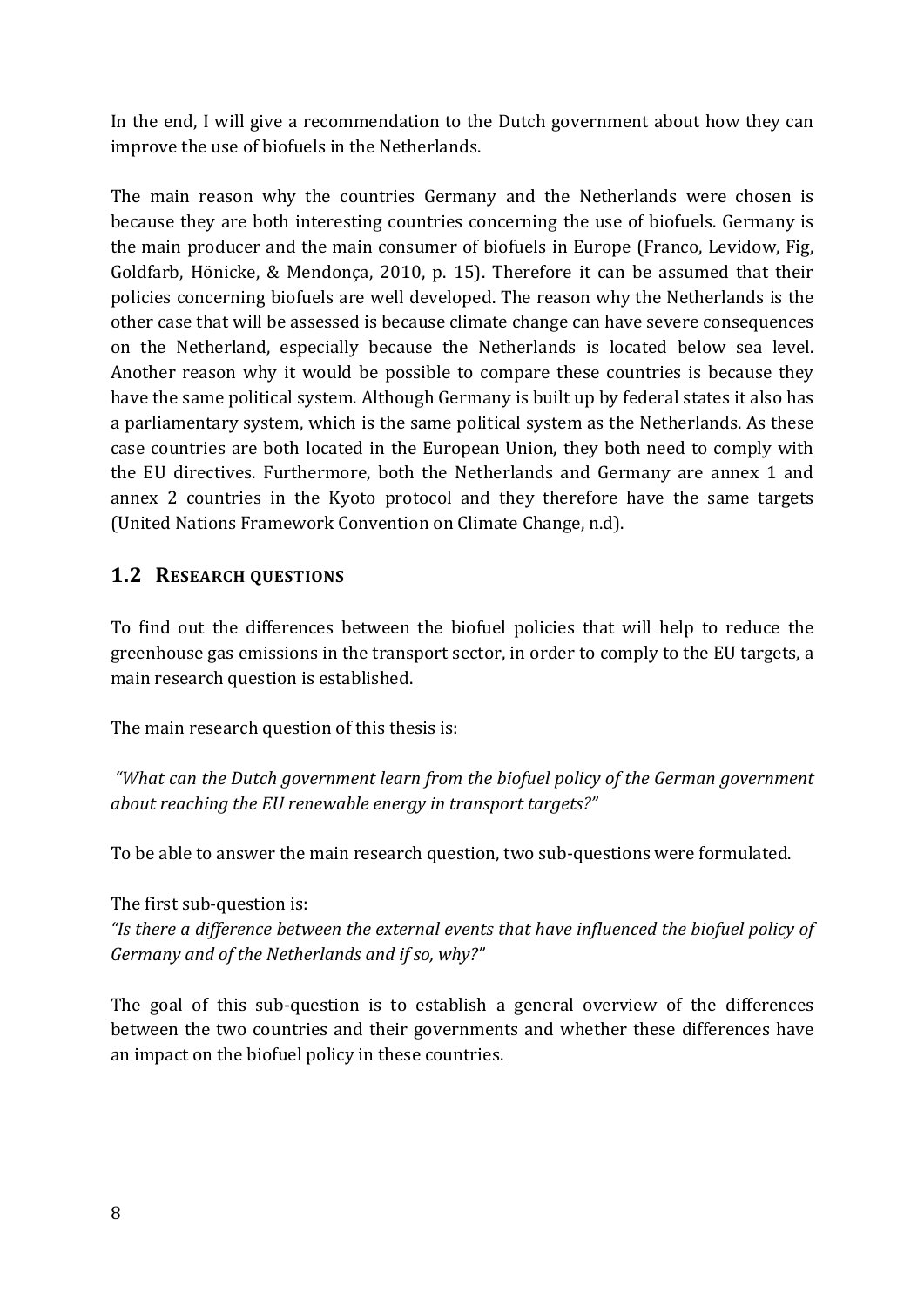The second sub-question is: "What measures can the Dutch government implement that will stimulate the consumption *of transport biofuels the most? "*

To be able to determine the differences between the biofuel use of the Netherlands and of Germany, the Advocacy Coalition Framework will be used. This framework assesses broader differences than only the differences between the biofuel policies. The focus of this paper will be on transport biofuels. The overall renewable energy consumption will also be taken into account, as the EU transport biofuel goals are set in Directive  $2009/28/EC$ - on the promotion of the use of energy from renewable resources (European Parliament and Council, 2009). The conclusion will include all the possible aspects that had influence in the biofuel use in both countries. Finally, a recommendation on the use of biofuels will be given to the Dutch government.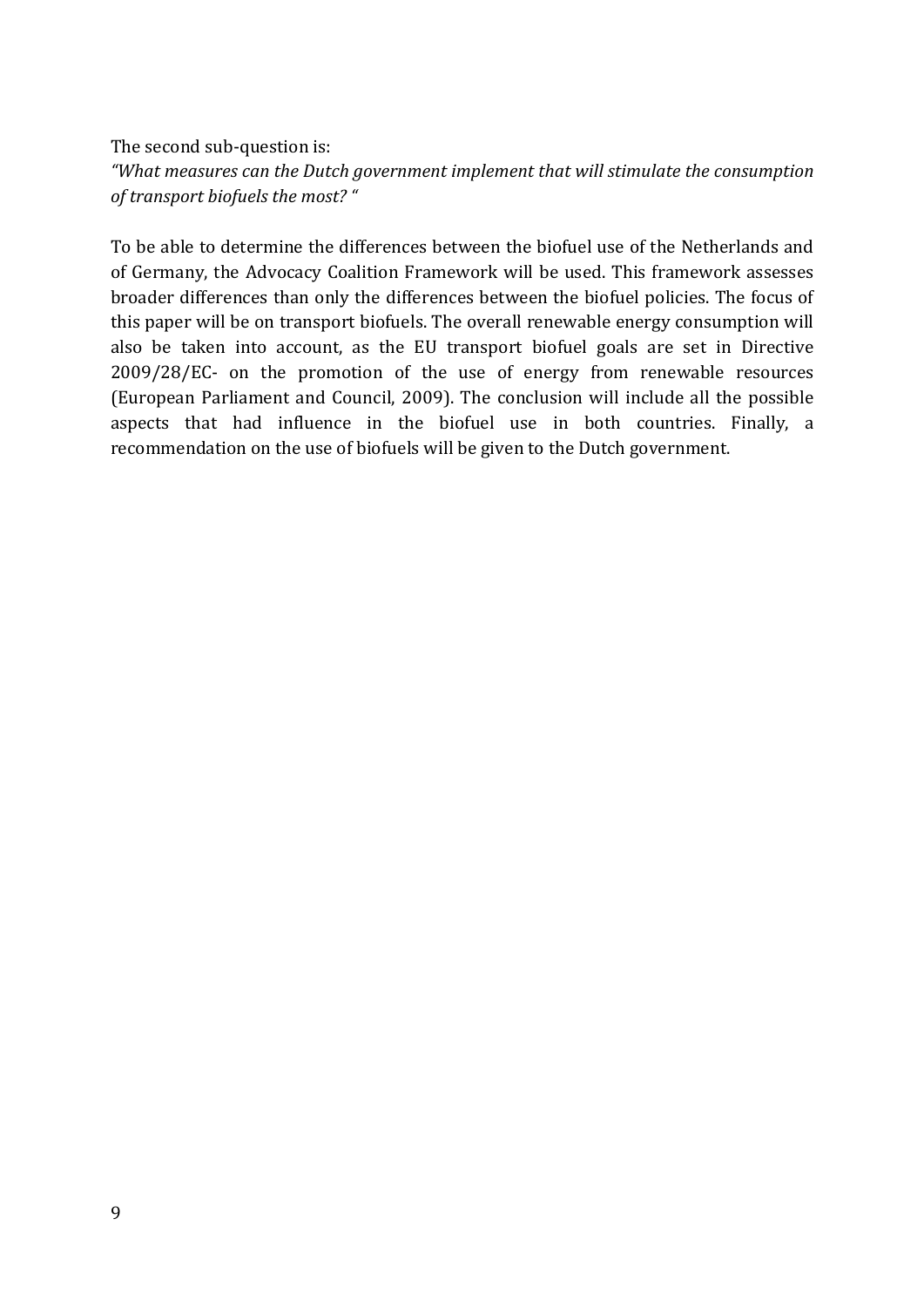# **2 THEORETICAL FRAMEWORK**

In this chapter the theoretical aspects of the research are treated. First the model that will be used is explained. Second, the concepts used throughout the thesis are discussed.

#### **2.1 MODELS IN THE PUBLIC POLICY AREA**

The two most frequently reviewed models in the public policy area are the "Rational Comprehensive Decision-Making model" and the "Incremental Decision-Making model". Other models have borrowed from these models and they help to explain how decisions are made (Birkland, 2001, pp. 209-210). The Rational Comprehensive Decision-Making model assumes that decision makers are given a problem and a goal for solving it. They need to solve or address the problem (Birkland, 2001, p. 210). Decision makers collect all the possible information on the problem and the possible solutions to it. The goal is to have "maximum social gain" by the new policy (Birkland, 2001, p. 210). The Incremental Decision-Making model explains that a person acts as rationally as possible, however within boundaries (Birkland, 2001, p. 211).

#### **2.1.1 ADVOCACY COALITION FRAMEWORK**

The first version of this framework was created over a longer period of time. In the 1980s Paul Sabatier created together with Jenkins-Smith a strategy to encourage other academics to use the framework on policy domains and data sets. This led to several changes in the framework (Sabatier, The advocacy coalition framework: revisions and relevance for Europe, 1998, p. 98). Since 1993 the framework has been used by several academics around the world (Sabatier, The advocacy coalition framework: revisions and relevance for Europe, 1998).

The original version of the ACF consisted of five premises. The first premise explains that the technical information of problems should not be overlooked in a theory on policy processes. The second premise states that at least a decade of information should be taken into account. The third premise explains that the most important unit of analysis in understanding the policy process is a policy subsystem or policy domain (Sabatier, The advocacy coalition framework: revisions and relevance for Europe, 1998, p. 99); this means not only specific governmental organizations should be analysed, but a whole set of actors and laws. The fourth premise states that multiple levels of government should be included in an analysis, within a country and from other organizations that play a role in the problem area (Sabatier, 1999). The last and fifth premise explains that public policies can be seen in the same way as belief systems, as public policies include implicit theories to make sure they reach their goals. These public policies incorporate value priorities and perceptions of world states (Sabatier, 1998). All in all the ACF "focuses on the interaction of advocacy coalitions, each consisting of actors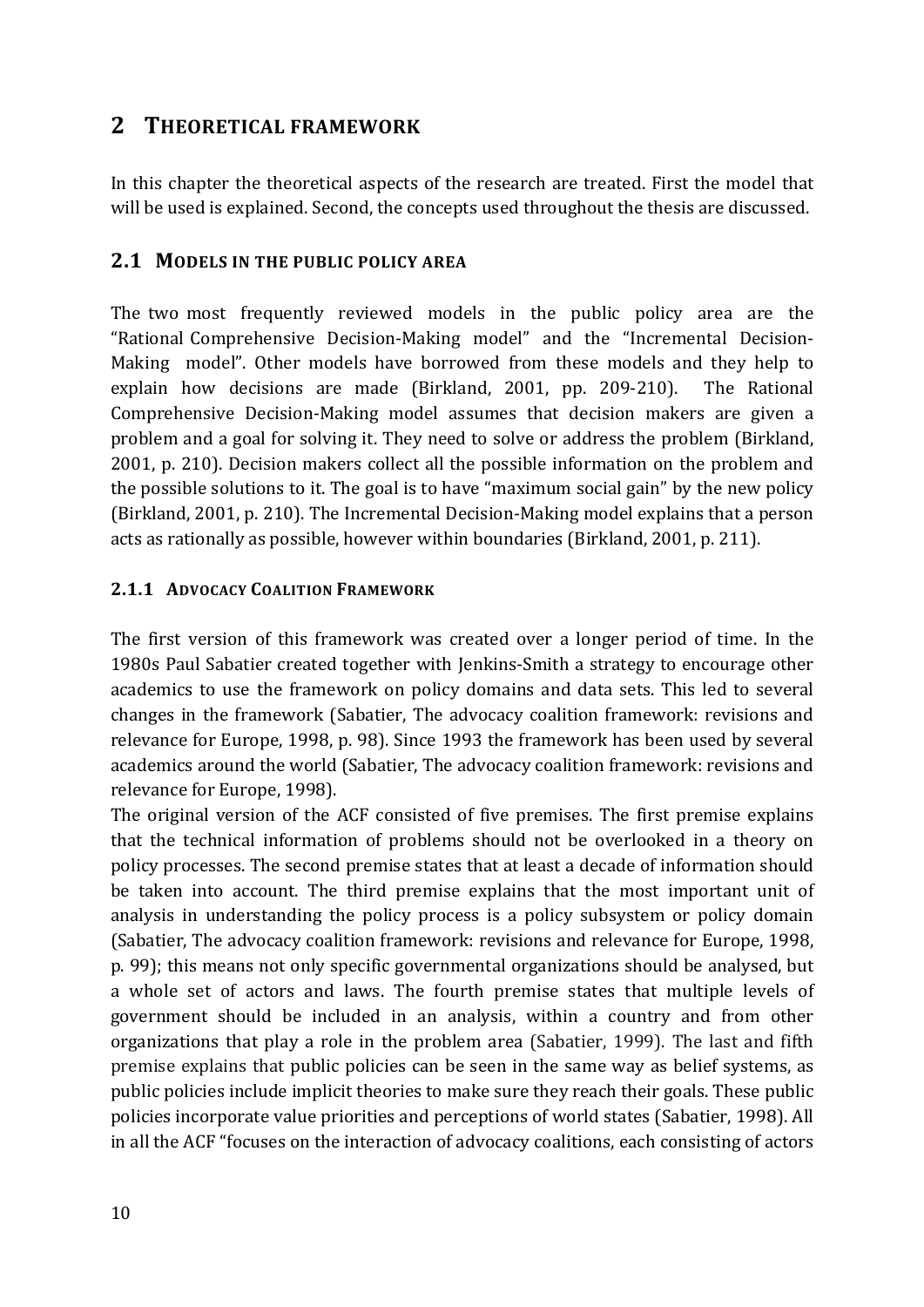from a variety of institutions who share a set of policy beliefs within a policy subsystem" (Sabatier, 1999, p. 9).

As mentioned before, the original version has changed slightly over the years. Therefore there are also different versions of the model. The version I will use in my thesis is a revised version, however only the difference between the version from 1988 is that it includes the public opinion in the external (system) events. The version that was created in 2007 is also interesting, as it divides the constraints in long-term and short-term constraints. The policy subsystem is in both versions quite the same.

The ACF consists of three sectors. The "Relatively Stable Parameters", the "External (System) Events" and the "Policy Subsystem". The Relatively Stable Parameters and the External (System) Events influence the constraints and resources of subsystem actors, which is also visible in the diagram stated below. As can be seen in the diagram, the Relatively Stable Parameters include: Basic attributes of the problem area (good), basic distribution of natural resources, fundamental socio-economic cultural values and social structure and the basic constitutional structure (rules). An example of a stable parameter can be the political culture in a country. The relationships between the elite groups in a country are structured by the political culture in the country. This political structure also determines the relationship between the population and the government (Sewell, 2005, p. 65).

The second sector is the External (System) Events. These external events are essential factors that determine major policy changes (Sabatier, 1999). As can be seen in the diagram, these external events include: Changes in socio-economic conditions, changes in public opinion, changes in systemic governing coalition, and policy decisions and impacts from other subsystems. For example changes in certain laws that affect everyone, such as tax laws can have important impacts on several subsystems in a country (Sabatier, 1999, p. 120). Other examples of external events are: changes in beliefs of the coalitions. This might be a consequence when new information has been acquired. Also changes in socioeconomic conditions and in technology can have an influence in the policy making process. They can also have an indirect effect on the stable parameters (Sewell, 2005, p. 81).

The third sector is the Policy Subsystem. This sector consists of several aspects; all these aspects combined make policy process happen and as a result policies emerge (Sewell, 2005, p. 33). The policy subsystem is a body that includes "government officials, interest group representatives, journalists, scientists, and individual persons that are active in the policy process". The "advocacy coalitions" are founded on the belief systems of these actors (Sewell, 2005, p. 34). Sabatier (1998, p.122) explains that the belief systems include "deep core beliefs, policy core beliefs and secondary aspects". They are built up in a hierarchical structure. Policy core beliefs are according to the ACF the beliefs that create the coalitions, as they are the "basic normative and empirical commitments within the domain of specialization of policy elites". The third aspect is the Policy Brokers. These are actors that try to mediate between the strategies of the different coalitions. The task of the policy brokers is to find a reasonable compromise between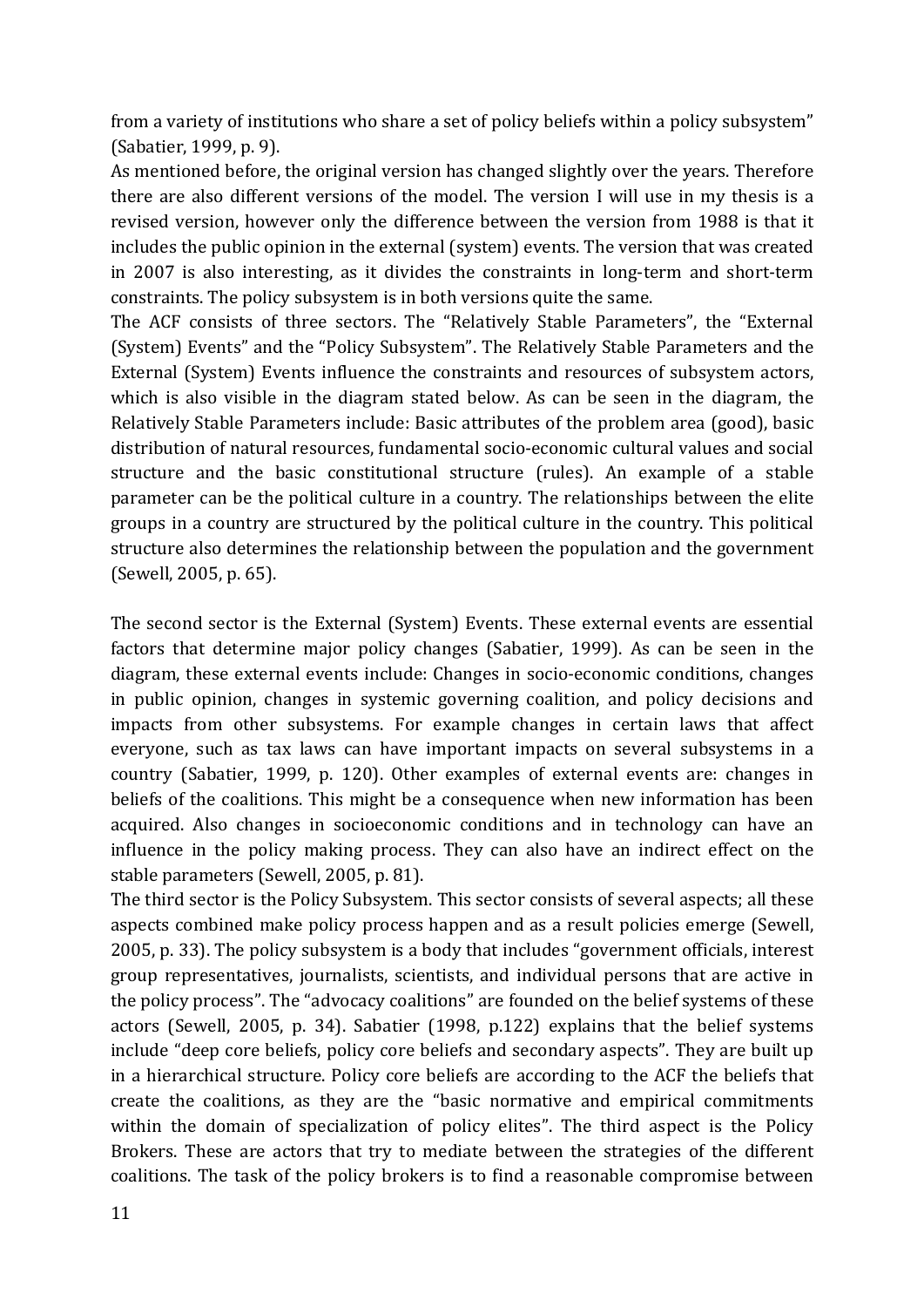the different strategies to prevent conflicts (Sabatier, 1999, p. 122). This compromise will result in governmental programs decided by the sovereigns. These governmental programs will create policy outputs, which will be implemented (Sabatier, 1999, p. 122). As a result the outputs will have an effect on the impacts on the problem.



Figure 1: a revised diagram of the Advocacy Coalition Framework

# 2.2 **CONCEPTS**

The conceptual analysis is important to understand the research and to have a clear and consistent view of the concepts that are used. The first variable that will be defined is policy. It is not always clear what is meant by a "policy", and in this thesis it is essential to know what a (public) policy is. The second definition is "biofuels".

# **2.2.1 (PUBLIC) POLICY**

There are several definitions of policies and especially public policies. Therefore it should be better to split these two words into public and policy. According to Schneider and Ingram  $(1993)$  the definition of a policy is as follows:

"Policies are revealed through texts, practices, symbols, and discourses that define and deliver values including goods and services as well as regulations, income, status, and other positively or negatively valued attributes" (Birkland, 2001, p. 20)

The meaning of public in public policy comes from the fact that the policies that are created by the government have a wider impact than decisions that are made by private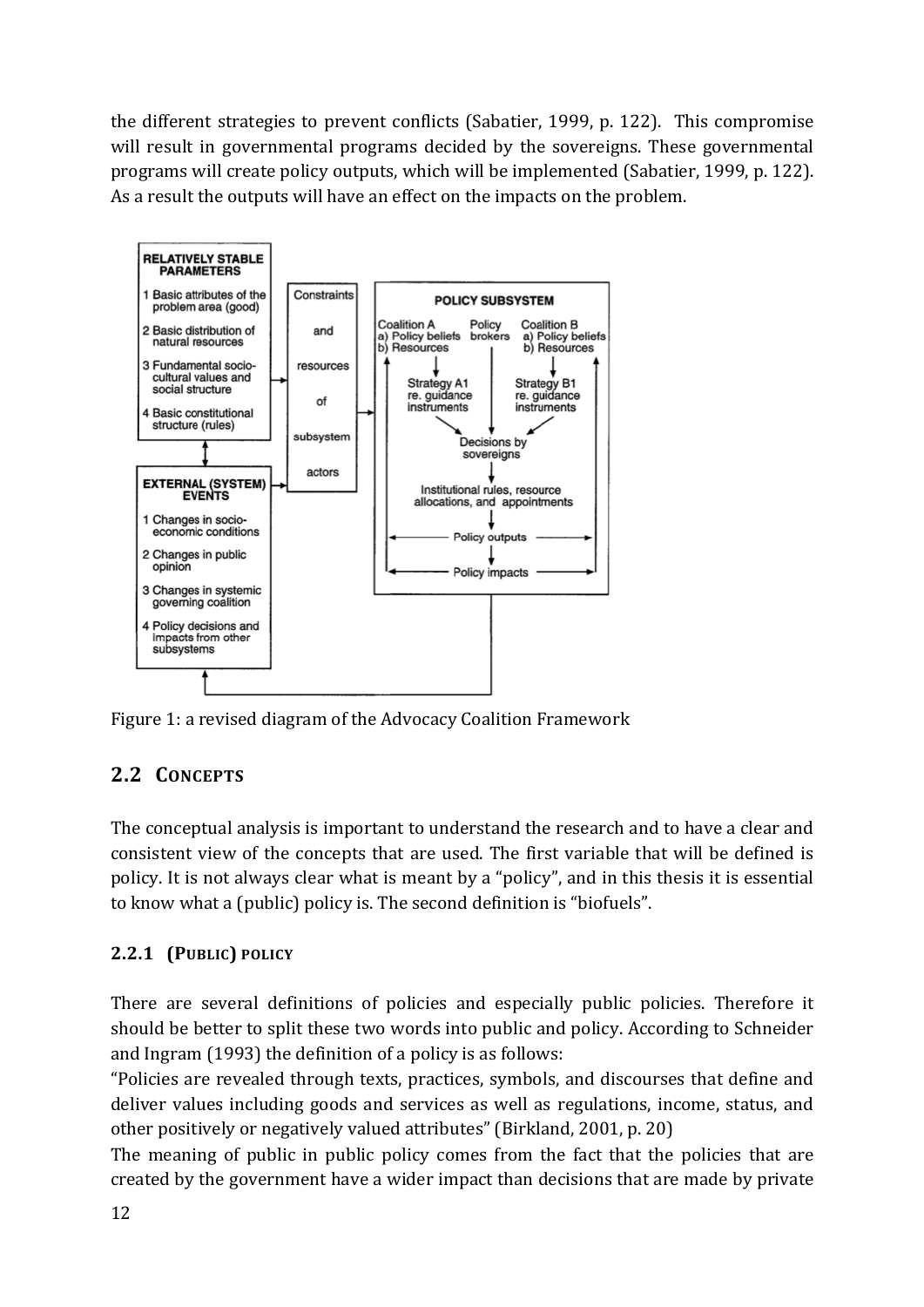organizations. Birkland (2001) explains that the public is the source of political authority. This means that the government acts on behalf of the public and it therefore creates public policies (Birkland, 2001, p. 20).

### **2.2.2 BIOFUELS**

A clear and more detailed explanation about biofuels and the biofuel market especially in Germany and the Netherlands is necessary. The European Union defines biofuels in the 2009 renewable energy directive as "Liquid or gaseous fuel for transport produced from biomass" (European Parliament and Council, 2009, p. 27).

There are two kinds of biofuels, the first-generation biofuels and the second-generation biofuels. The first-generation biofuels are fuels that are produced out of food crops such as maize, sugarcane and wheat (Charles, Ryan, Ryan, & Oloruntoba, 2007, p. 5738). These food crops can be used for food consumption. The second-generation biofuels are produced out of cultivation that cannot be used as food. These can be for example grasses, agricultural waste material and just organic waste (Charles et al, 2007, p.5738).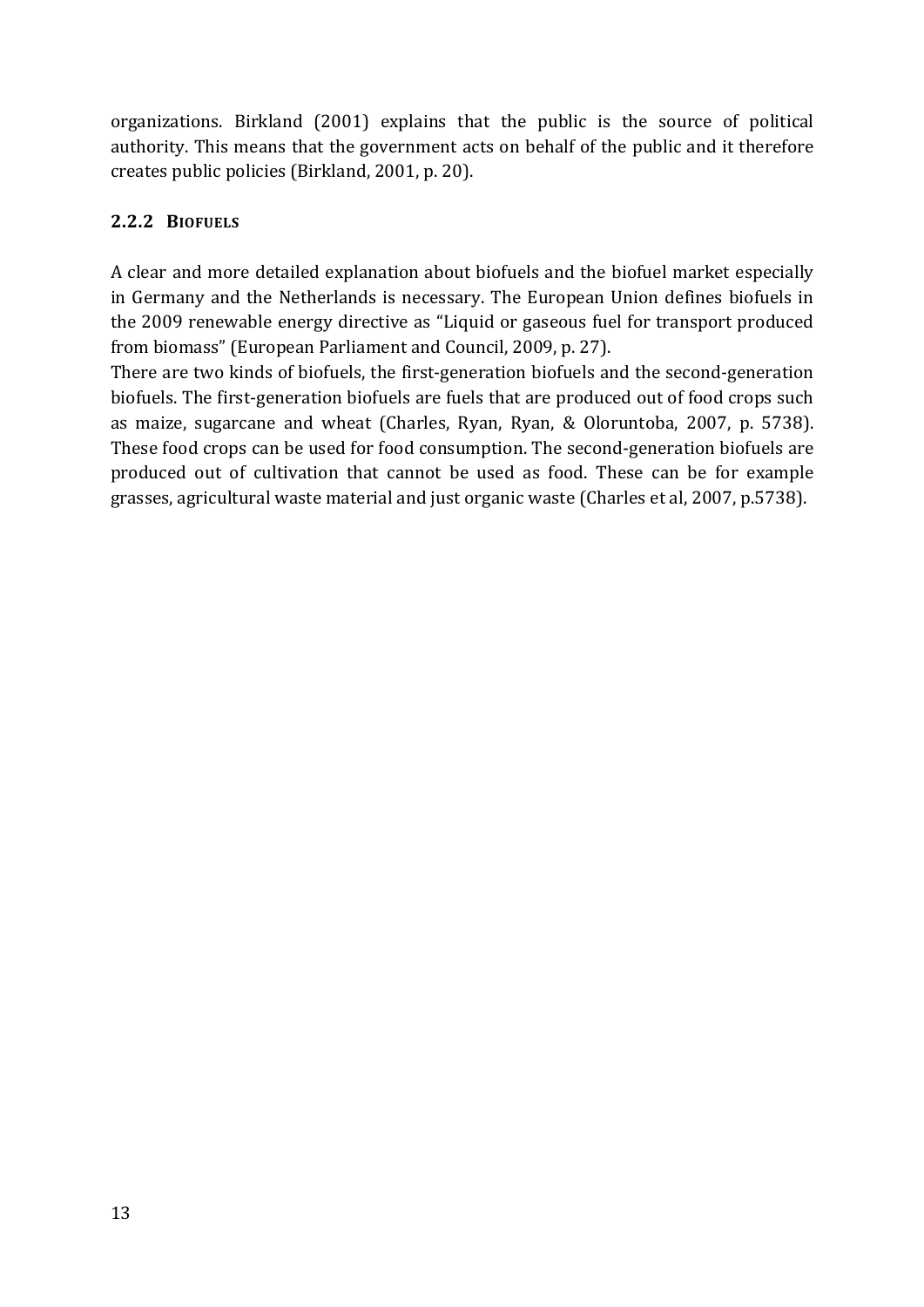# **3 METHODOLOGY**

### **3.1 RESEARCH DESIGN**

This research is a descriptive case study research. The definition of a descriptive study is that it "sets out to collect, organize and summarize information about the matter being studied. To describe how things are proceeding" (Punch, 2006, p. 33). As the goal of the thesis is to find out the differences between the biofuel policies in the Netherlands and Germany, this will be a descriptive case study. The data that will be collected is qualitative and quantitative data. This qualitative data will mostly be governmental reports about the biofuel policies, EU directives concerning biofuels and renewable energies and about the Kyoto protocol. Furthermore, scientific articles about climate change will be used. Quantitative data will be obtained from statistic agencies in the Netherlands, Germany and the European Union.

This thesis is divided into seven chapters, including the conclusion and recommendations. The first chapter will give an introduction, which gives an overview of climate change and its consequences and how this is related to the biofuel policies in the Netherlands and Germany. The second chapter introduces the Advocacy Coalition Framework, which will be used to determine the differences between the biofuel policies. Furthermore a conceptual analysis will be given. In the fourth chapter, only qualitative- and quantitative data regarding the stable parameters, the external system events and the policy outputs of the biofuel policies will be given. The external system events given in chapter four are only the events that are related to the biofuel policies. The content of this chapter is just data, as it will be otherwise unclear for the reader to determine the analysis and the conclusion of the different parts. Therefore, the  $5<sup>th</sup>$ chapter includes the analysis of the stable parameters, the external system events and the policy outputs of the biofuel policies. Chapter four will give the data that is needed to answer the first sub-question and chapter five will answer the first sub-question. The sixth chapter will provide a conclusion. Chapter seven will give recommendations and will answer the second sub-question.

The Advocacy Coalition Framework mentioned before will be used to point out and address possible differences. The differences between the use of biofuels in the Netherlands and Germany can have multiple explanations; therefore it is not possible to say there is one explanation for a difference. By using the Advocacy Coalition Framework possible explanations of differences can be identified, therefore this framework is needed to analyse the differences. The results will be explained in the conclusion. 

### **3.2 CASE SELECTION**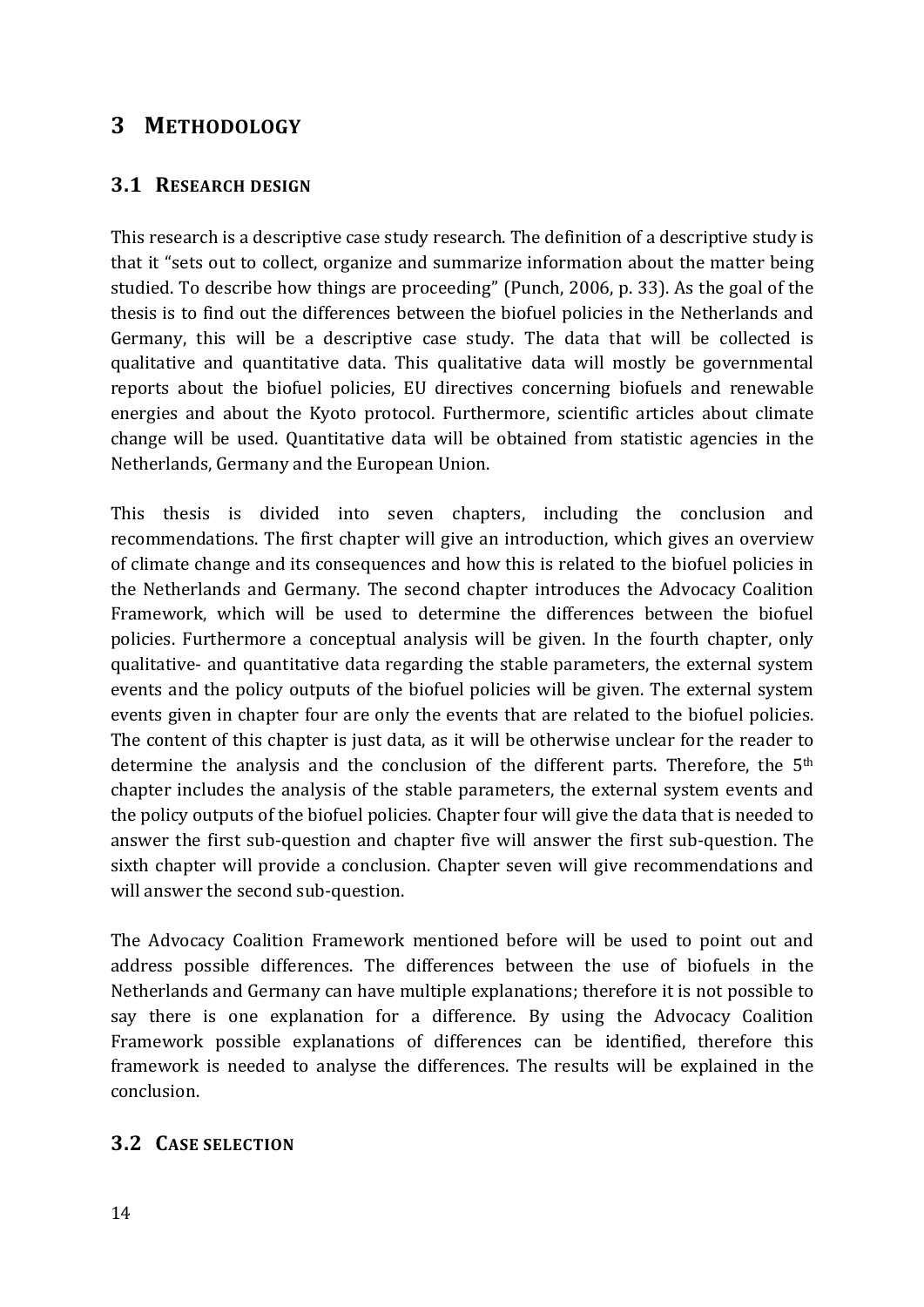The two cases that are used in this study are the Netherlands and Germany. The reason why these cases are chosen will be explained further. However it can already be mentioned that the Netherlands and Germany have the same political system. Germany is a federal state, but it also has a parliamentary system, the same political system as the Netherlands.

### **3.2.1 THE NETHERLANDS**

The implementation of renewable energies such as biofuels is quite important for the Netherlands, as the consequences of climate change will be severe. Around 55% of the Netherlands is located below sea level or next to large rivers and the risk of flooding exists for 60% of the Netherlands (Slomp, Rijkswaterstaat, 2012, p. 14). These cities and villagers are protected by dykes and dunes. (Koninklijk Nederlands Meterologisch Instituut, 2013) In 1953, the Netherlands already experienced flooding, as a result of dykes that collapsed. Over 1800 human lives were lost (Koninklijk Nederlands Meterologisch Instituut, 2013). The older Dutch citizens still remember the event, which is called the "watersnoodramp" and the younger children are taught about the "watersnoodramp" by teachers in elementary school. Nobody wants this event to happen again and therefore the government and the citizens are especially aware of the consequences of climate change.

Looking at the Netherlands now, one can see that around  $4\%$  of the Netherlands is not protected by dykes (Slomp, Rijkswaterstaat, 2012, p. 14). A consequence of climate change is the rise of the sea level and the increase in occurrences of extreme weather. Especially in the parts of the Netherlands that are not protected by dikes flooding can occur. The sea levels are rising as a result of the melting of the ice sheets in Greenland and Antarctic. In the seawaters of the Netherlands the rise was around  $20\%$  in the  $20<sup>th</sup>$ century (PBL Netherlands Environmental Assessment Agency, 2012, pp. 38-39). Therefore it is necessary that the Netherlands prevents extreme flooding and tries to limit the consequences of climate change. This is also why I choose the Netherlands, as it is especially for the Netherlands important to limit climate change. Therefore I am interested to what extent the Netherlands is promoting and using biofuels as a mitigation measure. 

#### **3.2.2 GERMANY**

The other country that has been chosen is Germany. Germany also faces consequences of climate change.

For example, Central Europe recently faced severe flooding, including Germany. As mentioned in the article of the CNN, around 45000 people from Germany were asked to evacuate. Especially communities that were located next to the river Elbe were destroyed. A spokesman of the Saxony-Anhalt interior ministry mentioned that new dykes needed to be created to cease the flooding (Noack, CNN, 2013)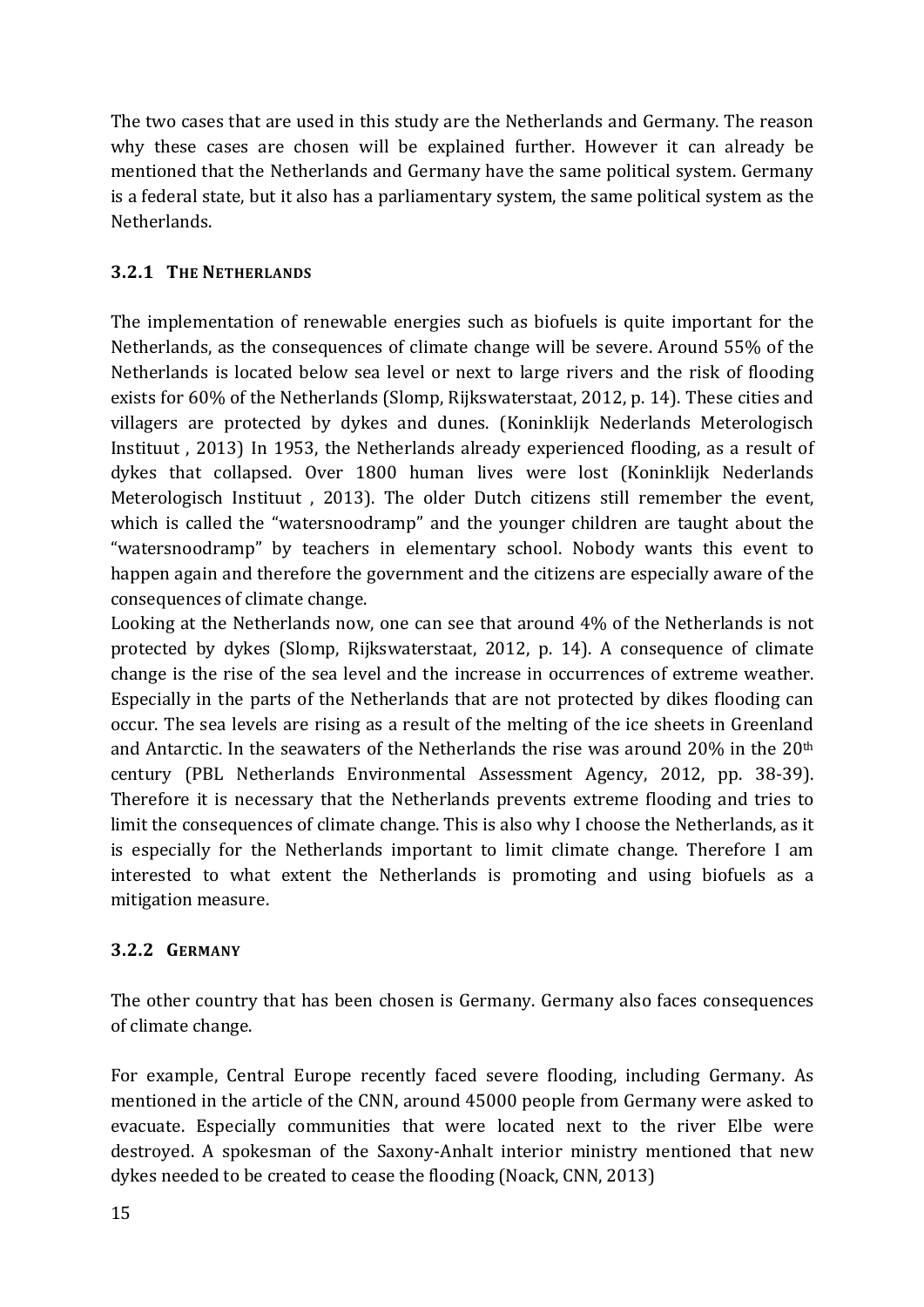A sector in Germany that is quite vulnerable to climate change is the water sector. As mentioned before flooding can damage a country significantly. Furthermore, the agricultural sector is affected by droughts that happening more frequently are also more frequently happening, especially in the east parts of Germany (Zebisch, Grothmann, Schröter, Hasse, Fritsch, & Cramer, 2005, p. 9)

These are the main reasons why Germany needs to think about renewable energies in order to limit the amount of greenhouse gasses that affect the climate change. However, another main reason why I took Germany is because it is already quite far in implementing biofuels and is the main promoter of biofuels in the EU (Franco et al, 2010, p. 15). It is interesting to find out the differences between the biofuel policy of Germany and the biofuel policy of the Netherlands, as the Netherlands need to make sure the impacts of climate change do not affect them severely.

#### **3.3 THREATS TO VALIDITY**

The most important validity issue that can arise concerns the external validity of the study. The definition of external validity is "the truth of a proposition with respect to the population of an inference- its generalizability" (Gerring, 2012, p. 424). This means that if a study is externally valid, it can be generalized to more cases. In my case, the problem of external validity arises, as I cannot generalize the differences between the cases to the whole EU. The reason for this is that the history of the country, the geography and different laws all might have influence on the biofuel policy. However, if more cases and smaller countries are compared with the Netherlands the external validity will increase, as the relationships between achieving the targets and the actual policy can be compared.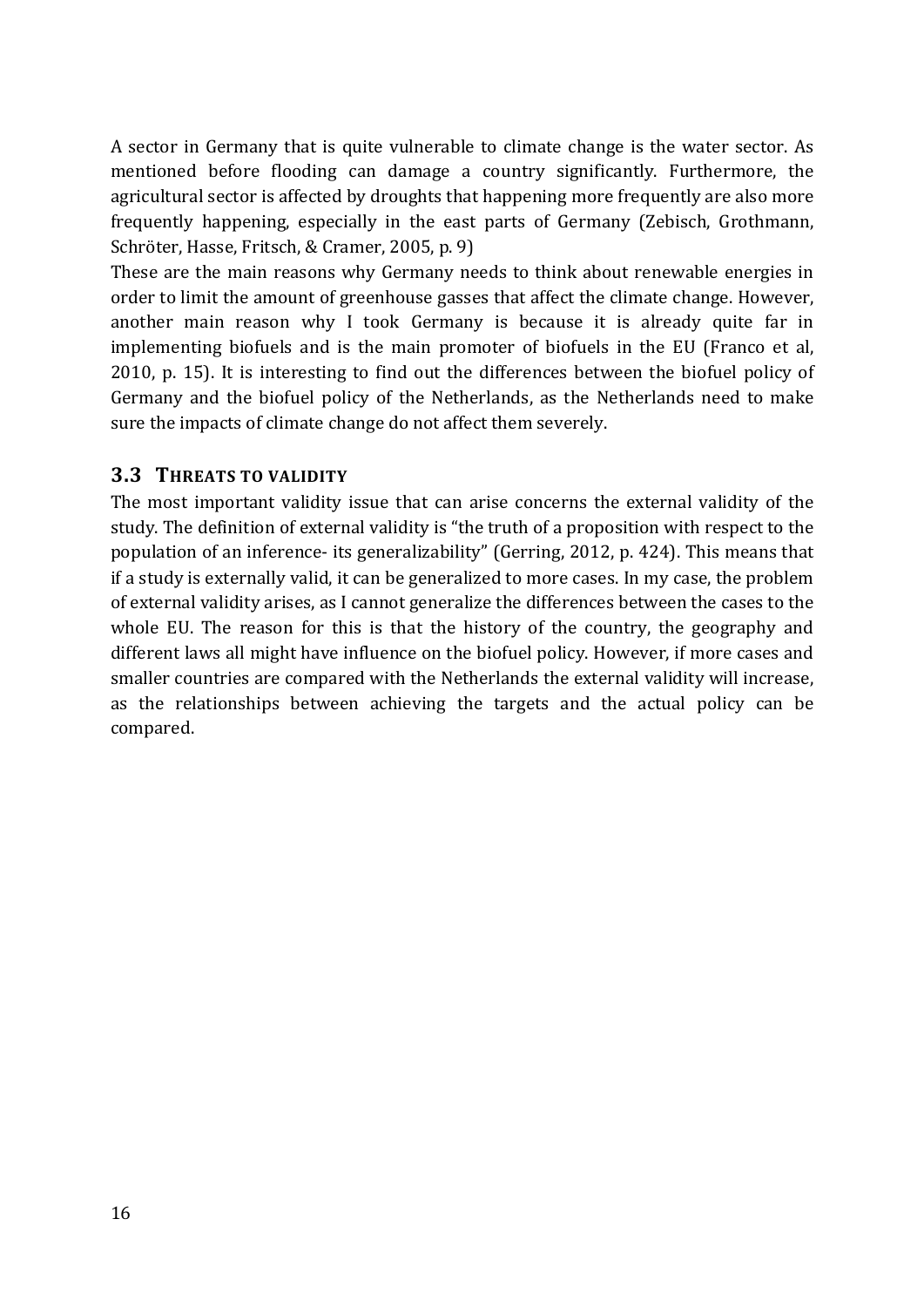# **4 USING THE ACF TO DESCRIBE THE BIOFUEL POLICY**

To find out the differences between the use of biofuels in the Netherlands and Germany, stable parameters and external events will be determined. The stable parameters will explain the natural resources, the socio-cultural values and the basic constitutional rules of the Netherlands and Germany. The external (system) events will include changes in the public opinion, changes in the systemic governing coalition, and policy decisions and impacts from other subsystems. The latter includes the Kyoto protocol, the EU directives, the EU agricultural policy and the Dutch and German public transport policy. Furthermore, the Dutch and German government need to comply with the Kyoto protocol, and the EU directives; as a result they are restricted in setting their policies and creating regulations. As mentioned before, in this chapter only data concerning the stable parameters, external events and the policy outputs of the biofuel policies is given. To keep a clear structure for the reader, the analysis of the data is given in chapter five.

#### **4.1 IMPORTANT STABLE PARAMETERS**

#### **4.1.1 POLITICAL SYSTEM - GERMANY**

Germany is a federal parliamentary republic. It is also called the "Federal Republic of Germany" and it consists of federal states; in total there are 16 states and a federal government (Länder) (Frankfurter Societäts-Medien GmbH, 2013). Germany has two national legislative bodies, which are the Bundestag and the Bundesrat. These two bodies can be compared with the second and the first chamber in the Netherlands respectively. The Bundestag is the parliament of Germany; it consists of representatives that belong to a specific party (Frankfurter Societäts-Medien GmbH, 2013). The function of the Bundestag is to elect the Chancellor and to pass legislation. The parliament gets proposals, so-called bills, from the Federal Government that need to be approved, changed or dismissed. The Federal President is the head of the state (Frankfurter Societäts-Medien GmbH, 2013). The role of the president is to represent the country. He can also send away the government and if needed dissolve the parliament. The current president is President Joachim Gauck; he is elected for five years. The Federal Chancellor is a member of the Federal government. One can say that the tasks of the Federal Chancellor are quite similar to the tasks of prime ministers in a parliamentary democracy and the President in a presidential democracy. The Federal Chancellor can choose its own ministers and ministries and "lays down the guidelines of government policy" (Frankfurter Societäts-Medien GmbH, 2013). At this moment, the Federal Chancellor is Angela Merkel (CIA: The World Factbook, 2013). Together with the ministers, Angela Merkel forms the Federal Government of Germany.

The last body is the Bundesrat, representatives of the governments of the German federal states form this body. Their main task is to approve the amendment or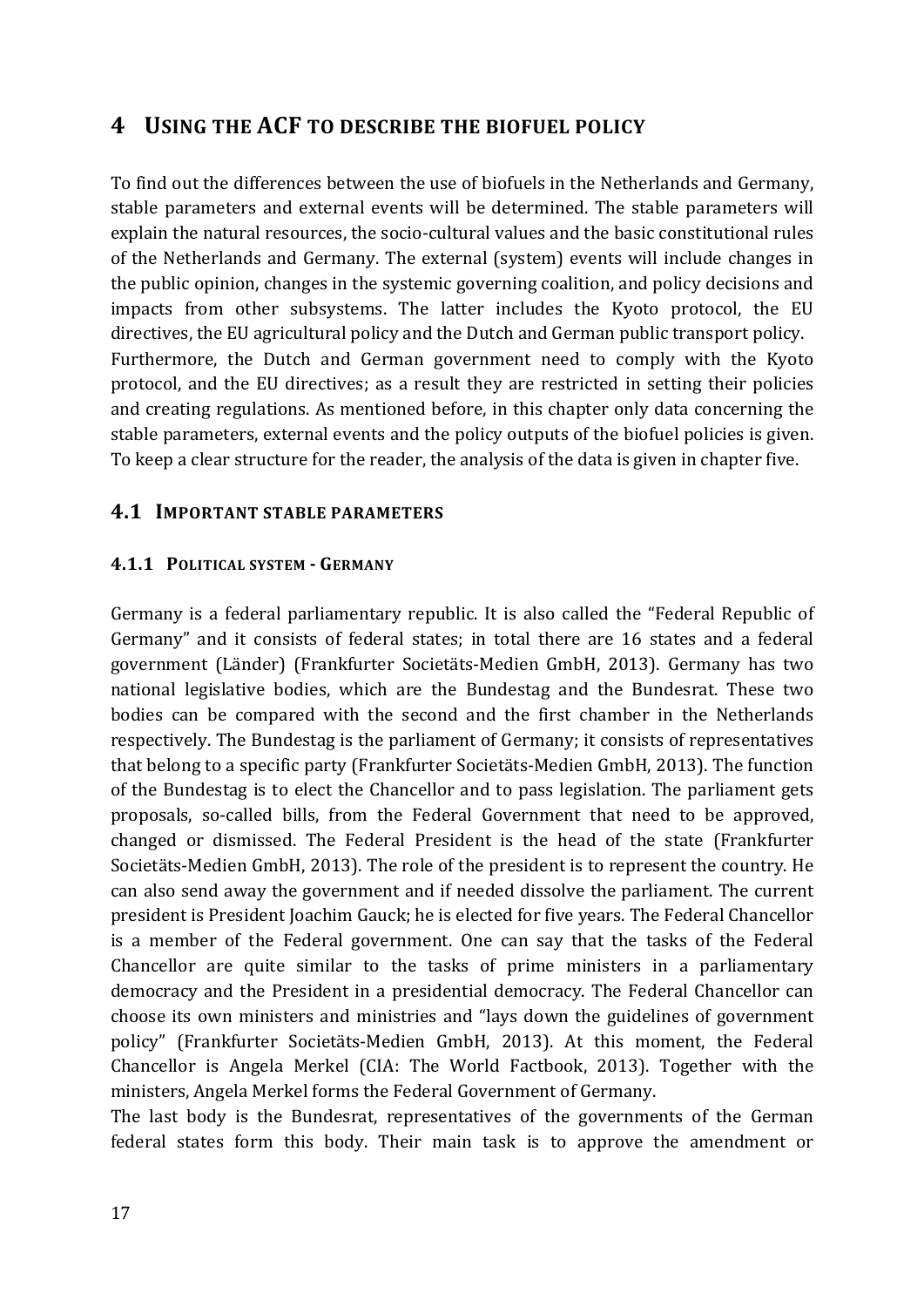replacement of central laws and of laws that will give the states more administrative costs (Frankfurter Societäts-Medien GmbH, 2013).

### **4.1.2 POLITICAL SYSTEM - THE NETHERLANDS**

The full name of the Netherlands is also "The Kingdom of the Netherlands". The word "Kingdom" means that it is a monarchy. The Netherlands also has a constitution next to the monarchy; therefore it is called a constitutional monarchy (Instituut voor Publiek en Politiek, 2009, p. 9). A monarchy recognizes the King or the Queen as head of the state. However, in the Netherlands the King or Queen has a more ceremonial and symbolic role rather than the decision-making role (Instituut voor Publiek en Politiek, 2009, p. 9). The King or Queen does have a role in the government, although he or she is not responsible for its acts (Instituut voor Publiek en Politiek, 2009, p. 9). The Netherlands has a parliamentary democracy. This means that the parliament represents the citizens in the country. Therefore these citizens have indirect influence on the ruling and governing in the Netherlands (Instituut voor Publiek en Politiek, 2009, p. 10). The parliament consists of two chambers: the second chamber and the first chamber (Senate). The second chamber (in Dutch: Tweede Kamer) is also called the House of Representatives; this is the most important chamber (Instituut voor Publiek en Politiek, 2009, p. 33). These chambers consist of several political parties, which have their own beliefs and ideologies. The goal of these political parties is to get as many votes as possible in the House of Representatives, the states-provincial and in city councils (Instituut voor Publiek en Politiek, 2009, p. 13). The Netherlands consists of 12 provinces and 408 municipalities (Central Bureau voor de Statistiek, 2013). If they have a reasonable amount of votes they can have influence in the governmental policies. However, the citizens can only vote for the second chamber, not for the first chamber. The body that governs consists of the head of the state and the ministers (Instituut voor Publiek en Politiek, 2009).

### **4.1.3 DISTRIBUTION OF NATURAL RESOURCES IN THE NETHERLANDS AND GERMANY**

According to data of the CIA Factbook (2013), Germany has a total area of approximately 357.000 sq km. This includes land and water; therefore 348.000 sq km is land (CIA: The World Factbook, 2013). Germany has several natural resources, these include: arable land, coal, natural gas, lignite, iron ore, uranium, nickel, copper, potash, salt, construction materials and timber (CIA: The World Factbook, 2013).

The land in Germany is being used for different purposes; around 33,25% is used for arable land,  $0,56\%$  for permanent crops and  $66,19\%$  for other purposes. Germany has around 81.147.265 inhabitants in 2013 (CIA: The World Factbook, 2013).

The Netherlands has a total are of 41.543 sq km. Furthermore; the area of land is 33.893 sq km and the area of water 7.650 sq km (CIA: The World Factbook, 2013). The natural resources of the Netherlands are; natural gas, petroleum, peat, limestone, salt, sand and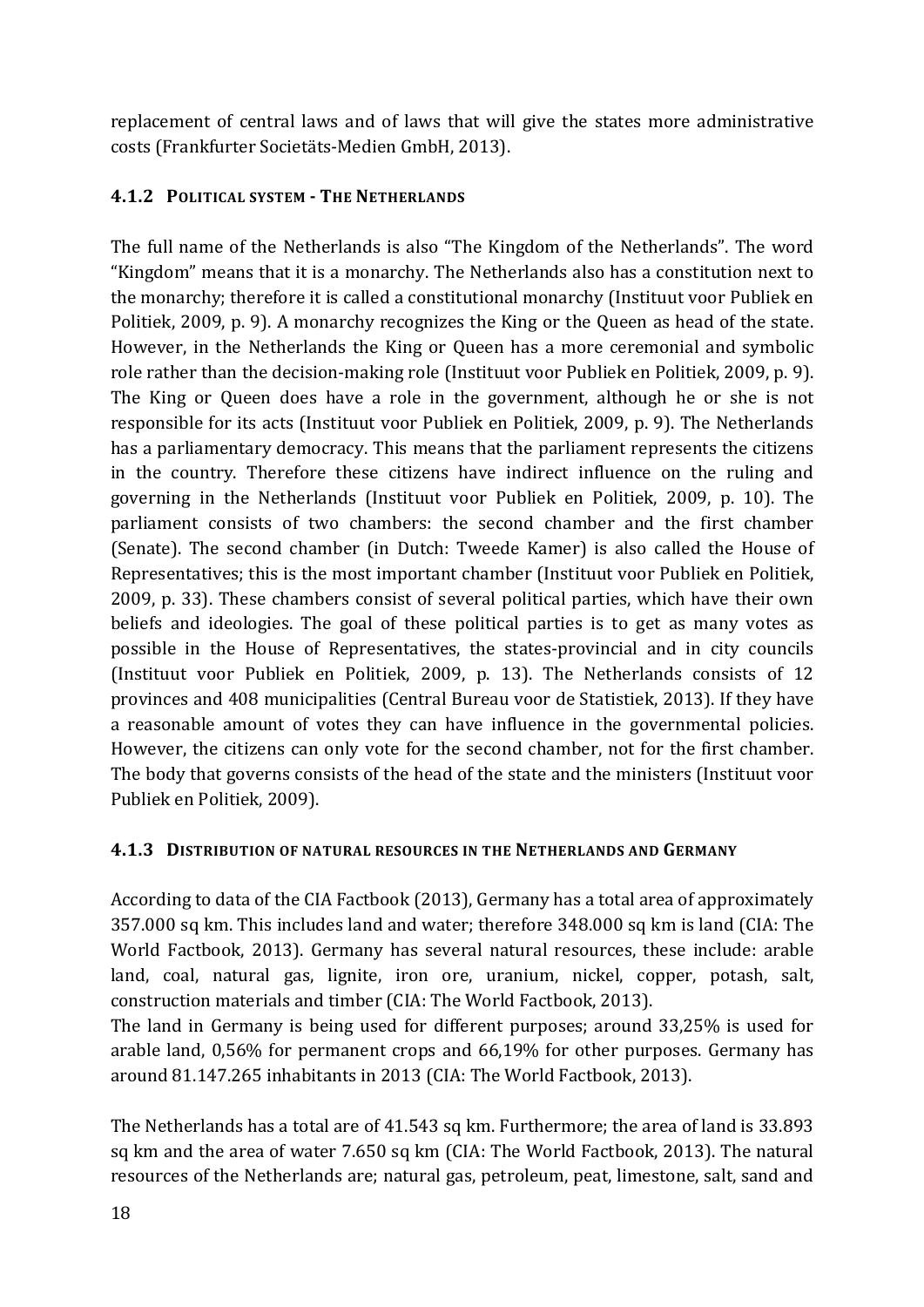gravel, and arable land (CIA: The World Factbook, 2013). The land use in the Netherlands is divided in the following way: the percentage of arable land is  $25,08\%$ . percentage of permanent crops is  $0.88\%$  and the percentage of other land use is  $74,04\%$ . The Netherlands has around 16.805.037 inhabitants in 2013 (CIA: The World Factbook, 2013).

### **4.1.4 SOCIAL-CULTURAL VALUES AND SOCIAL STRUCTURES IN GERMANY AND THE NETHERLANDS**

The EU (Eurobarometer) has conducted research regarding the social values of citizens of all the member states by issuing a questionnaire. This questionnaire assessed the public of several countries on seven topics: Justice, freedom, immigration, leisure, environment, state intervention and free competition in the then 27 countries of the EU (European Commission, 2008, p. 33). The statements that were given in the questionnaire are:

1) The State intervenes too much in our lives.

2) We need more equality and justice even if this means less freedom for the individual.

3) Nowadays there is too much tolerance Criminals should be punished more severely.

4) Immigrants contribute a lot to (OUR COUNTRY).

5) Economic growth must be a priority for (OUR COUNTRY) even if it affects the environment.

6) Protecting the environment should be a priority for (OUR COUNTRY) even if it affects the economic growth.

7) Free competition is the best guarantee for economic prosperity.

8) More importance should be given to spare time than to work.

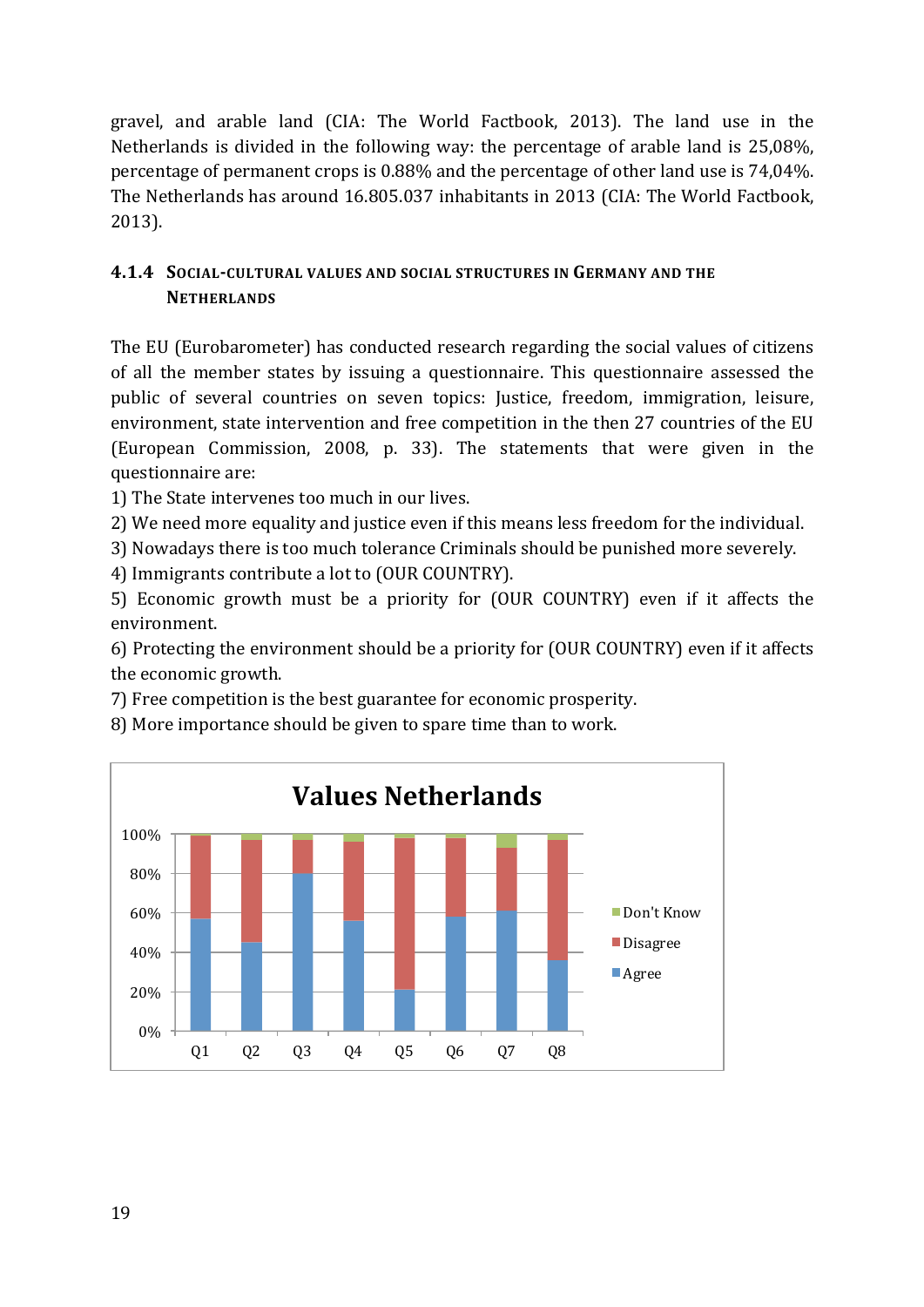

Figure 2: results of the questionnaire regarding social values in the Netherlands and Germany

To come back to the different topics that were assessed. It seems that social values that differ the most in these two countries are equality versus individual freedom, attitude towards immigrants, importance of the environment, and leisure.

The interesting difference is the attitude towards the environment. The attitude towards the environment does not differ much when the citizens of both countries are asked whether they believe the protection of the environment should be a priority even if it affects the economic growth. However, the Dutch citizens disagree more with the statement that the economic growth must be a priority for the country even if it affects the environment. Furthermore, 65% of the German citizens questioned do want to give up individual freedom for more equality, this compared to only 45% of the Dutch citizens. 

Annex D shows the complete results of a questionnaire executed by the Eurobarometer organization.

# **4.2 IMPORTANT EXTERNAL (SYSTEM) EVENTS**

The important external events might have influenced the biofuel policies and the biofuel use of the Netherlands and Germany. These identified external events are stated below.

### **4.2.1 KYOTO PROTOCOL**

The Kyoto protocol was created under the United Nations Framework Convention on Climate Change in a session of the COP (Conference of Parties) in 1997. It is an international agreement that "commits its Parties by setting internationally binding emission reduction targets" (United Nations Framework Convention on Climate Change, n.d). The main objective of the Kyoto protocol is to "stabilize atmospheric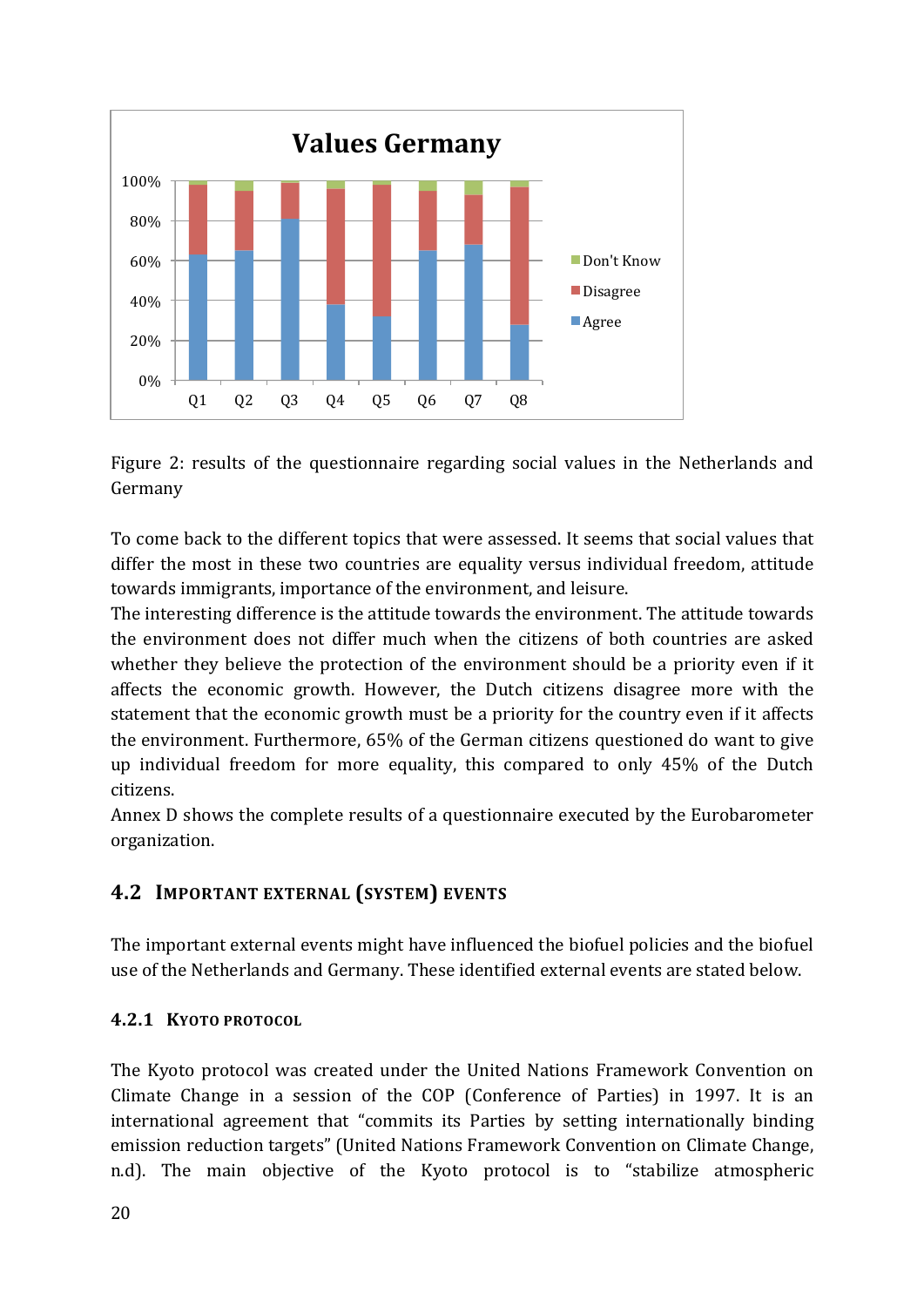concentrations of greenhouse gases at a level that would prevent harm to the climate system" (United Nations Climate Change Portal, n.d). It came into force in February 2005. In 2007, 191 Parties (countries) ratified the Kyoto protocol. The Parties that ratified the Kyoto protocol got specific tasks to comply with the objective. The first task is to report national greenhouse emissions. The Parties do this by sending national communications to the UNFCCC. Secondly, countries are obliged to control greenhouse gas emissions and to facilitate changes that are needed to deal with climate change, through implementation of national programs (United Nations Climate Change Portal, n.d). The third task is particularly for industrialized, also annex 1 Parties. They are obliged to send national communications more often than the non-annex 1 Parties. Another task these Parties need to do is to send their national greenhouse gas emissions each year to the UNFCC. Furthermore the annex 2 Parties need to share their technological expertise on climate change with the developing countries (United Nations Climate Change Portal, n.d). They should also give financial support to the developing countries to make it possible for them to implement instruments against climate change. Furthermore, the annex 1 Parties agreed to special binding emission targets, these had to be achieved between 2008 and 2012. The Kyoto protocol also established three mechanisms to (Agentschap NL, 2013) make it easier for the industrialized Parties to achieve their targets; these were the clean development mechanism, joint implementation and emissions trading (United Nations Climate Change Portal, n.d). As a tool to control the implementation and achievement of the targets the compliance committee was established. The function of this committee is to control the countries and to impose sanctions when needed (United Nations Climate Change Portal, n.d).

The Kyoto target that was set for most of the European countries and also for the Netherlands and Germany is achieving 8% emission reduction in 2012 (United Nations Framework Convention on Climate Change, 2013). This is related to the total amount of greenhouse gas emissions in a base year. For the Netherlands and Germany the base year was 1990 (United Nations Framework Convention on Climate Change, 2013).

#### **4.2.2 BIOFUEL POLICY EU**

The first directive concerning biofuels that the EU created was the "Directive  $2003/30/EC$  on the promotion of the use of biofuels or other renewable fuels for transport". Following this directive, the member states needed to promote and introduce biofuels in the transport sector. The first goal was to have  $2\%$  of the total energy that comes from fossil fuel to be biofuels in 2005. In 2010 this should be  $5.75\%$ (Agentschap NL, 2013). However it should be noted that these targets were only indicative and not binding. There are three forms of using biofuels that count towards this indicative target. First it is allowed to mix small quantities of biofuel with fossil fuel. The second form is essentially the same, only with a much higher amount of biofuel (Agentschap NL, 2013). The third method is using pure biofuels. This also depended on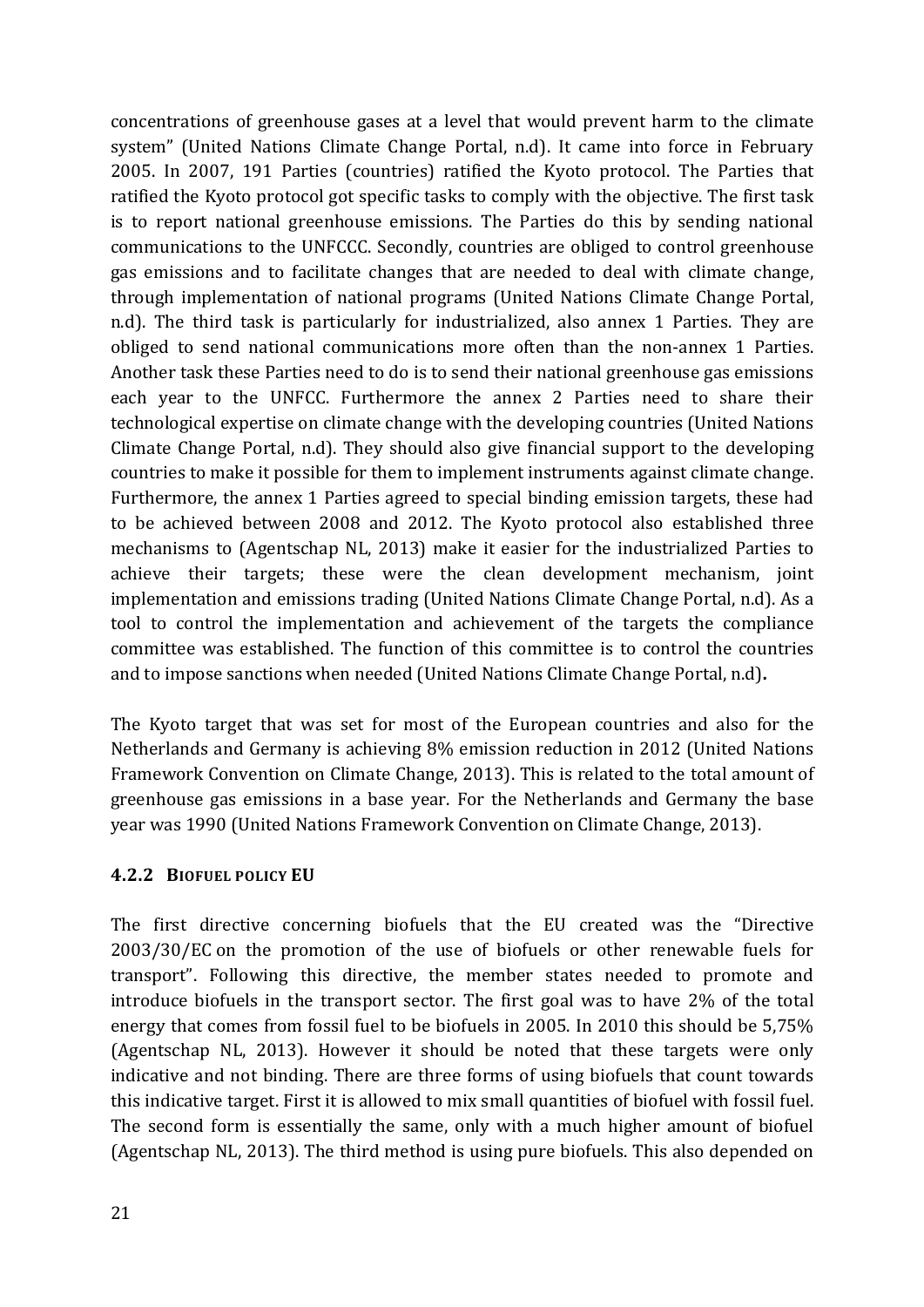what the country itself wanted, as for the second and the third option the cars and engines needed to be modified (Agentschap NL, 2013).

In 2009, the "European Renewable Energy Directive (2009/28/EC)" replaced and amended the Directive of 2003. The new directive set a new target for renewable energy sources in general. In 2020, 20% of all the energy consumption in the European Union should come from renewable energies. Furthermore the member states are required to use biofuels for at least 10% of their total fuel that is needed for transportation (European Parliament and Council, 2009, p. 19). This is a binding target and the biofuels should be generated in a sustainable way. The Directive includes sustainability criteria for obtaining and using biofuels. The sustainability criteria for biofuels point out that it should not be obtained from natural forests and from raw land that has a very diverse ecosystem including many types of animals (European Parliament and Council, 2009, p. 37). New transparent and clear rules need to be created to calculate the amount of energy that comes from renewable resources. National targets per EU country were set to make sure the 20% of renewable energies and the 10% biofuels are achieved. These national targets were established by taking into account the possibilities of the member states and how much renewable resources they already have (European Parliament and Council, 2009). The 10% renewable energy requirement that applies to the national transport will be the same for every member state, as this resource can be traded relatively easily (European Parliament and Council, 2009, p. 18). The member states needed to create a national renewable energy action plan, which included the national targets and how they are going to achieve these targets (Agentschap NL, 2013). As there are different forms of using biomass, the member states also need to address these in their action plan (European Parliament and Council, 2009, p. 18). In order to achieve the national goals, the member states will need to finance research and the development of renewable energy technologies. The European Commission should control the supply of biofuels on the European market and if needed it should also make sure that the balance between imported biofuels and domestically created biofuels is right. The member states should increase their energy efficiency in all sectors to be able to achieve the goal (European Parliament and Council, 2009, p. 18)

The member states are allowed to trade energy from renewable sources to other member states. However the renewable energy from the sending country is subtracted from the renewable energy that counts for the compliance to the EU directive. The quantity of renewable energy that the receiving country receives is added to the total amount of renewable energies that is counted for the country's target (European Parliament and Council, 2009, p. 30).

According to article 21 it depends on the kind of transport biofuel how much it counts for the national target. Biofuels that are created by using waste or excesses/leftovers of industry or otherwise created with non-usable excesses are counted double for the national target. Furthermore, transportation means that use of renewable energy counts for 2,5 times the standard rate (Agentschap NL, 2013).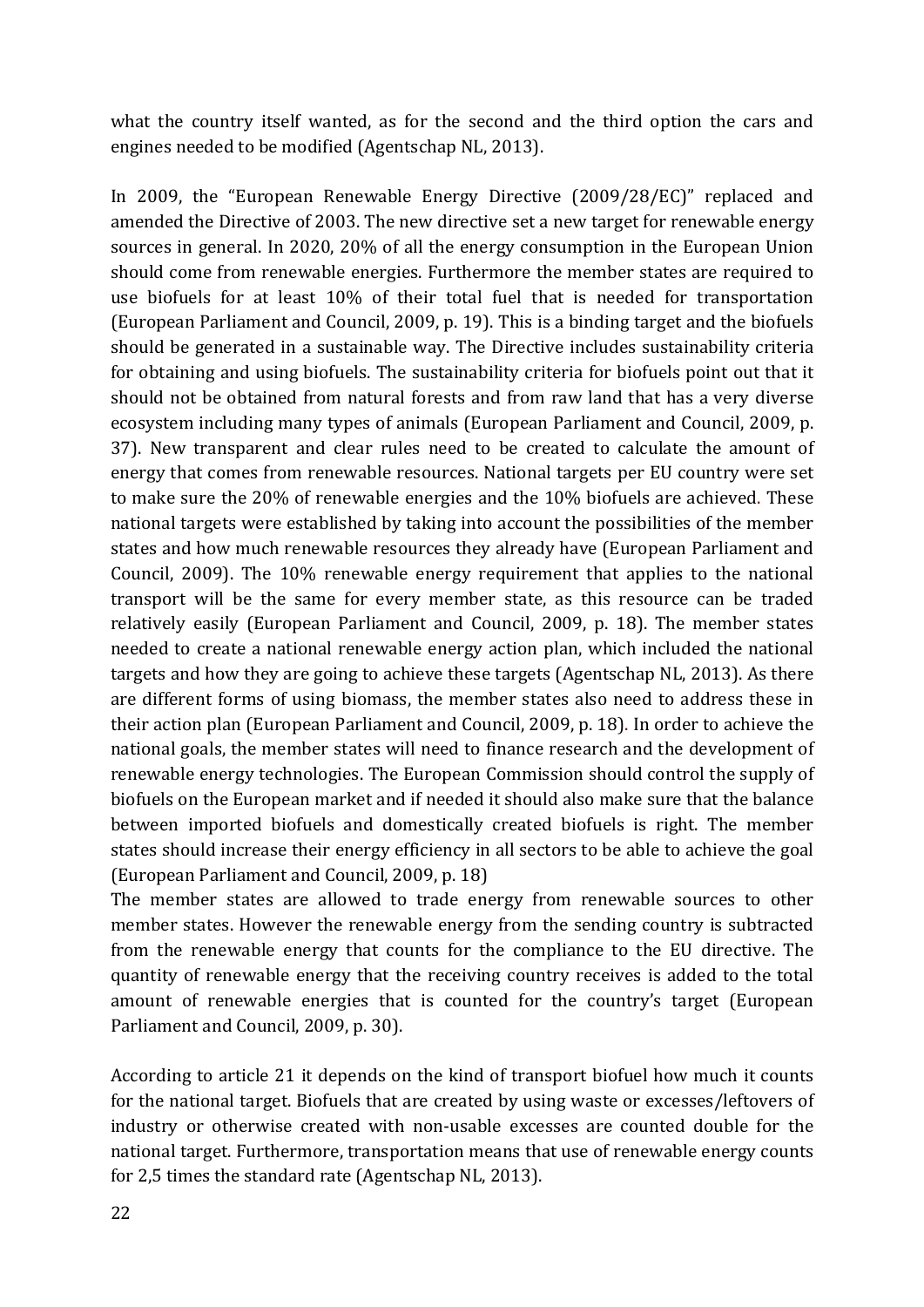An additional aspect that is addressed in Directive 2009/29/EC is the change in the use of land as a result of biofuels. This is also called indirect land use changes (ILUC). When biofuels are produced on land that can also be used for food crops, this land needs to be obtained somewhere else (European Commission, 2012). As a result, land such as forestland is changed into arable land to produce food crops, which increases the greenhouse gas emissions. Directive 2009/29/EC and Directive 2009/30/EC oblige member states and fuel providers to include the emissions that come from ILUC in their total emission rate (European Commission, 2012).

The second directive that affects the use of biofuels is the "European Fuel Quality Directive" (2009/30/EC). This directive "amends Directive 98/70/EC as regards the specification of petrol, diesel and gas-oil and introducing a mechanism to monitor and reduce greenhouse gas emissions and amending Council Directive 1999/32/EC as regards the specification of fuel used by inland waterway vessels and repealing Directive 93/12/EEC". This directive amends two directives and it revokes one directive. The main goal of this directive is to make sure that the producing and also using of fuels will become cleaner and as a result will reduce the emissions (Agentschap NL, 2013). It explains that 20% of the greenhouse gas emissions currently result from the combustion of transport fuels, such as diesel and gasoline (European parliament and the Council, 2009). Furthermore, sustainability criteria particularly for biofuels were created.

The biofuels should be produced in a sustainable manner. Therefore, in order to be counted for the greenhouse gas reduction targets, they should comply with the sustainability criteria of the 2009/30/EC directive. Furthermore, these biofuel sustainability criteria should be similar to the sustainability criteria set in the 2009/28/EC directive (European parliament and the Council, 2009, p. 89). As a consequence of the usage of biofuels, the demand for land for agricultural purposes is growing. The sustainability criteria should stimulate the restoration of unusable land to meet this demand (European parliament and the Council, 2009, p. 91).

This directive is related to the aforementioned 2009/28/EC directive, as this directive also focuses on reducing the greenhouse gas emissions and achieving the  $20\%$ renewable energy consumption in 2020 (Agentschap NL, 2013). Furthermore the directive requires member states to reduce their greenhouse gas intensity (the amount of emission of greenhouse gasses per unit of energy). The target that was set is  $6\%$ reduction of greenhouse gasses intensity by 2020, with year 2010 as the base (Agentschap NL, 2013).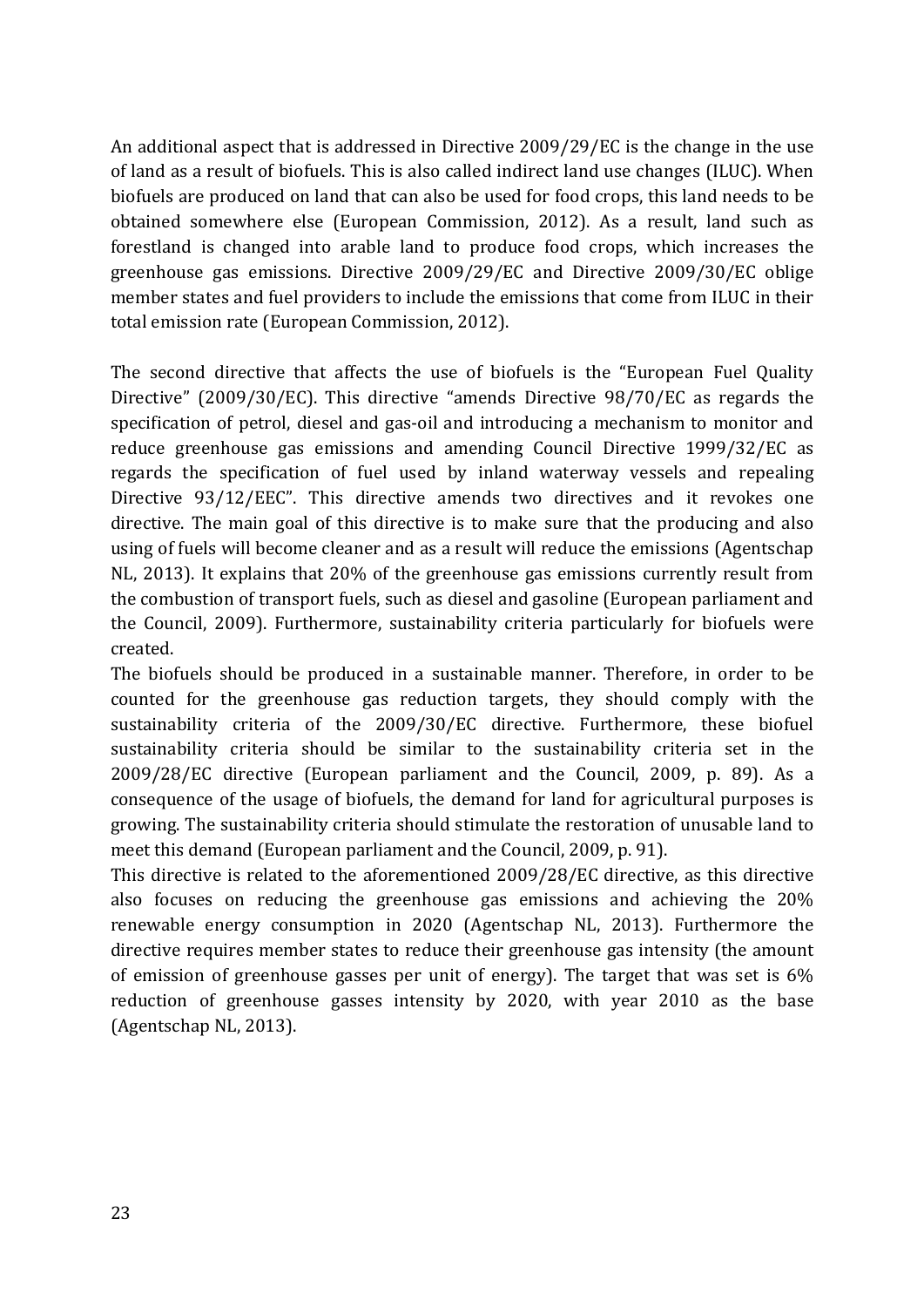Table 3 gives an overview of all the targets of Directive 2003/30/EC, Directive 2009/28/EC and Directive 2009/30/EC.

| <b>Directives</b>            |                           |                             |
|------------------------------|---------------------------|-----------------------------|
| Directive 2003/30/EC         | Directive 2009/28/EC      | Directive 2009/30/EC        |
| 2005: 2% of total energy     | 2020: 20% of all energy   | 2020: 6 $%$ reduction of    |
| from fossil fuels need to be | consumption in the EU     | greenhouse gas emissions    |
| biofuels                     | should be from renewable  | per unit of energy, might   |
|                              | energies                  | increase to 10% after 2014. |
| 2010: this should be 5,75%   | 2020: 10% of the total    | Contribution to the 2020    |
|                              | transport fuels of each   | target: 20% of all energy   |
|                              | member state should come  | consumption in the EU       |
|                              | from biofuels.            | should be from renewable    |
|                              |                           | energies                    |
| Not binding targets          | Dutch target: 14%, German |                             |
|                              | Target: 18%               |                             |

Table 3: Summary of directives

#### **4.2.3 EU AGRICULTURAL POLICY**

The EU agricultural policy was established to create a 'partnership between Europe and Farmers'. The economy depends much on the famers in the rural areas. As a consequence the EU depends largely on the farmers and cannot lose them. It is visible that over the years the number of people that are occupied in farming is decreasing. In 2007 there were around 14 million farmers in Europe. Therefore the CAP policy of the EU is stimulating, especially young farmers by funds and subsidies such as financial assistance (European Commission, 2012, pp. 6-9). The CAP also provides so-called 'income support payments' to the farmers when they use sustainable methods for their farm. The farmers take up almost half of the total EU land. Their role is to produce food and to be in charge of the rural areas (European Commission, 2012, p. 8). Most of the farmers have a small business. On average the amount of land is 12 hectares, however 70% of the EU farms has 5 hectares of land or even less (European Commission, 2012, p. 12). A goal of the CAP is to help these small farms to compete with other larger farms, as it is more difficult for smaller farms to produce their products at the same price as the larger farms (European Commission, 2012, p. 12). The CAP of the EU helps the smaller farms by establishing farmer organizations or by giving the farmers more power; additionally they encourage farmers to become more specialized in their foods supply and they provide funds that protect the smaller farmers against competition (European Commission, 2012, p. 12).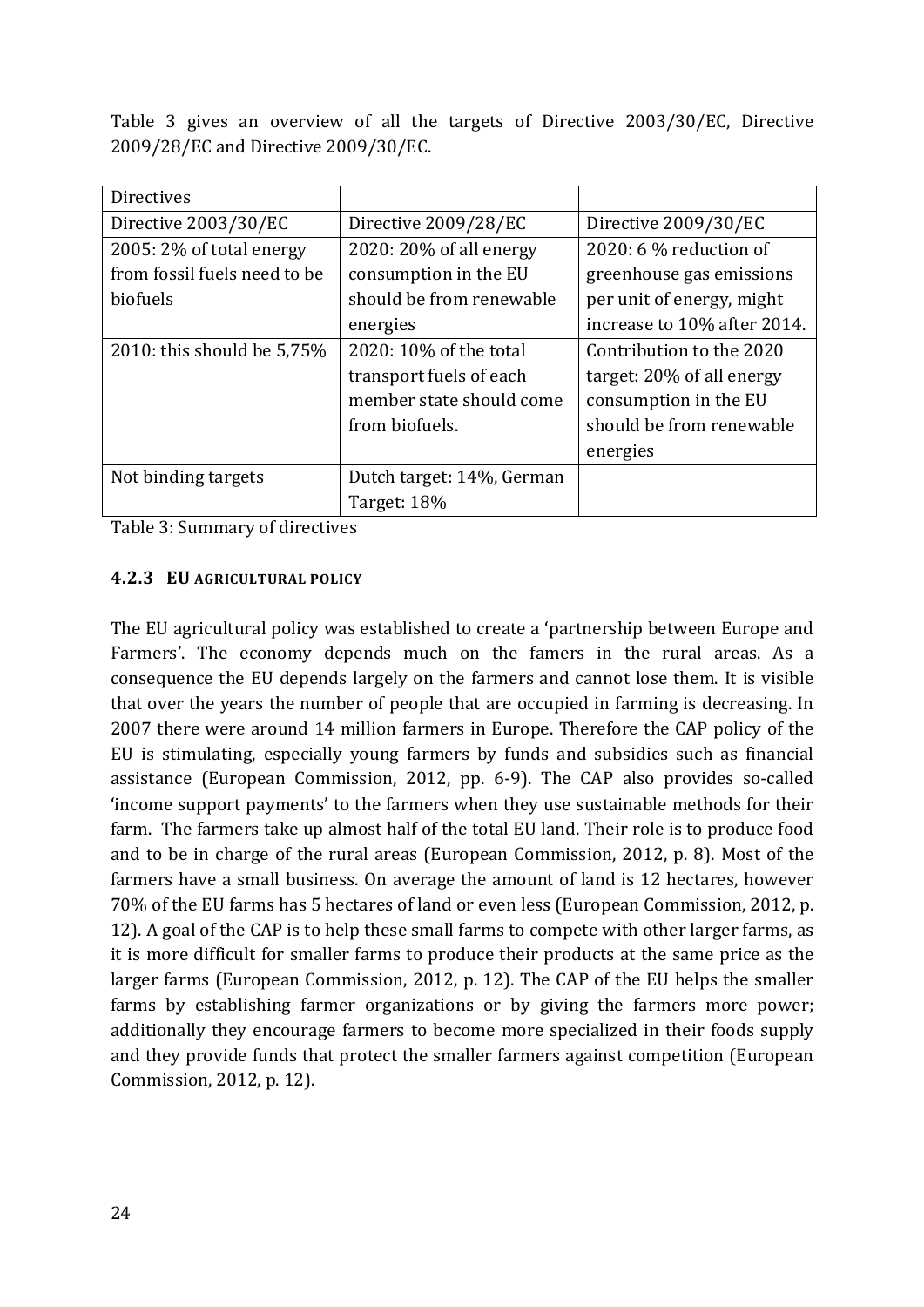#### **4.2.4 DUTCH AND GERMAN PUBLIC TRANSPORT POLICY**

The responsibility for public transport is decentralized in the Netherlands. This means the central government is responsible for the railway infrastructure and furthermore it can create concessions to the 'hoofdrail net', which is the main railway network. At this moment only the NS, which is the Dutch railway company, is operating at the main railway network (Ministry of Transport, Public Works and Water Management, 2010). In the Netherlands public transport includes several forms of transport such as the tram, train, the underground and the bus. Public transport can transport a great number of people at the same time; especially the train helps to limit traffic on the road. Furthermore, the responsibility of the bus, tram and underground lies at the public transport companies and the decentralized governments, such as provinces and municipalities (Ministry of Transport, Public Works and Water Management, 2010). ProRail, is the main responsible company for the train system. The government is the only shareholder; the ministry of infrastructure and environment is responsible for the cooperation with ProRail (ProRail, n.d). Furthermore, ProRail decided to focus on a sustainable train system. They set a number of goals to improve the sustainability of the trains. The first goal is to reduce the total amount of energy by 30% in 2020 (ProRail, n.d). Furthermore, all the energy that is used needs to be sustainable by 2020, which will be done by using solar panels and by importing energy that is sustainable. Additionally, ProRail wants to reduce the amount of CO2 emissions coming from the trains and they are focusing on changing the train stations into more sustainable stations (ProRail, n.d). At this moment there are projects running for more sustainable buses, such as hybrid buses or buses that run on natural gas (Brasser, Change Magazine, 2009).

In Germany the National Transport Infrastructure Plan (Bundesverkehrswegeplan) is in charge of regulating the public transportation system and the public transportation policy. The National Transport Infrastructure Plan is responsible for the autobahns, the railways, the highways and the airports. They regulate the policy in cooperation with the federal government. The Regional Development Plan for Transport (Landesentwicklungsplan) is responsible for the transport policy on the regional level, the German Länder (Directorate General XVI, 2000). The Municipal Transport Funding Law (Gemeindeverkehrsfinancierungsgesetz) gives funds to the municipalities; these funds are mostly used for the public transportation and for the infrastructure (Directorate General XVI, 2000, p. 3).

As mentioned before, the German federal government stimulates further research on whether biofuels can be used in the public transport sector.

The main forms of public transport that are used in Germany are the underground train (U-Bahn), the suburban express train (S-Bahn), the tram and the buses. Most of the people use the bus in Germany to travel between the rural areas and the urban areas (InterNations worldwide, n.d).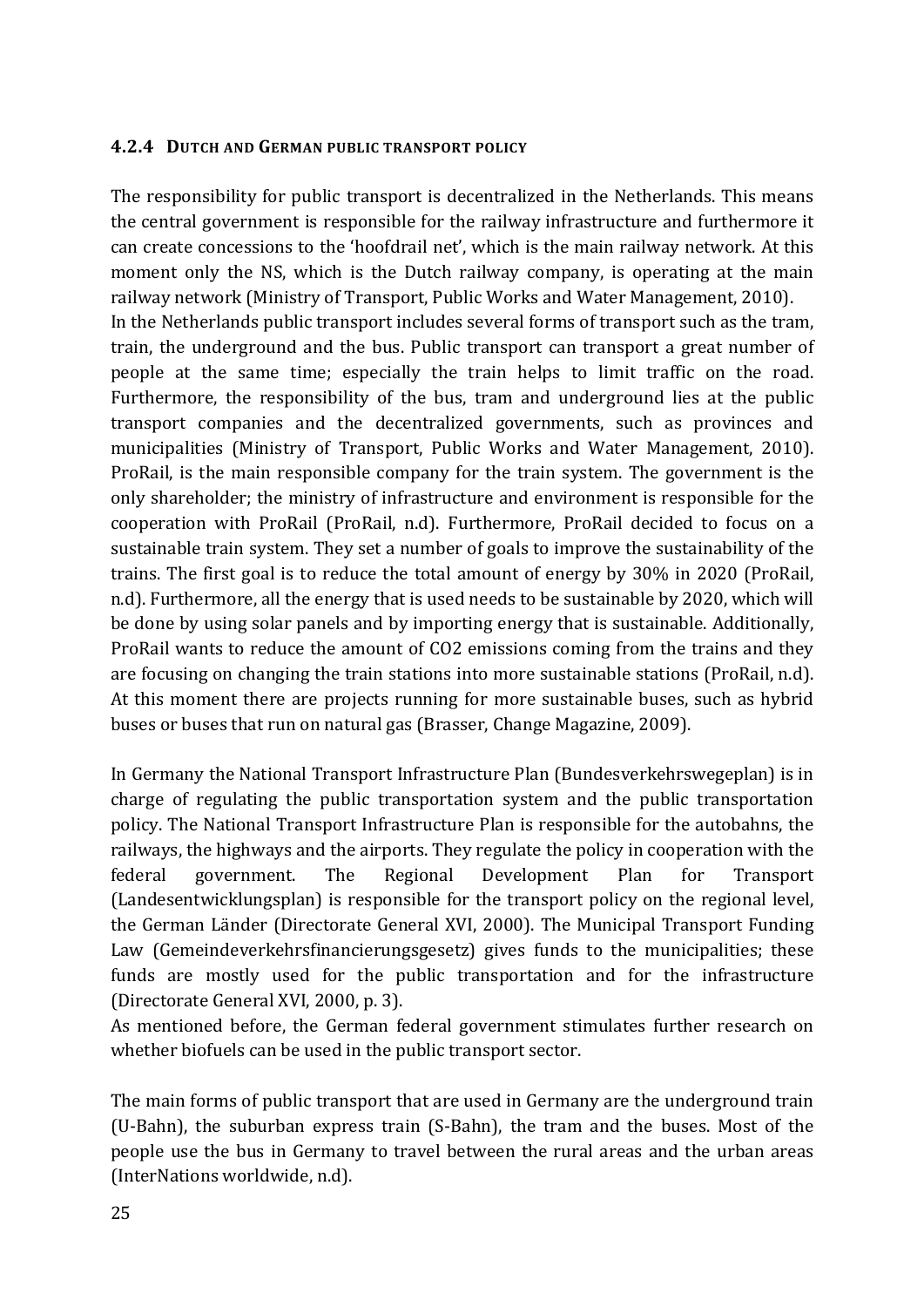Another sector that is focusing on implementing more renewable energies is the airline industry. The airport Schiphol wants to reduce their CO2 emissions and produce 20% of their own renewable energies in 2020 (Schiphol Group, n.d). In the Netherlands the KLM is using biofuels, from deep fried fat and second-generation resources, for their airplanes. The KLM wants to reduce their CO2 emissions with 20% compared to 2009 (KLM, 2013). In Germany Aireg is focusing on implementing biofuels in aviation. They set the goal of 10% alternative aviation fuel in 2025 (aireg, n.d).

#### **4.2.5 CHANGES IN POLITICAL SYSTEMIC GOVERNING COALITION**

A short summary of the coalitions of Germany and the Netherlands is shown below. The first year that will be shown is 2002. The German coalitions did not change much. From 2002 until 2005, the chancellor Gerhard Schroeder from the SPD and the Greens collate (Proksch & Slapin, 2006). From 2005 until now, Angela Merkel's party CDU has been in the cabinet. Initially the CDU formed the "grand coalition" together with the SPD. Currently, the CDU is in a coalition with the FDP.

In the Netherlands the governmental coalitions changed often over the years. In 2002, cabinet 'Balkenende 1' was established. This coalition was central-right and included CDA, VVD and LPF (Lijst Pim Fortuyn, the leader of this party Pim Fortuyn was assassinated just before the elections) (Parlement & Politiek, n.d). In 2003, coalition 'Balkenende 2', with CDA, VVD and D66, was formed (Parlement  $&$  Politiek, n.d). This coalition governed until 2006. This resulted in new elections from 2006-2007, which formed 'Balkenende 3', including CDA, PvdA and the CU (Christian Union) (Parlement  $&$ Politiek, n.d). This coalition fell in 2010. In 2010, the coalition 'Rutte 1' was created including the VVD and CDA, and the PVV was the supporting party (gedoogpartij) (Parlement & Politiek, n.d). This coalition fell in 2011. The current coalition 'Rutte 2' has been created in 2012, including the parties VVD and PvdA. The formation of this coalition was done in a new way, without the influence of the Queen (Parlement  $&$ Politiek, n.d).

#### **4.2.6 CHANGES IN PUBLIC OPINION**

The last external event that can have influenced the biofuel policy of Germany and the Netherlands is the changes in public opinion on national problems. As can be seen in Annex F (Agentschap NL, 2013), in April 2008 5% of the German citizens in the poll saw the protection of the environment as a national issue, this decreased to  $2\%$  of the German citizens in mid-2010. Furthermore, a significant increase from April 2008 to June 2010 can be seen in the percentage of German citizens that perceive the economic situation in the country as an important national issue from  $14\%$  to  $41\%$ . In November of 2010 the issue of the economic situation was significantly less, 19% compared to  $41%$ in June  $2010$ . Furthermore, the issue of environmental protection increased with  $3\%$ from June 2010 to November 2010 and in the same period the issues of terrorism and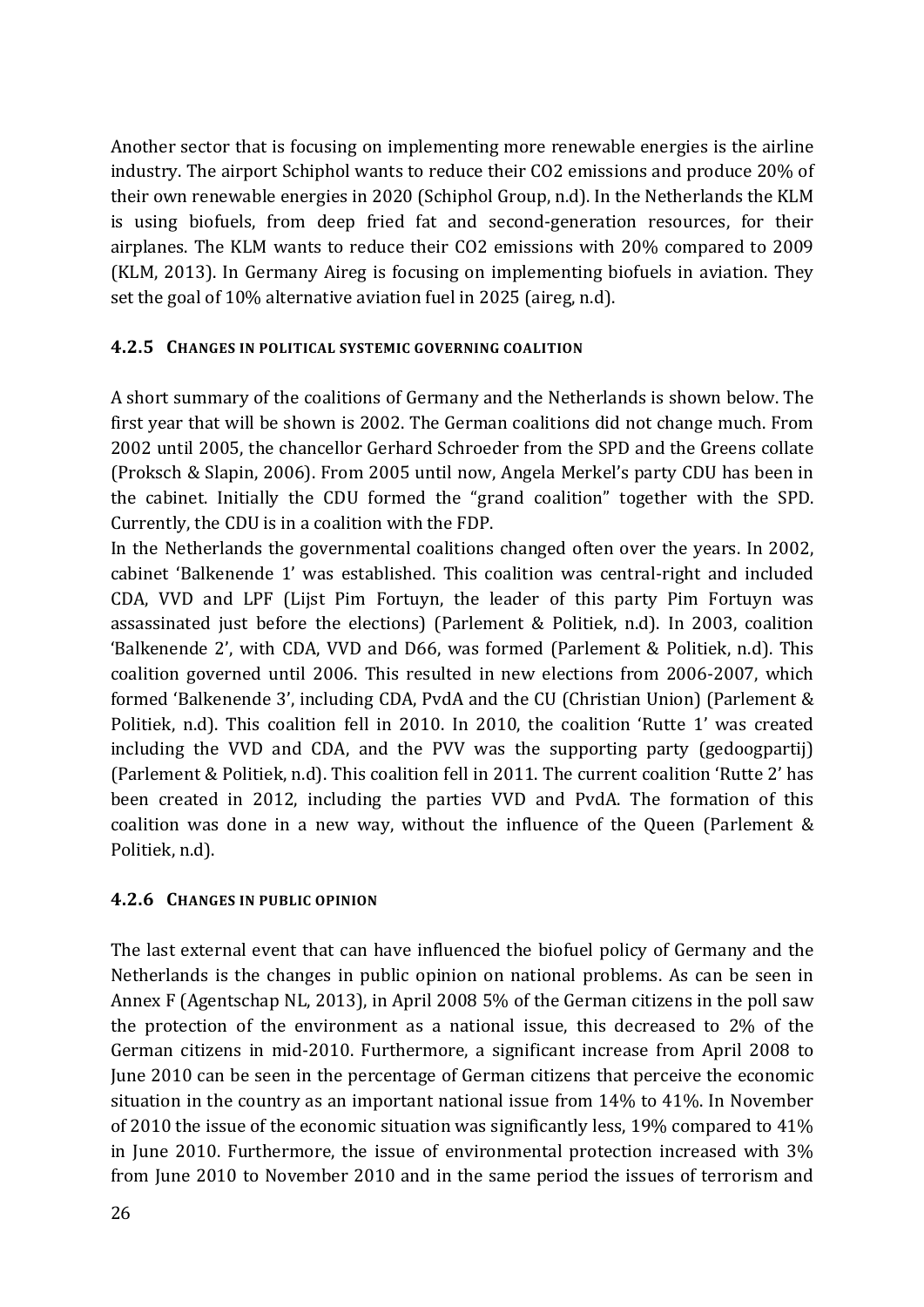immigration increased much and became more important. In the Netherlands the same increase in the issue of the economic situation can be seen from the end of 2008 until June 2010, as there was an increase from  $22\%$  to 54%, with some peaks and low points in between. The issue of protecting the environment stayed quite the same; only in the end of 2009 there was a decrease from  $6\%$  to  $3\%$ . In April 2010 this was already increased to 7%. Furthermore the issue of terrorism was only high in April 2008, and the issue of immigration was high in April 2008 and it decreased until November 2009, after November 2009 it started increasing again until the last given data which is of November 2010.

## **4.3 POLICY OUTPUTS OF BIOFUEL POLICY SUBSYSTEMS**

### **4.3.1 BIOFUEL POLICY NETHERLANDS**

As mentioned before, the biofuel policy of the Netherlands needs to comply with the directives of the EU. Therefore the 2003 European Biofuels Directive resulted in a change of the Dutch biofuels policy. From 2006 until 2010 the biofuel policy of the Netherlands needed to confirm with the European directive from 2003 concerning biofuels (2003/30/EG). As a result of the conformation with the EU directive, the Netherlands needed to do something in order to stimulate biofuels.

The first act that was taken to stimulate biofuels was the partly tax exemption for biofuels, which was introduced in 2006 (Agentschap NL, 2013). The Netherlands decided to promote the use of biofuels by lowering the tax for biofuels, which would be 50.5 eurocents per liter for bio-ethanol and 30,5 eurocents per liter for biodiesel. As a result of this act, companies such as oil and fuel companies that sell fuels on the Dutch market also need to sell a certain amount of biofuels (Agentschap NL, 2013). These can be mixed or just pure biofuels. In 2007 the percentage of biofuels that needed to be sold besides conventional transport fuels was  $2\%$ , which went up to  $5,75\%$  in 2010 (Agentschap NL, 2013).

It was mandatory that of all sold transport fuels such as petrol and diesel, at least a minimum percentage is biofuel. However it was not necessary that regular fuel and biofuel were mixed, as long as enough biofuel was sold in total (Agentschap NL, 2013). This regulation was only meant and mandatory for license holders, as these amounts of biofuels are counted for the targets. License holders are companies that bring the conventional transport fuels on the market. Every year the license holders needed to report to the VROM (Ministry of Housing, Spatial Planning and Environment) how much biofuels they sold on the market and whether they complied with the regulations (Agentschap NL, 2013). There were two ways to acquire biofuels: Companies could produce them themselves, or they could trade so-called biotickets on the market (Agentschap NL, 2013).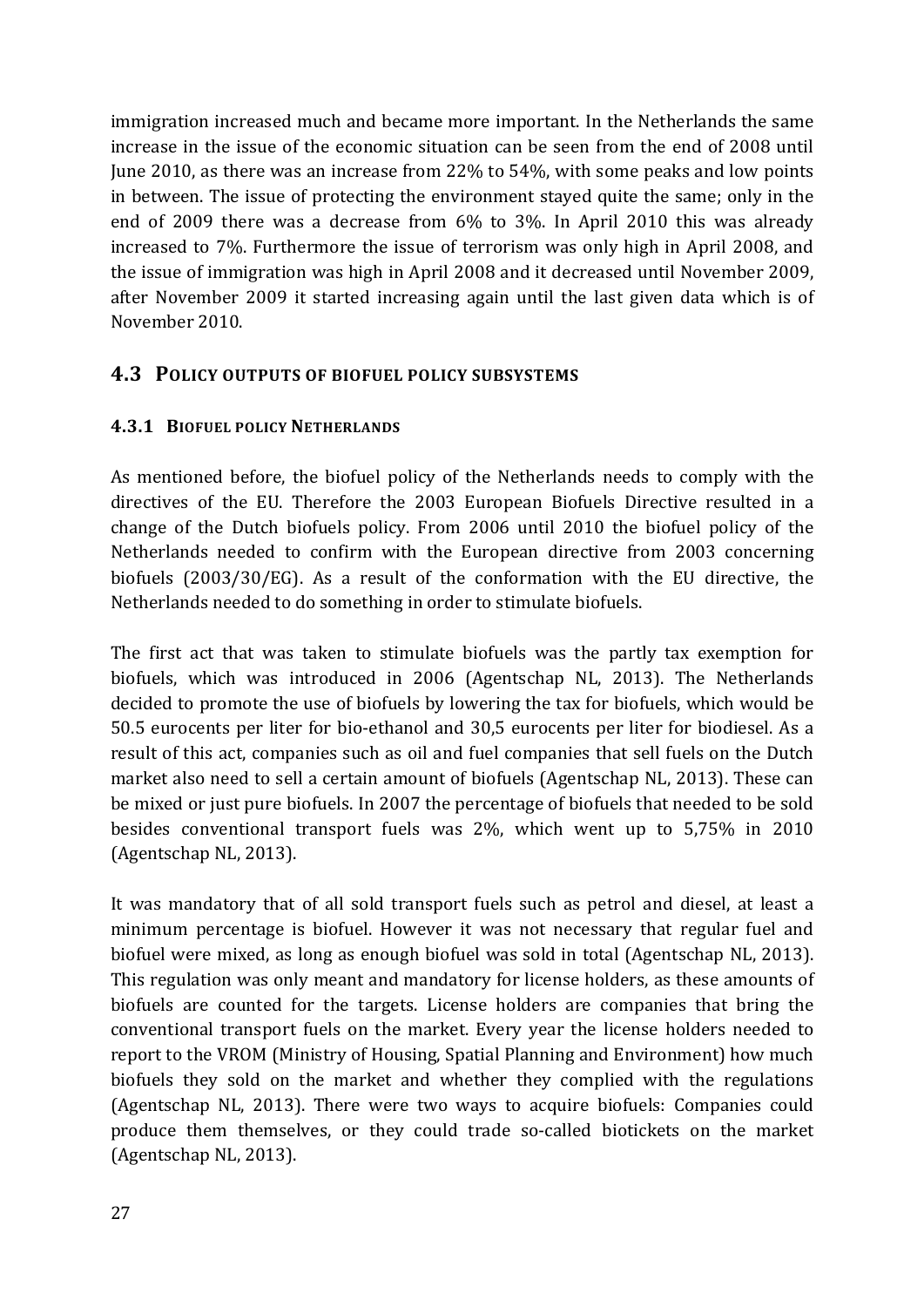As mentioned before, in 2009 two important directives, the RED and FQD came into force. A consequence was that the Dutch biofuel policy also needed to change, as the member states were obliged to implement the new directives before the  $31<sup>st</sup>$  of December 2010. The new Dutch legislation came into force on the first of January 2011. On the 22th of March 2011, the proposal for the implementation of Directive 2009/28/EC, Directive 2009/30/EC and Directive 2009/33/EC (Clean Vehicles Directive) was accepted by first chamber (the "Tweede Kamer" in Dutch) (Agentschap NL, 2013). Furthermore, the Dutch Emission Authority will grant emissions licenses to companies, it will inspect companies on their emission administration and data, and finally it also checks whether companies keep up to the biofuel laws. If companies do not obey to the rules the Dutch Emission Authority is allowed to give sanctions (Nederlandse Emissieautoriteit).

The targets of the Netherlands to achieve 10% renewable energies in the transport sector are given in the table below.

| $14012 + 145012$ , $2013$ |       |  |  |  |  |
|---------------------------|-------|--|--|--|--|
|                           | Total |  |  |  |  |
| 2010                      | 4,0%  |  |  |  |  |
| 2011                      | 4,25% |  |  |  |  |
| 2012                      | 4,5%  |  |  |  |  |
| 2013                      | 5,0%  |  |  |  |  |
| 2014                      | 5,5%  |  |  |  |  |
| 2020                      | 10,0% |  |  |  |  |

 $Table 4$  (NI Agency, 2013)

As can be seen in the National Action Plan for Renewable Energies of the Dutch government, the Dutch strategy for renewable energy consists of three pillars. One of these is the goal to have cleaner and more efficient energy supply, which can be done by stimulating the saving of energy and producing more renewable energies (Rijksoverheid, n.d). The goals of the cabinet for 2020 were set in the Clean and Efficient Work Program; one of the goals is to obtain 20% of the total amount of energy by using renewable energies, and to save 2% of the total energy per year (Rijksoverheid, n.d, p. 10). The desired strategy not only promotes the use of renewable energy to combat climate change, but aims to stimulate innovation as well.

The central instrument that is used explicitly for biofuels is the "Biofuel Obligation". This instrument obliges companies to obtain a certain percentage of renewable energy, related to the total fuels for the transport sector. As can be seen in the EU directives part of the thesis, this instrument is related to directive  $2009/28/EC$  (Rijksoverheid, n.d, p. 11).

In figure 3 the targets that were set by Directive  $2009/28/EC$  are shown next to the percentages that the Netherlands is expected to realize. It can be seen that the Netherlands expects to exceed the goal of  $14\%$ , by 0,5%. Furthermore the goal from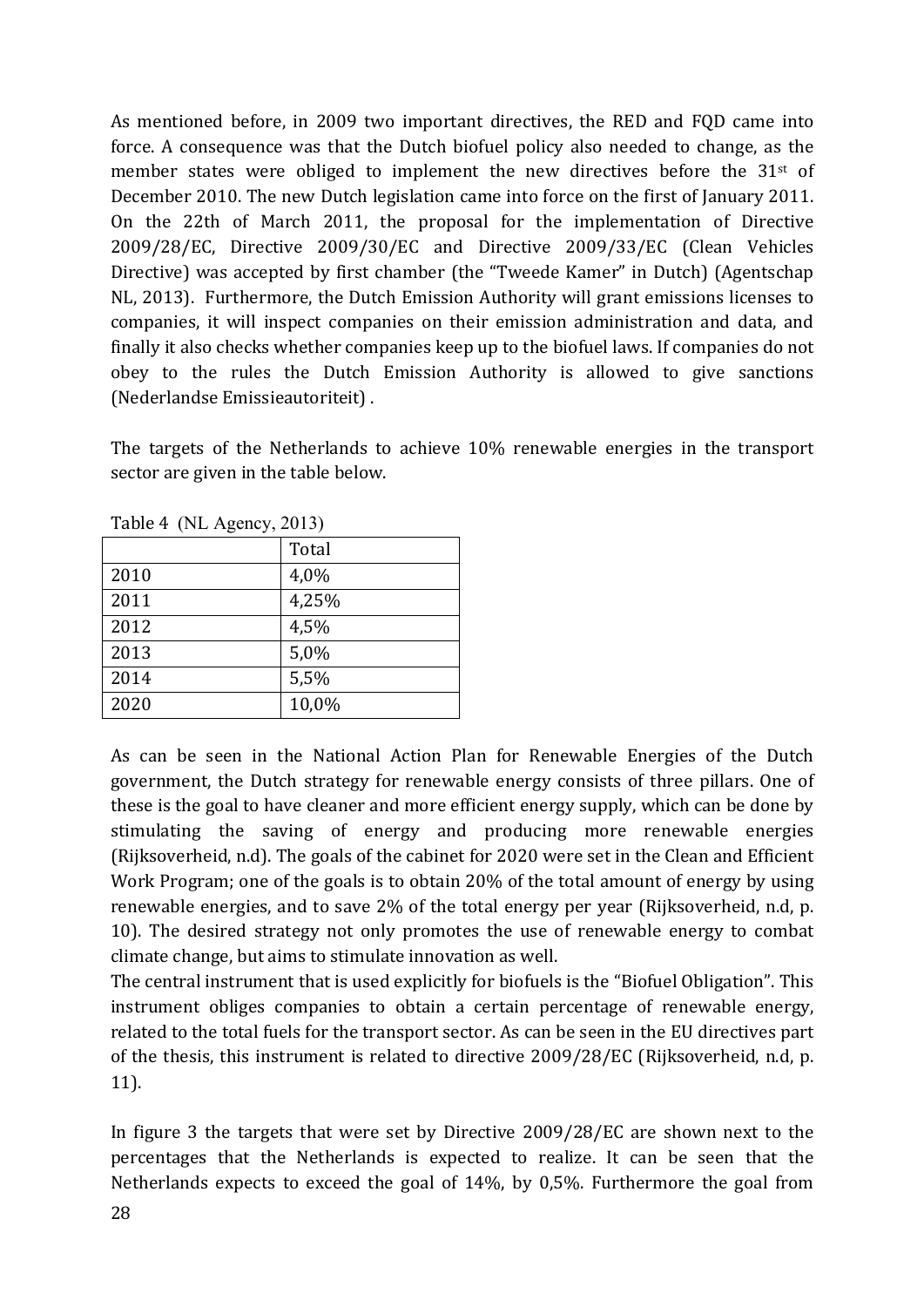Directive 2009/28/EC in obtaining 10% renewable energy in the transport sector is also expected to be overachieved by 0.3% (Rijksoverheid, n.d, p. 12).



# Target range

Figure 3: Goals of the Directive and the expected achievement (Rijksoverheid, n.d, p. 12)

The Dutch government has several measures to achieve these goals. The different measures and the type of measure are shortly explained.

There are three types of measures; a soft measure, a regulating measure and a financial measure. A soft measure is not binding, but is more a guideline and gives information. Therefore companies or persons cannot be punished when they do not act according to the measure (Federal Republic of Germany, 2010, pp. 88-90). A regulating measure instead is a binding measure, companies need to comply with this regulation, and otherwise the government or an authority of the government can punish them. Finally there are financial measures; these can be seen as financial contributions of the government for investment, such as (Federal Republic of Germany, 2010, pp. 88-90).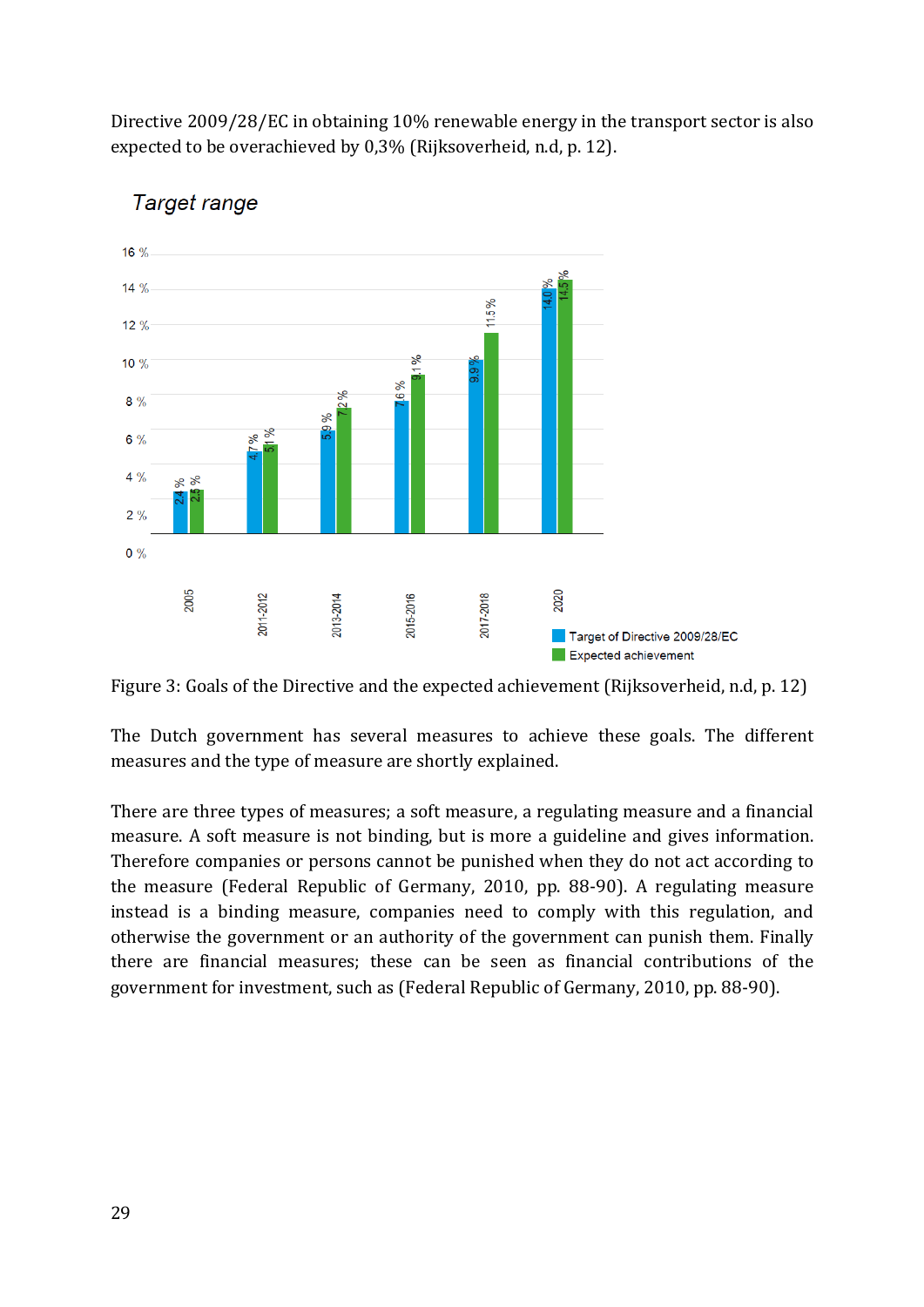#### **"Energy report 2008"**

This report focuses on cleaner energy supply in 2050 for Europe and the Netherlands, however this should be as reliable and as affordable as the current energy supply. One of the first programs that contributed to this vision is the "Clean and Efficient Work Program", which has been set up by the government. The Energy Report 2008 includes ideas of the cabinet concerning (renewable) energies and it shows the strategy for the coming years. The long-term strategy of the cabinet related to biofuels consists of increasing the amount of cars fuelled by biofuels (Ministerie van Economische Zaken, 2008, p.  $11$ ). This is a soft measure.

#### **"Clean and Efficient Work Program" (Schoon&Zuinig)**

Certain goals of the Clean and Efficient Work Program have already been mentioned before. This program ended in 2011. This was a soft measure.

#### Green Investment (Groen beleggen)

This is still an on-going project, which started in 1995. The objective of this project is to let Dutch citizens invest in a green fund. The citizens get a lower investment rate, however they get tax compensation (Rijksoverheid, n.d). As a result of the green fund, the bank can provide loans with a lower interest rate than usual loans. These loans are only available for green and sustainable projects (Rijksoverheid, n.d).

#### **Energy innovation agenda**

Innovation is important in order to achieve sustainable energy supply. However there are many factors that can limit the innovation. The goal of the cabinet is to limit and eliminate these factors to improve innovation in several sectors. The innovation agenda consists of several themes, every theme has a goal. One theme is the green raw materials; this includes innovation for the production of biofuels (EnergieTransitie-Creatieve Energie). The government stimulates private investments to achieve sustainable energy supply. This is a financial measure and it ended in 2012 (EnergieTransitie- Creatieve Energie).

#### **Biofuel obligation**

This measure has been extensively explained before. In summary: registered companies are obliged to report their fuel and biofuel supply, related to transport and mobile machines, to the Dutch Emissions Authority. This is a regulatory measure and it ended in 2010 (Rijksoverheid, n.d, p. 26).

#### **TAB: Filling station for alternative fuels**

This is a subsidy program for gas stations that sell alternative fuels such as green gas, E85 that is also called ethanol, and biodiesel, which is B30. This program is an initiative from the Ministry of Transport, Public Works and Water Management, from several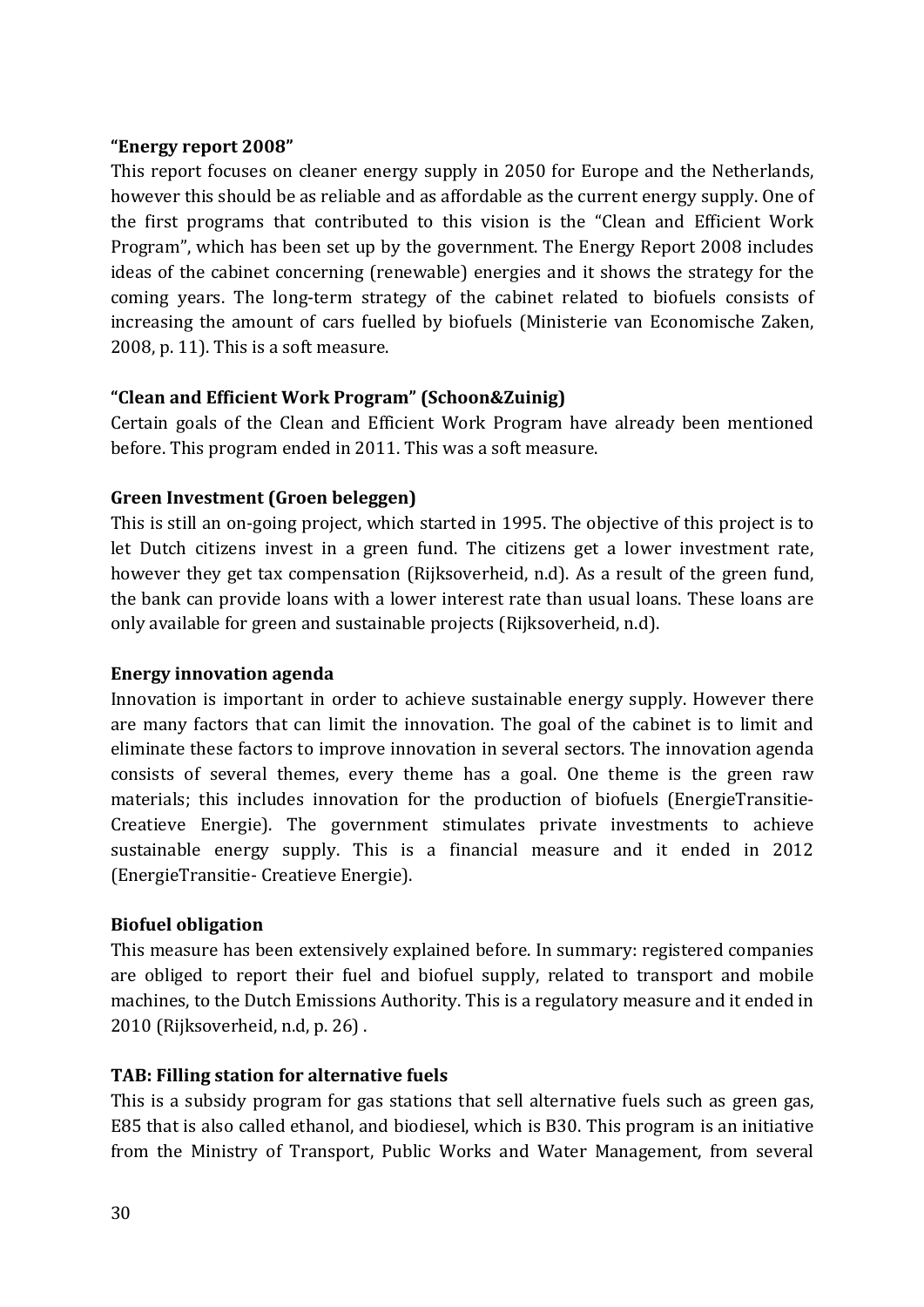Dutch provinces and municipalities. This is a financial measure and it is an on-going subsidy program (Interprovinciaal Overleg, 2010).

#### **IBB: Innovative biofuels**

The goal of this subsidy program is to reduce CO2 emissions. This is done by stimulating research regarding innovative methods of making biofuels. Innovation in the production of biofuels as well as the character of the produced biofuel itself is stimulated. This is a pilot program from 2006 until 2014, and it therefore is still running. Furthermore, it is a financial measure, as it is a subsidy program (Koninkrijk der Nederlanden, 2006).

### **4.3.2 BIOFUEL POLICY GERMANY**

The latest German policy that concerns biofuels is the German Energy Policy of 2010, which was adopted in September 2010. This policy consists of a long-term renewable energy strategy until 2050. It gives certain guidelines to accomplish an energy supply that is reliable, affordable and renewable. The German policy aims to invest in both renewable energy as well as innovation in enhanced energy efficiency in general (Federal Ministry for the Environment, Nature Conservation and Nuclear Safety, 2010, p. 4). The targets that were set by the German government and which are interesting for biofuels are; 18% of the total energy consumption should be from renewable energies in 2020, this should be increased to 30% by 2030, 45% by 2040 and 60% by 2050 (Federal Ministry for the Environment, Nature Conservation and Nuclear Safety, 2010, pp. 4-5). Additionally concerning the transportation sector, the total consumed energy should fall with  $10\%$  by 2020 and  $40\%$  by 2050. At the same time, a new "energy and climate fund" was created to make sure the Energy Concept can be implemented in the right way (Federal Ministry for the Environment, Nature Conservation and Nuclear Safety, 2010, p. 6). The aim of Germany with this Energy Concept is to "transform energy supply in a way that makes economic sense for industry and consumers" (Federal Ministry for the Environment, Nature Conservation and Nuclear Safety, 2010, p. 7). Concerning mobility, Germany set the goal of having one million electric vehicles in 2020, and up to 6 million electric vehicles in 2030. Furthermore, it also promotes more use of biofuels for vehicles. The government introduced several measures to achieve this (Federal Ministry for the Environment, Nature Conservation and Nuclear Safety, 2010, p. 24).

The energy policy also mentions that regulations regarding carbon emissions will be sharpened in the long term, and biofuels will be promoted through tax measures. Car manufacturers will be stimulated to develop the necessary technology to create cars that can function efficiently on biofuels. Furthermore, the refinement process of diesel can be made more sustainable by adding vegetable oil to the mineral oil used while refining (Federal Ministry for the Environment, Nature Conservation and Nuclear Safety, 2010, p. 25). The amount of added sustainably produced vegetable oil will also count for the biofuel quota. Research regarding the extension of the use of biofuels in the transport sector will be stimulated, especially application of biofuels for trains and in shipping in general. Finally, the government will invest in research on whether it is possible to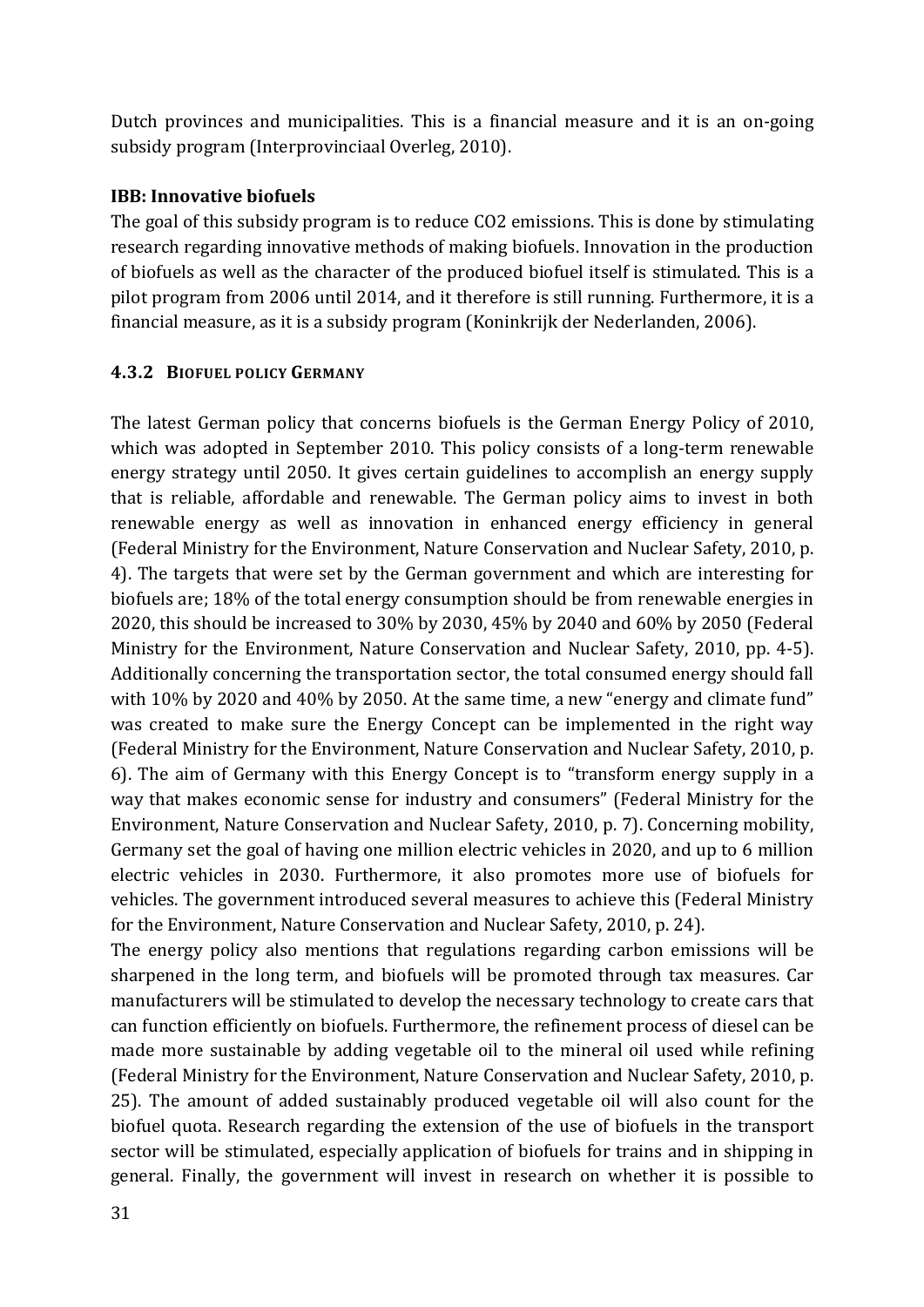implement the emissions-based vehicle tax on vehicles that run on fossil fuels (Federal Ministry for the Environment, Nature Conservation and Nuclear Safety, 2010, p. 25).

It should be taken into account that the creation of the National Renewable Energy Action Plan which concerns Directive 2009/28/EC happened at the same time as the drafting of the of the Energy Policy. Therefore the German Energy Policy may have changed some aspects of the National Renewable Energy Action Plan (Federal Republic of Germany, 2010, p. 4).

The EU decided the national targets for renewable energies in the transport sector and national targets for renewable energies in general. The national mandatory target concerning renewable energies for Germany is 18% and the national mandatory target for renewable energies in the transport sector is  $10\%$  (Federal Republic of Germany, 2010, p. 15). However, the German government estimated that in 2020 the percentage of renewable energies of the total energy consumption in  $2020$  could be  $19,6\%$ . Furthermore, the target of  $10\%$  renewable energies in the transport sector is also assumed to become higher in 2020, up to  $13.2\%$  (Federal Republic of Germany, 2010, pp. 7-8). Germany is already far in their measures to achieve the 2020 target, although the measures might need to develop even more. Looking at the history of biofuels in Germany, it can be seen that biofuels are not uncommon, from 2004 until 2007 Germany already had a high growth in using biofuels as it went from  $1,8\%$  of the total fuel consumption to 7,2% (Federal Republic of Germany, 2010, p. 7).

As explained in the part about the political systems of Germany and the Netherlands, Germany consists of several states. This is also visible in the manner the government is working on achieving the goal of 18%. The majority of the states decided their own targets; these targets will make sure the overall German target will be achieved before 2020 (Federal Republic of Germany, 2010, p. 13).

The federal government of Germany has several measures to achieve the targets; however only the ones that address biofuels will be explained. These different measures can be legislative or financial measures.

The first Biofuel Ouota Act (BioKraftOuG) was adopted in 2007. In the first vears, companies were given a minimum of biofuel quotas that they needed to achieve. These quotas were created on the basis of the energy content and they were binding (CropEnergies, 2012). Later this was changed into total biofuel quotas. The current biofuel quota goal is to have 6,25% of total fuel consist of biofuels. The biofuel quotas after 2015 will not be based on the energy content but on how much they contribute to greenhouse gas reduction. (CropEnergies, 2012). The quota that follows the change in 2015 will be a 7% greenhouse gas reduction in 2020. Furthermore, usage of some biofuels can lead to tax benefits; these are second-generation biofuels and bioethanol. If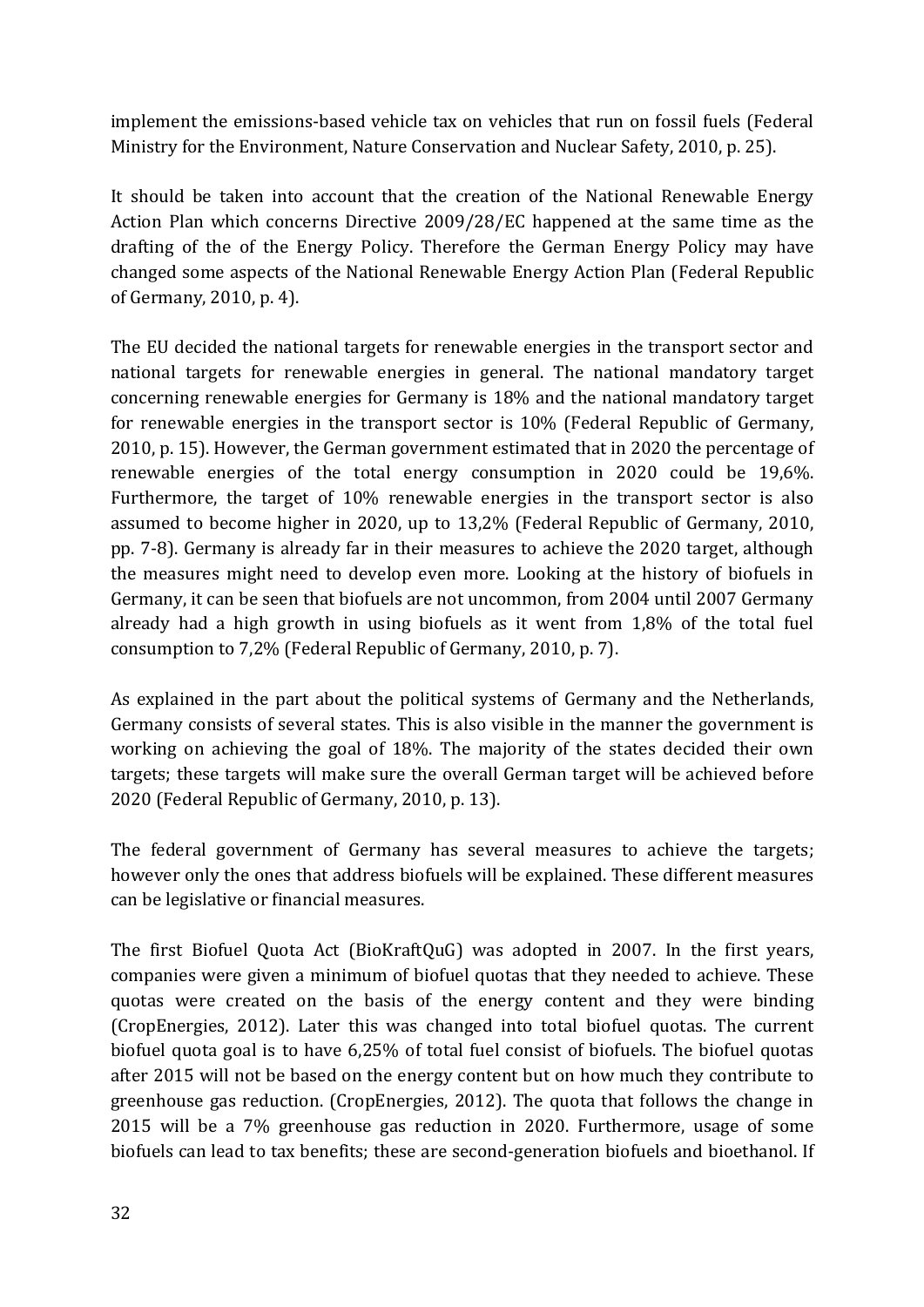companies do not comply with the quotas, the Biofuel Quota Authority can impose sanctions (Federal Republic of Germany, 2010, p. 90).

Following the EU Directive 2009/28/EC, Germany needed to make some changes in their national programs and laws. As mentioned before, the new EU directive created sustainability criteria. As a result, the Biofuels Sustainability Ordinance was created (Federal Republic of Germany, 2010, pp. 7,15,183).

The Biofuels Sustainability Ordinance (Biokraft-NachV) was created in 2009 to make sure biofuels are produced in a sustainable manner. Only when the produced biofuels measure up to the criteria they count for the biofuel quota; moreover companies can also get tax benefits when they produce certain biofuels (Federal Republic of Germany, 2010, p.  $63$ ). This is set in the Energy Tax Act (EnergieStG). Further mentioned in Directive 2009/28/EC, authorities and certification systems need to check whether companies comply with the sustainability criteria. In Germany these authorities are nongovernmental bodies, created by the German Federal Agency for Agriculture and Food (BLE). Since 2010, 2 certification systems and around 12 certification bodies have been created (Federal Republic of Germany, 2010, p. 63).



Figure 4: Timeline of the important programmes and directives in the biofuel policy area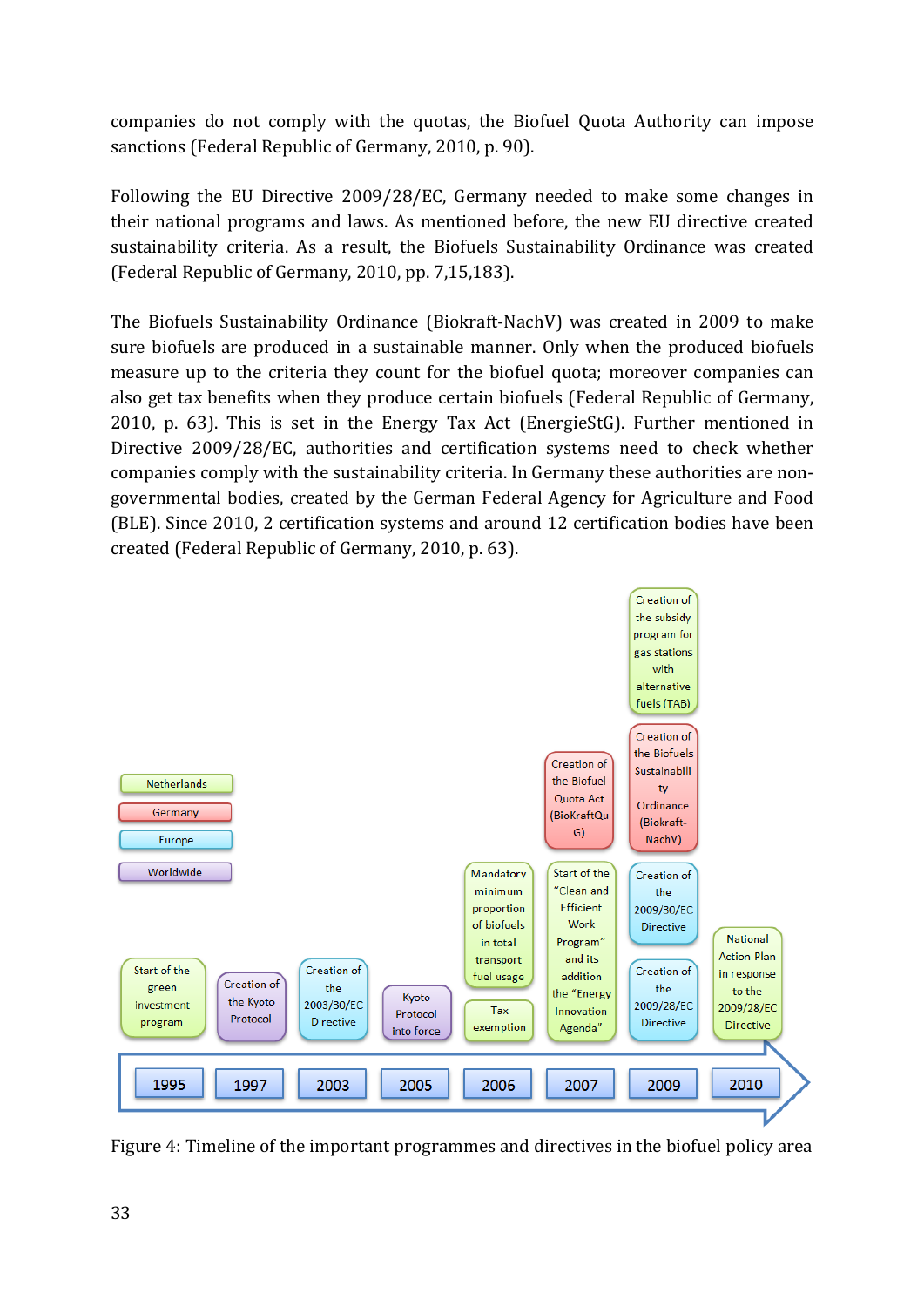# **5 ANALYSIS**

The two main groups that will be analyzed are the Stable Parameters including the political system, distribution of natural resources and the social-cultural values and social structure values. The other group is the External System Events including the Kyoto protocol, the EU biofuel policy, the EU agricultural policy, the public transport policy, changes in systemic political coalition and changes in public opinion.

## **5.1 STABLE PARAMETERS**

#### **5.1.1 POLITICAL SYSTEM**

The first stable parameter is the political system. Both countries have a parliamentary system. This means they have the same way of decision-making and it can be assumed that this did not influence the biofuel policy significantly. Furthermore, Germany is divided into federal states. In order to achieve the national renewable energy target in transport and the general renewable energy target these federal states and municipalities set their own targets. However, only the federal government was involved in the decision-making process. In the Netherlands the municipalities also work on the use of renewable energies in the transport sector, although these municipalities did not set their own targets to meet the 10% renewable energy in the transport sector (Dolstra, 2011).

#### **5.1.2 NATURAL RESOURCES AND AREA**

Looking at the second parameter it is already visible there are some differences between the two countries. Germany has many more natural resources than the Netherlands, however it should be taken into account that Germany has around 10 times more land than the Netherlands. A natural resource of Germany is uranium; this is also the reason why 23% of the installed capacity of energy comes from nuclear fuels (CIA: The World Factbook, 2013). In March 2011 the nuclear power plants in Fukushima started to leak which had major consequences for the environment and the people, as a result Germany decided to stop obtaining any fuels from nuclear resources within 10 years (Federal Ministry for the Environment, Nature Conservation and Nuclear Safety, 2010). Furthermore the oldest 8 nuclear plants needed to be closed (World Nuclear Association, 2013). As a result, the urge for renewable energy is high, which can influence the use of renewable energies from that 2011 on. However, this is not yet visible in the share of renewable resources in the total final energy consumption. The reason the total share did not increase is because the share of renewable energies in transport and the share of renewable energies in heat supply did not change at all (Federal Ministry for the Environment, Nature Conservation and Nuclear Safety, 2013, p.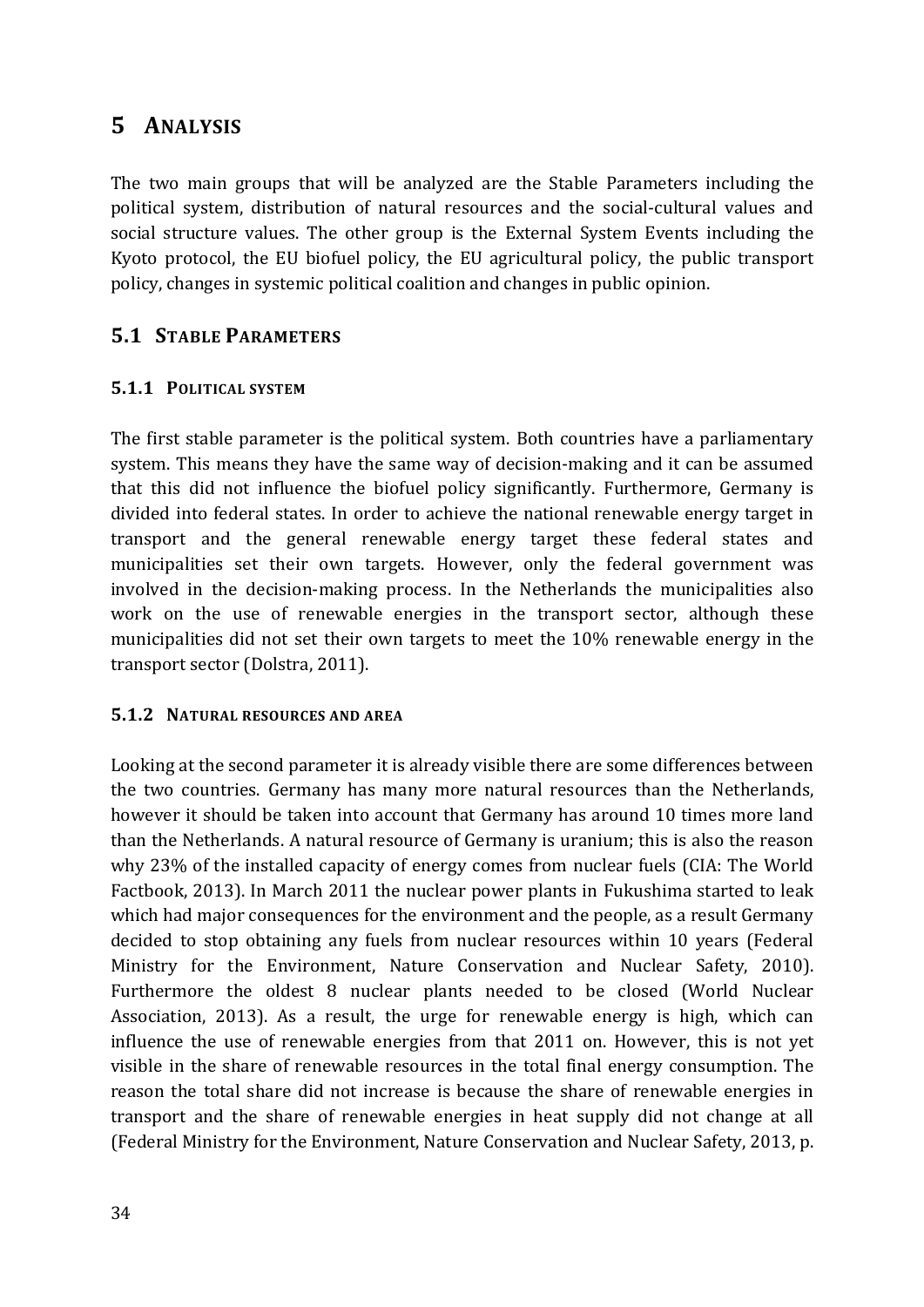7). In 2010 solid fuels were still the most important form of energy production in Germany and the other 9 nuclear plants are still running (European Commission).

The most important energy source for the Netherlands is natural gas. This counted for  $90.7\%$  of the total energy production in 2010. The natural gas is produced in the Netherlands itself, however they also import the natural gas (European Commission). Furthermore, the renewable energy production was  $4.1\%$  while in Germany this was 24.9% (European Commission).

As mentioned before, the Netherlands has a total area of 33.893 sq km. 16,8 million people inhabit this relatively small piece of land; this makes the Netherlands densely populated. In Germany on average 232,7 persons live per square kilometre, while in the Netherlands this is 495,8 persons per square kilometre. It is estimated that approximately 5.208 sq km in the Netherlands is arable land. Another 12.245 sq km is currently used as grassland and for green fodder growth. This means arable land in the Netherlands is intensively used; setting up production of biofuels may thus require large investments in the Netherlands (AgriHolland, 2013). This may result in indirect land change, especially because the EU recently decided to abolish first generation biofuels. As a result new land needs to be created to grow cultivation for biofuels.

#### **5.1.3 SOCIAL VALUES**

There are differences and similarities visible between the economic and social values of German citizens and of Dutch citizens (see Figure 2). The German and Dutch citizens seem to believe the same on several aspects, such as the intervention of the State on their lives. They both believe this is too much. Furthermore, the citizens of both countries strongly believe the legal system is too mild and does not punish the criminals enough. The environment is for both German and Dutch citizens important, as they believe it should be protected when it does affect the economic growth in the country. It is interesting to see that the Dutch citizens are more concerned with the environment when it will affect the economic growth than the German citizens. Moreover, the citizens in both countries agree that free competition results in economic prosperity. Both the Dutch and German citizens do not think that spare time should become more important; the German citizens are even more determined with this. However, the German and Dutch citizens do not agree on every aspect. The Dutch citizens are 20% less in favor of giving up their freedom for equality and justice and more Dutch citizens disagree than agree. Furthermore, the Dutch citizens are much more (18% more) tolerant towards immigrants. Only 38% of the German citizens that were asked believed immigrants contribute much to the country compared to 56% of the Dutch citizens..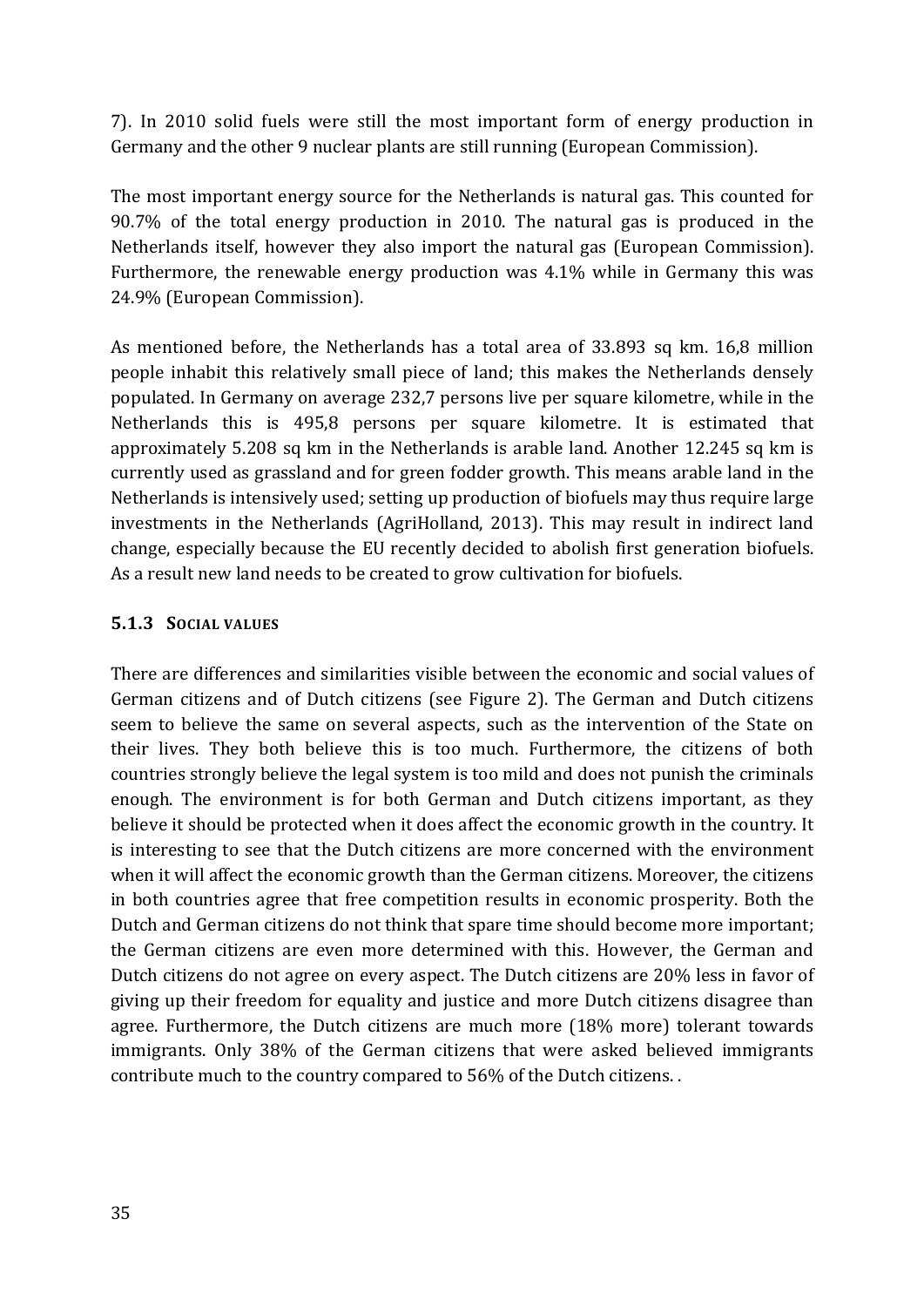# **5.2 EXTERNAL SYSTEM EVENTS**

#### **5.2.1 KYOTO PROTOCOL**

The first external system event is the Kyoto protocol. The Kyoto protocol could not have caused a difference between the biofuel policies of the Netherlands and Germany, as the targets and measures set were the same for both countries. They both needed to reduce their greenhouse emissions with  $8\%$  by 2012. Furthermore, the EU decided the member states needed to comply with the Kyoto protocol, so they implemented this in their own EU policies and directives.

### **5.2.2 EU BIOFUEL POLICY**

The second external system event is the EU biofuel policy. As mentioned before, biofuels fall under two EU directives; the renewable energy directive  $(2009/28/EC)$  and the European Fuel Quality Directive  $(2009/30/EC)$ . The renewable energy directive created targets for all the countries; however these targets are not the same. Therefore they do have influence on the biofuel policies in the countries in how they want to achieve the targets. For the Netherlands the target for renewable energy in total energy consumption was set at 14% and for Germany at 18%. These targets are set by the EU on the basis of the use of renewable energies at that moment and the capacity of the country to use and implement renewable energies. This means that the land area of the Netherlands is also taken into account. Furthermore, both countries need to acquire a 10% share of renewable energies in transport.

Looking at the data it is visible the use of renewable energy in transport in Germany did not increase at all from 2010 until 2011 and the amount of greenhouse gasses from transport even increased. The reason for this is quite clear. The amount of passenger cars increased significantly with  $3.2\%$  from 2010 until 2011 (Kraftfahrt-Bundesamt, n.d).

#### **5.2.3 EU AGRICULTURAL POLICY AND AGRICULTURE IN POLITICAL PARTIES**

The third external system event is the EU agricultural policy also called CAP. The number of farmers, especially small farmers, is decreasing as a result of the striking competition. 

To promote farming this policy helps small and medium farms to compete against the larger farmers by giving subsidies. Furthermore the policy helps to protect the environment and keep the small communities in the rural areas. Some political parties in the Netherlands and Germany depend heavily on the farmer votes in the country. As a result, in the Netherlands the CDA includes subsidies for the farmers and helps the small farmers in their party program. In the Netherlands most of the farmers, around  $43\%$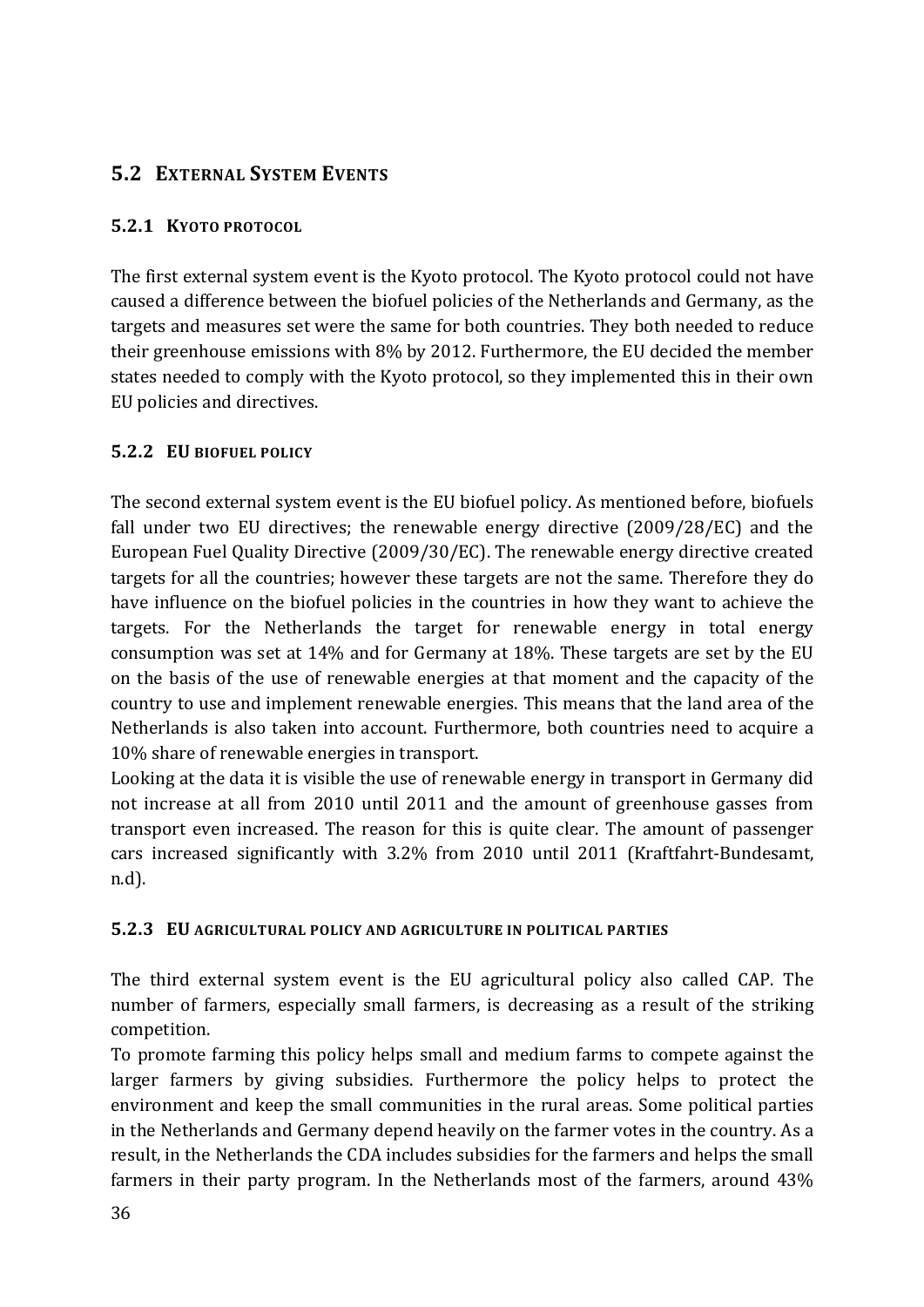vote for CDA and the other half for the VVD, although the VVD does not include subsidies in their party program (Agridirect, 2012). They do want to create a strong agricultural sector that is able to compete on the world market; this is also in line with the promotion of the VVD of the development of genetically modified crops (VVD, 2012). Moreover, the environment should be protected when necessary, but the VVD currently considers environmental regulations to be unclear. The VVD wishes to establish clear regulations regarding environment that protect the environment when necessary, but do not hinder economic growth unnecessarily (VVD, 2012, p. 37). The CDA wants to do everything to enrich the position of the Dutch agricultural sector in the world, furthermore they are helping small family businesses to grow and survive, and they want to limit the large intensive farms that are only focuses on lower prices

(CDA, 2010). The CDA is established by a fusion of three different Christian parties, one that was catholic and two were protestant (Parlement & Politiek, n.d).

At this moment, the VVD is the largest party and it is in a coalition with the PvdA. The CDA was one of the largest and at some points the largest party, however its receiving votes decreased significantly. This can be the reason why in 2012 the farmers' votes for the VVD were almost the same as for the CDA, as they know they will have more influence in the decision-making when the vote for the VVD than on the CDA. The VVD is a liberal party (Parlement & Politiek, n.d).

The CDU in Germany is the party where most of the farmers vote for. One of their goals is to "see extensive and flourishing agriculture and forestry in Germany" (Konrad-Adenauer-Stiftung, 2008, p. 50). The farmers also help limiting the greenhouse gas emissions, as they produce raw materials and renewable natural resources. Furthermore they want to have a fair and competitive international market for the agriculture sector and the European agricultural policy should improve the working conditions of the farmers (Konrad-Adenauer-Stiftung, 2008, p. 50). The CDU also focuses on the development of the rural areas that are undeveloped. They do this by improving their economic situation and the technical infrastructure (Konrad-Adenauer-Stiftung, 2008, p. 51). These are also the reasons why the farmers in Germany vote for the CDU.

#### **5.2.4 PUBLIC TRANSPORT POLICIES**

At this moment in Germany 20% of the total energy used for trains comes from renewable energies. However, the Deutsche Bahn decided to increase this number to 100% in 2050 (Hoek, 2011). The German government is stimulating further research on whether it is possible to implement renewable energies in other forms of public transport, and how this should be done. The NS decided to start a public procurement for the use of green energy in trains. This project is for all the electrical trains from the period 2015 until 2025 (Treinreiziger.nl, 2013). Additionally, the NS gives trainings to their train drivers about how to drive energy efficient. The Dutch government also stimulates projects that implement renewable energies in public transport (Grompel, Spoorpro.nl, 2013). It should be noted that renewable electricity used for trains does not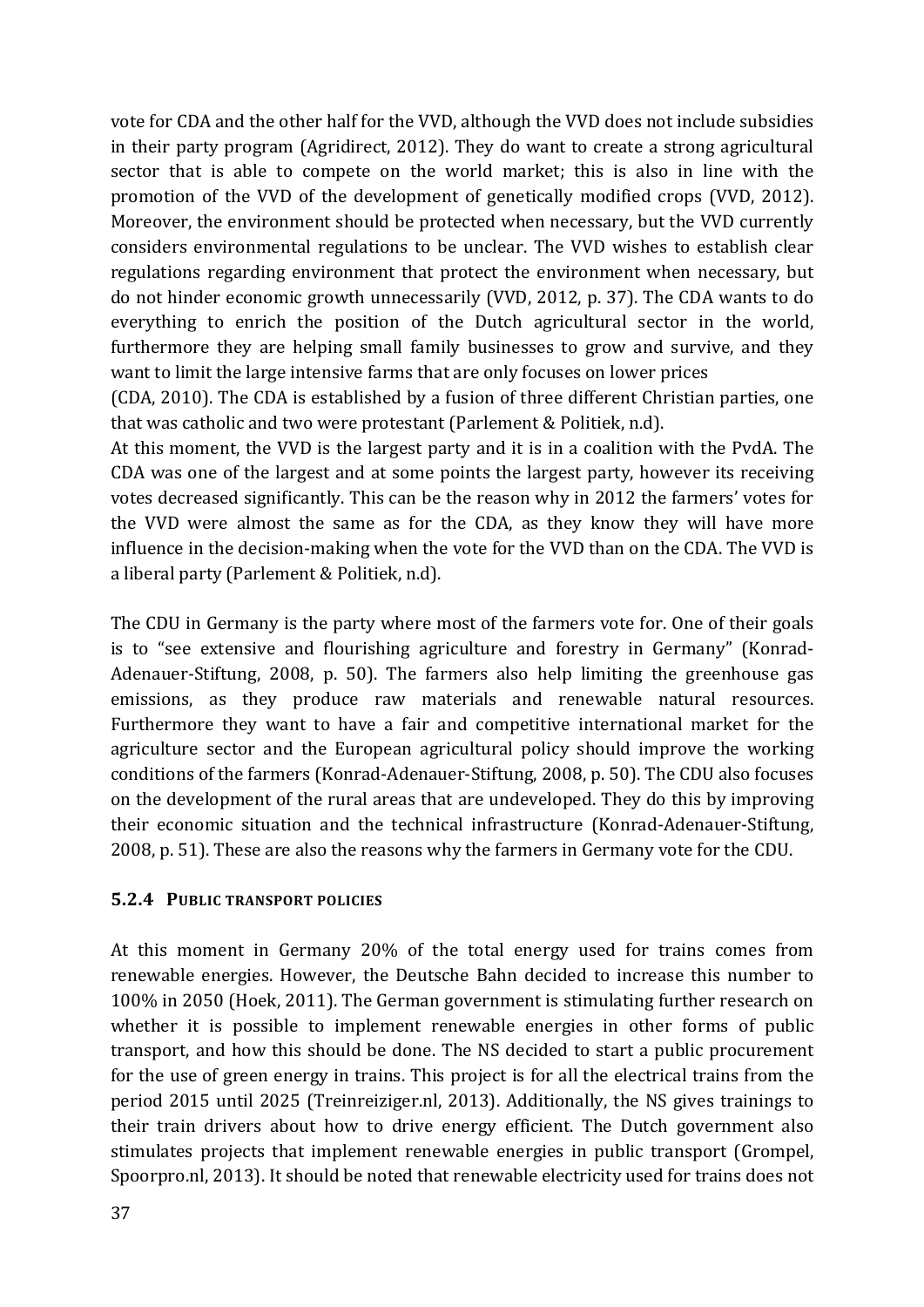count toward the  $10\%$  renewable energy in the transport sector by 2020. However, it does count towards the 20% renewable energy target of the total energy consumption in 2020. 

The aviation sector in both the Netherlands and Germany are focusing on the use of biofuels for airplanes. The Dutch company KLM uses mostly deep fried fat and secondgeneration biofuels in their airplanes. In Germany AIREG includes companies such as Boeing and Shell in their goals to use biofuels as an alternative fuel for the aviation sector. 

### **5.2.5 SYSTEMIC POLITICAL COALITION**

Another external event is the changes in systemic political coalition. As mentioned in the systemic political coalition section before, the coalitions in Germany did not change often. The coalitions often served the entire term, while in the Netherlands this is completely different. The coalitions in the Netherlands have changed very often over the years. Some terms were already finished 2 years before they were officially finished. This does affect the decision-making process in the country, as the next coalition can decide not to accept the policy or law or change it drastically. This can also explain why Germany is further with their biofuels policy. The CDU with Merkel as the leader has served from 2005 on. First with the SPD which is left-wing, and after 2009 with the FDP which is right-wing (Mangasarian, Bloomberg, 2013). The CDU itself is center-right. (Conradt, Encyclopedia Britannica)

#### **5.2.6 PUBLIC OPINION**

The protection of the environment was not a major issue the citizens of Germany and the Netherlands believed their countries faced from 2008 until 2010. In the beginning of 2008 there was a decrease of  $2\%$  in Germany compared to the end of 2008. The issue of economic situation however increased significantly in the same period, from 14% to 34%. Furthermore the issue of protecting the environment was  $2\%$  in June 2010, this increased to 5% in November 2010. The economic situation in this period also decreased significantly from 41% to 19%. A possible explanation for the decrease of the importance of environment protection and the increase in the importance of the economic situation is the economic crisis. This crisis started in September 2008 when banks started to become bankrupt (Kingsley, The Guardian, 2012). Furthermore, in April 2010 the Euro crisis started with the large debt of Greece, which resulted in European countries giving loans to the country. Germany gave a large fund to Greece in order to prevent a collapse of the country (Kingsley, The Guardian, 2012). Many German citizens did not agree with the bailout of Greece, this also explains why the economic situation was so important in the beginning of 2010 (BBC News, 2012). However, this importance decreased significantly, while terrorism increased significantly, which can be explained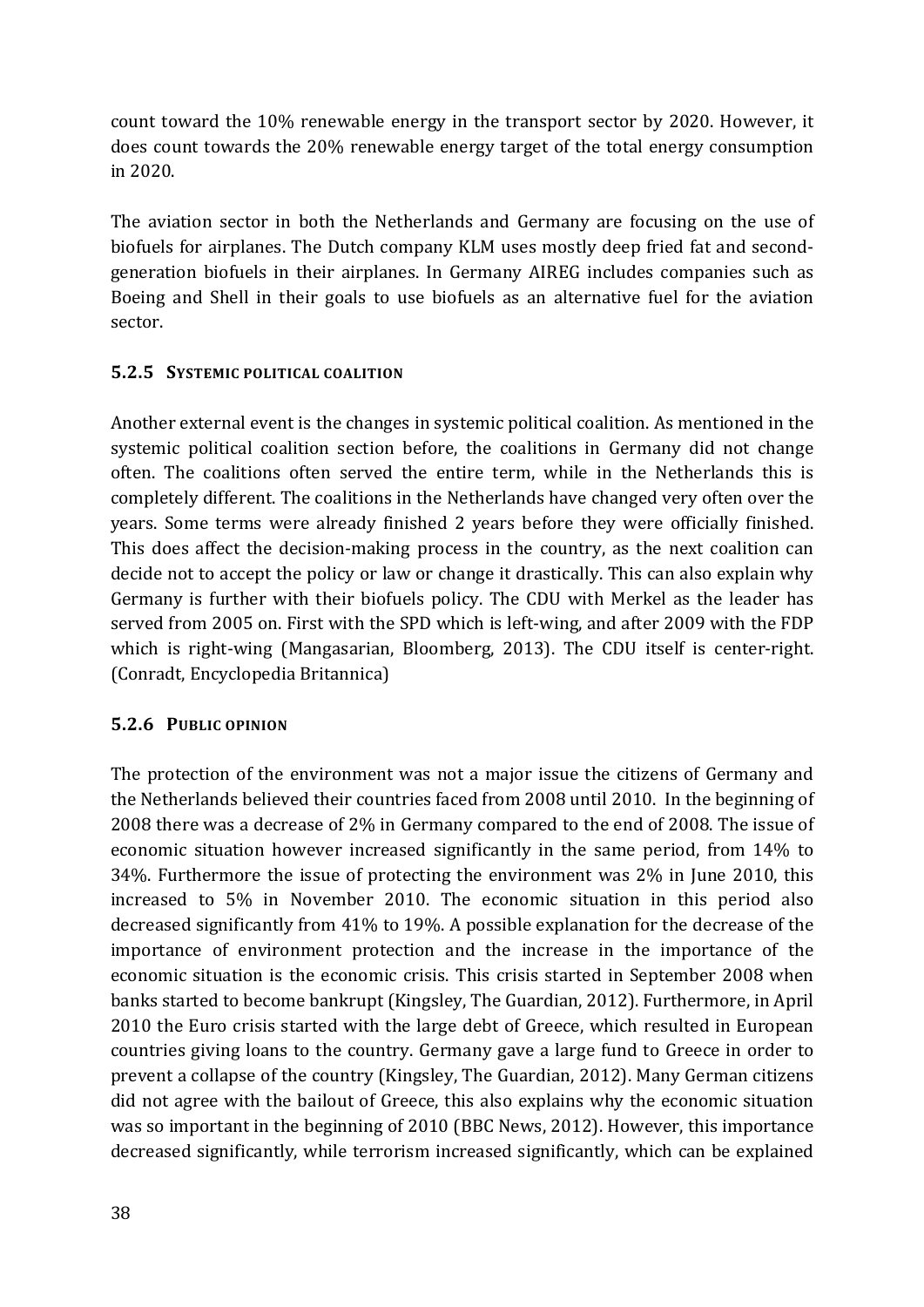by the 'terrorist plot against Europe', especially against the UK, France and Germany (BBC News Europe, 2010)..

In the Netherlands the issue of protecting the environment decreased with 3% from the April 2008 to October 2008. In the same period, the issue of economic situation increased significantly  $(22\%$  to  $64\%)$ . Furthermore the issue of terrorism was high in the beginning of 2008, and decreased in the end of 2008 due to the movie Fitna of Geert Wilders. The film was about the Islam, however it evoked much aggression towards the Netherlands. It seems that the three variables "economic situation, terrorism and protection of environment" do not influence each other as much as in Germany. It seems that the economic crisis had more impact on the importance of the environment in Germany than in the Netherlands. The issue of protecting the environment only decreased in June 2009, further it stayed quite stable. The economic situation also stayed quite stable, although high from October 2008 on (European Comission, n.d).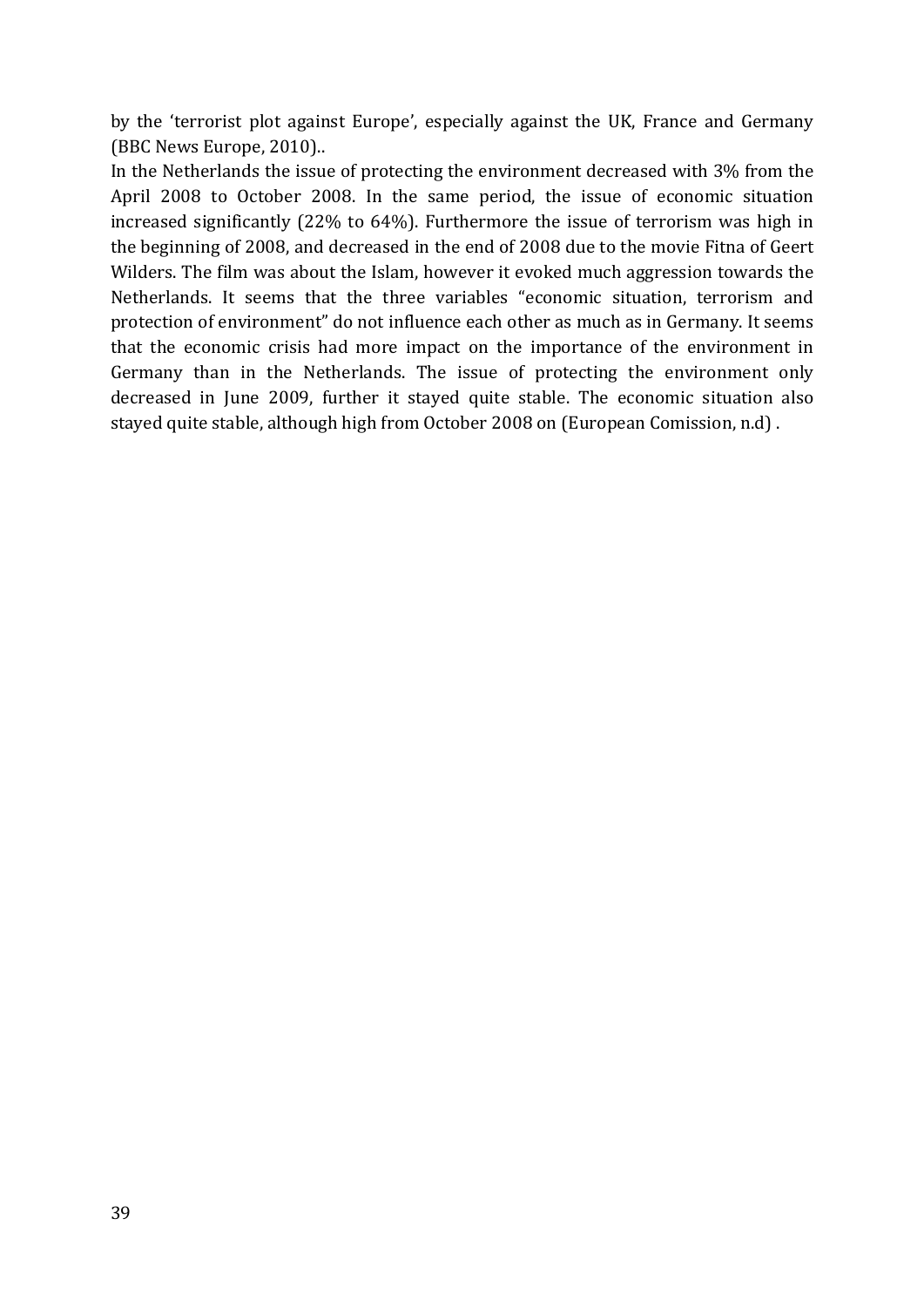# **6 CONCLUSION**

To conclude this research about the difference between the biofuel policy of Germany and the Netherlands, and to give a solid recommendation on what the Dutch government can learn from the German government to achieve the 2020 target on renewable energies in the transport sector, the research questions need to be answered.

The main research question is ""What can the Dutch government learn from the biofuel policy of the German government about reaching the EU renewable energy in transport *targets?"* This question will be answered by two sub-questions:

The first sub-question:

"Is there a difference between the external events that have *influenced* the biofuel policy of Germany and of the Netherlands and if so, why?"

The second sub-question is:

"What measures can the Dutch government implement that will stimulate the consumption of transport biofuels the most? "

The first conclusion is that the share of renewable energy in the transport sector increased significantly from 2010 until 2011. This means that the Netherlands already improved their measures to comply with the 10% share of renewable energies in the transport sector in 2020.

As mentioned before the population density of the Netherlands is much higher than the German population density. Moreover, the percentage of arable land is also lower in the Netherlands than in Germany. Therefore arable land in the Netherlands is much scarcer than in Germany. As a result of the higher price of the land in the Netherlands compared to the price of land in Germany, growing biofuels is also be more expensive, and less economically attractive. This might be the reason the public transport in the Netherlands is more focusing on using renewable electricity.

The EU target for the Dutch and German government is  $10\%$  renewable energies in the transport sector by 2020. In 2011, the German government used  $6.1\%$  renewable energies of the total fuels in the transport sector, and the Netherlands used 4.6%. This is not a large difference; if the Netherlands continues to grow with around 1% per year, then they will achieve the target in 2017. The targets for renewable energies in the total energy consumption by 2020 are  $14\%$  for the Netherlands and  $18\%$  for Germany. The German government already used  $12,3\%$  renewable energies of their total energy consumption, the Netherlands used  $4.3\%$  renewable energies of their total energy consumption. This shows that the Netherlands will need to improve their growth in the use of renewable energies to achieve this target.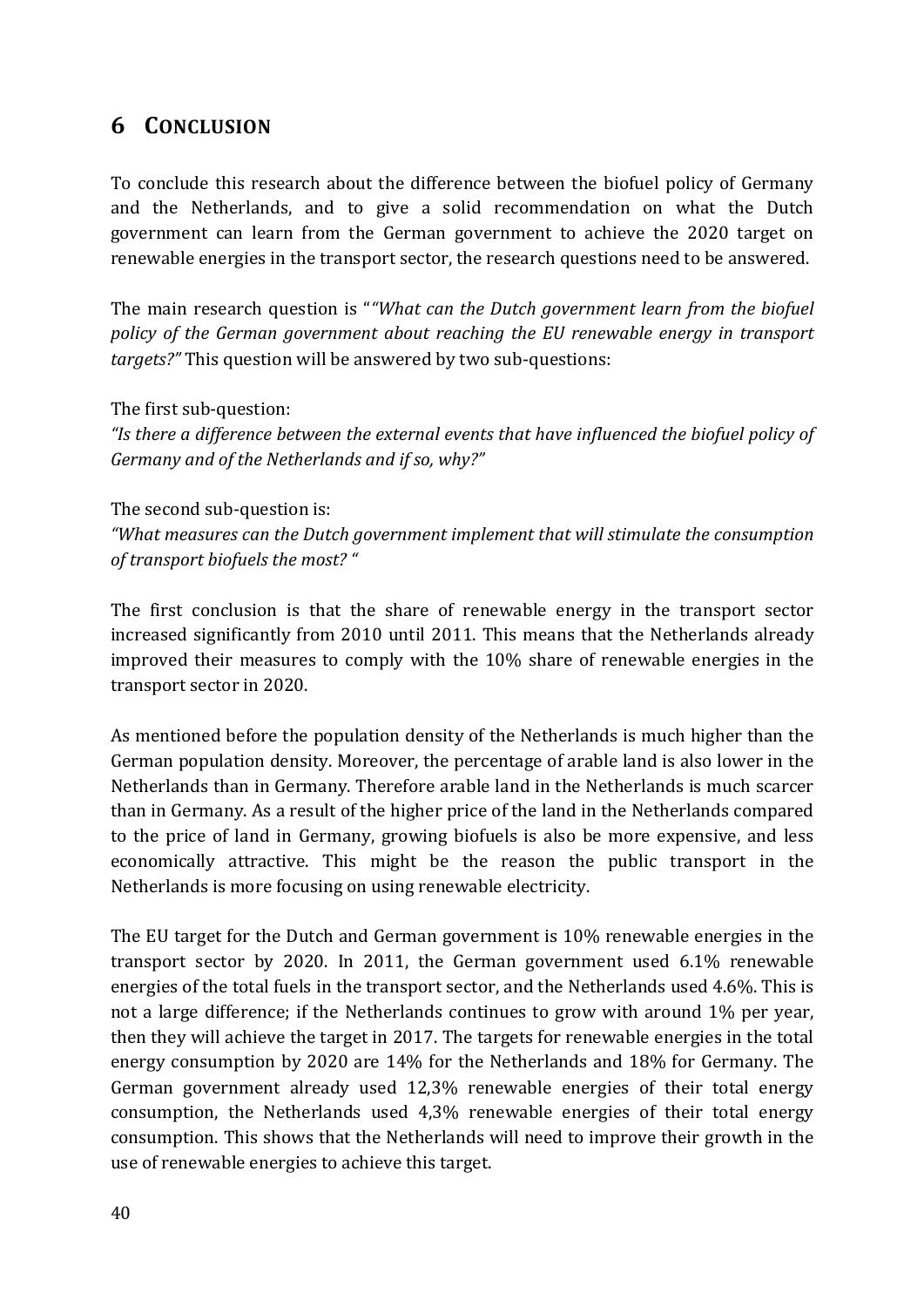Both Germany and the Netherlands are trying to find out manners to reduce greenhouse gas emissions in public transport. The Deutsche Bahn of Germany decided to increase renewable energies in the train to  $100\%$  in 2050 and in 2013 the NS decided to start a public procurement for the use of green energy in trains. Furthermore, both the German and Dutch government are stimulating projects and research on the use of renewable energies in the public transport. However, it seems that the trains will not use biofuels, as they ride on electricity now. Instead they will use electricity that is derived from renewable energies, such as biomass. It should be noted that renewable electricity used for trains does not count toward the 10% renewable energy in the transport sector by 2020. However, the aviation sector is also focusing on the use of renewable energies such as biofuels, this sector does count toward the 10% target.

Another characteristic of the Dutch government that has influenced the biofuel policy of the Netherlands in the past is the unstable cabinet. The cabinet of the Netherlands changed often the last decade, much more often than the German cabinet. As a result of the changes of coalitions that form the cabinet, the policy-making process will go slower. It might be possible that in the middle of the policy-making process the cabinet falls, and as a result the new biofuel policy is not implemented due to different opinions between the new and old coalition. The German cabinet instead is much more stable, and therefore it is less difficult to create and implement policies.

Moreover, the financial crisis and euro crisis influenced the focus of citizens themselves on the environment. This also influences the focus of the election programs of the political parties and the cabinet itself. However, some political parties in Germany and the Netherlands depend on the votes of the farmers. In the Netherlands these parties are the VVD and the CDA and in Germany this is the CDU. The VVD is at this moment the largest party in the cabinet; the CDA was for a couple of years the largest party. In Germany the CDU is the largest party in the cabinet. Agriculture is as a result of the dependency on farmers an important aspect in the party programs of the respective parties and for the EU itself. Especially the small farmers are decreasing and these parties are in favour of helping them to survive by giving subsidies, which results in votes.

Additionally, the public opinion shows that both in Germany and the Netherlands the economic situation of the country in April 2008 had an impact on how the citizens perceive the protection of the environment. The cause for this was the start of the financial crisis. This also indicates an impact on the urge to address renewable energies including biofuels in the government. Annex A shows the dip of the use of renewable energies in transport for both the Netherlands and Germany.

All in all, the conclusion can be made that the Netherlands does not focus much on biofuels. The most likely reason for this is the scarce amount of land and the changes in coalitions. The Netherlands simply does not have enough land to grow biofuels;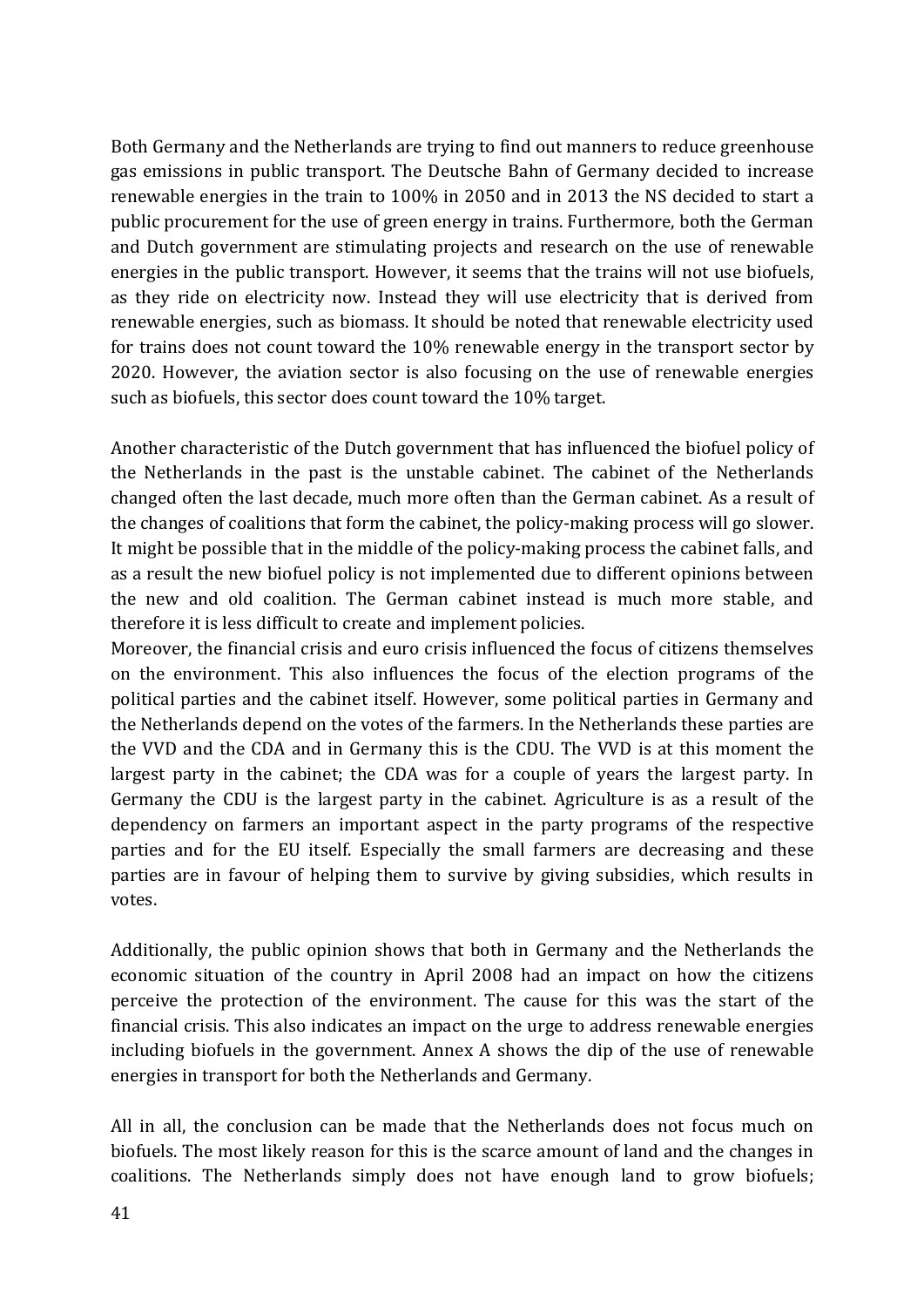additionally the profit derived from growing second-generation biofuels is much less than growing food crops. The Dutch government does focus on renewable energies to achieve the 2020 target in transport and the final target. However, they focus more on wind energy, solar panels and the use of electric cars. Germany has more land and the population density is much lower than the Dutch density. This results in more free land, which can easily be used for biofuels. In the Netherlands the biofuels need to be imported. 

It seems the Dutch government and the German government are similar in their measures to achieve the targets set for 2020. However, the German government is further in implementing these. The German government is looking more at other possibilities to implement biofuels that will reduce the greenhouse gas emissions in the transport sector. They do this by stimulating research to develop technology to create cars that function efficiently on biofuels. The Dutch government stimulates and promotes more, instead of setting regulations.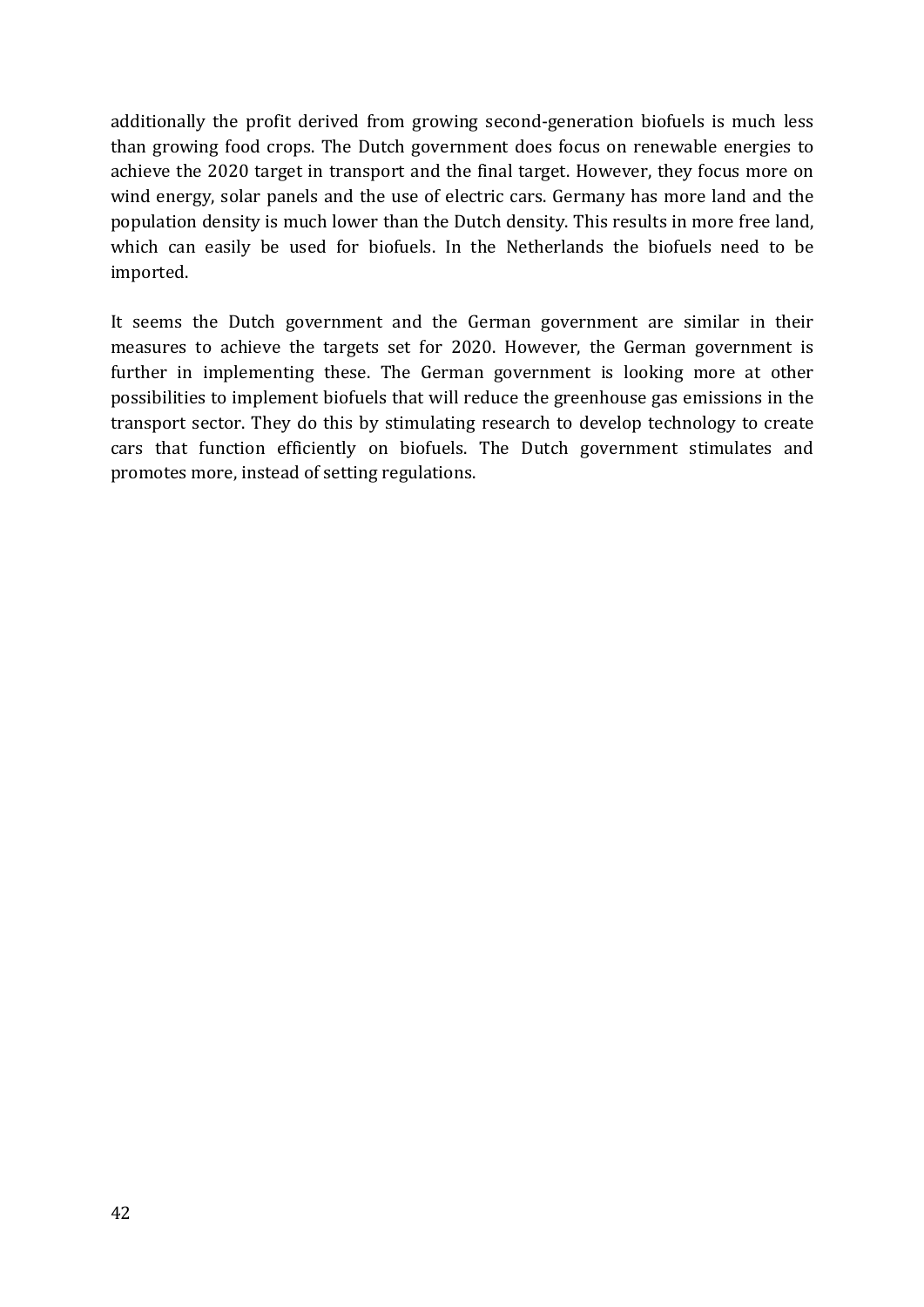# **7 RECOMMENDATIONS**

The recommendation I give to the Dutch government is not to focus on the production of biofuels to achieve the EU renewable energy in transportation goal. The land in the Netherlands is too scarce, and therefore it would be better to focus more on the possibilities to use more renewable energy that does not need to use this land, such as wind energy and solar energy. Bio-energy such as biofuels can also be used. However, it would be better when this energy is created from organic material such as green waste (from fruit and vegetables), waste from gardens and manure. This is also the case with the use of renewable energies in transport. The Netherlands is already busy with promoting the use of electric cars. These cars should be even more promoted and subsidized by the government, and the energy used for these cars should come from renewable resources (or waste biofuels). Until then, the Dutch government should import second- or if possible third generation biofuels from other countries. Furthermore, the Netherlands should focus on using sustainable energy in public transport. Some public transportation models already use sustainable energy. The Dutch government should work together with the regional transport companies and the decentralized governments to decide a strategy that increases the renewable energies in public transport. Some ideas can be to only use hybrid buses that get their energy from renewable energies sources such as the wind and the sun. At this moment there are ongoing projects for renewable energies in public transport, however they are local and not national. I believe if the Dutch government will work together with the municipalities and the public transport companies to set targets for each municipality, the 10% target can be achieved. Now the Dutch government only stimulates the use of renewable energy in public transport instead determining clear targets for the municipalities.

Another recommendation I give to the Dutch government is to stimulate the research on the use of biofuels or renewable energies in other forms of transport, such as water transport. Furthermore, the regulations concerning the emission quantity of the produced vehicles should be sharpened, together with subsidizing research on the development of technology to create cars that generate fewer emissions. The German government is already doing this.

The VVD can stimulate biofuels by providing subsidies for small farmers that grow second-generation crops. The VVD then ensures economic growth for the small farmers, and it makes sure their vision on supporting entrepreneurship is maintained.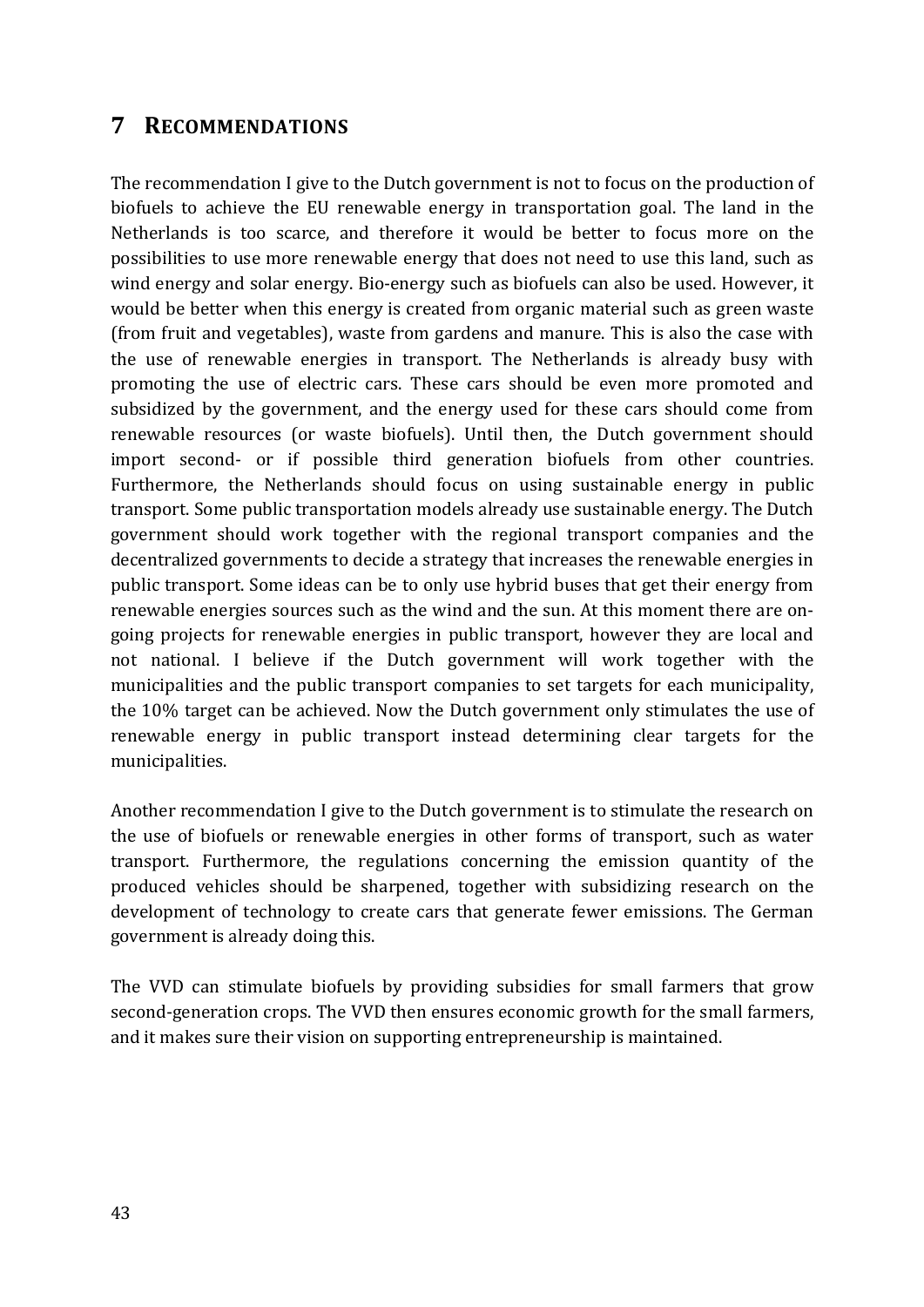# **8 BIBLIOGRAPHY**

Agentschap NL. (2013). GAVE. Retrieved 08 01, 2013 from https://www.agentschapnl.nl/programmas-regelingen/eu-beleid-biobrandstoffen Agentschap NL. (2013, 06 17). *Nederlands Beleid Biobrandstoffen 2006-2010*. Retrieved 08 03, 2013 from http://www.agentschapnl.nl/programmas-regelingen/nederlandsbeleid-biobrandstoffen-2006-2010

Agridirect. (2012, 09 04). *CDA verliest opnieuw boerenstemmen*. Retrieved 09 01, 2013 from http://www.agridirect.nl/nl/nieuws/cda-verliest-opnieuw-boerenstemmen/

AgriHolland. (2013). *De boer als energie-en biobrandstoffenteler*. Retrieved 07 25, 2013 from http://www.agriholland.nl/dossiers/biobrandstoffen/agrarischesector.html aireg. (n.d). Connecting know-how - Propelling progress.

BBC News Europe. (2010, 09 29). *Al-Qaeda terror plot targeting Europe uncovered.* Retrieved 08 07, 2013 from http://www.bbc.co.uk/news/world-europe-11432849

BBC News. (2012, 03 19). *Timeline: Germany*. Retrieved 07 30, 2013 from http://news.bbc.co.uk/2/hi/europe/1053880.stm

Birkland, T. (2001). An Introduction to the Policy Process: theories, concepts and models of *public policy making.* New York: M. E. Scharpe Inc.

Brasser, Change Magazine. (2009, 11 03). *Duurzame innovaties in het openbaar vervoer*. Retrieved 08 08 10, 2013 from

http://www.changemagazine.nl/klimaatkennis/mobiliteit\_en\_energie/duurzame\_innov aties\_in\_het\_openbaar\_vervoer

CDA. (2010). *Verkiezingsprogram 2010-2015- Slagvaardig en samen.* Den Haag: CDA-Bureau.

CDA. *Verkiezingsprogramma 2012-2017- Iedereen.*

Central Bureau voor de Statistiek. (2013). *Gemeentelijke indeling op 1 januari 2013.* CBS. Charles, M., Ryan, R., Ryan, N., & Oloruntoba, R. (2007). Policy and biofuels: The way forward? . *Energy Policy , 35*, 5737-5746.

CIA: The World Factbook. (2013, 07 10). The world factbook: Germany. Retrieved 08 01, 2013 from https://www.cia.gov/library/publications/the-worldfactbook/geos/gm.html

CIA: The World Factbook. (2013). *The World Factbook: Netherlands*. Retrieved 07 28, 2013 from https://www.cia.gov/library/publications/the-world-factbook/geos/nl.html Conradt, Encyclopedia Britannica. (n.d.). *Christian Democratic Union (CDU)*. Retrieved 08 02, 2013 from http://www.britannica.com/EBchecked/topic/115109/Christian-Democratic-Union-CDU 

CropEnergies. (2012, 06 20). *Political framework conditions in the EU and in Germany*. Retrieved 07 27, 2013 from Promoting through EU directives: http://www.cropenergies.com/en/Bioethanol/Markt/Biokraftstoffe\_EU\_D/

De Telegraaf. (2012, 07 31). VVD begint CDA te verdringen als boerenpartij. *De Telegraaf* 

Directorate General XVI. (2000). *Thematic Study of Transport: Country Report.* Birmingham: European Union.

.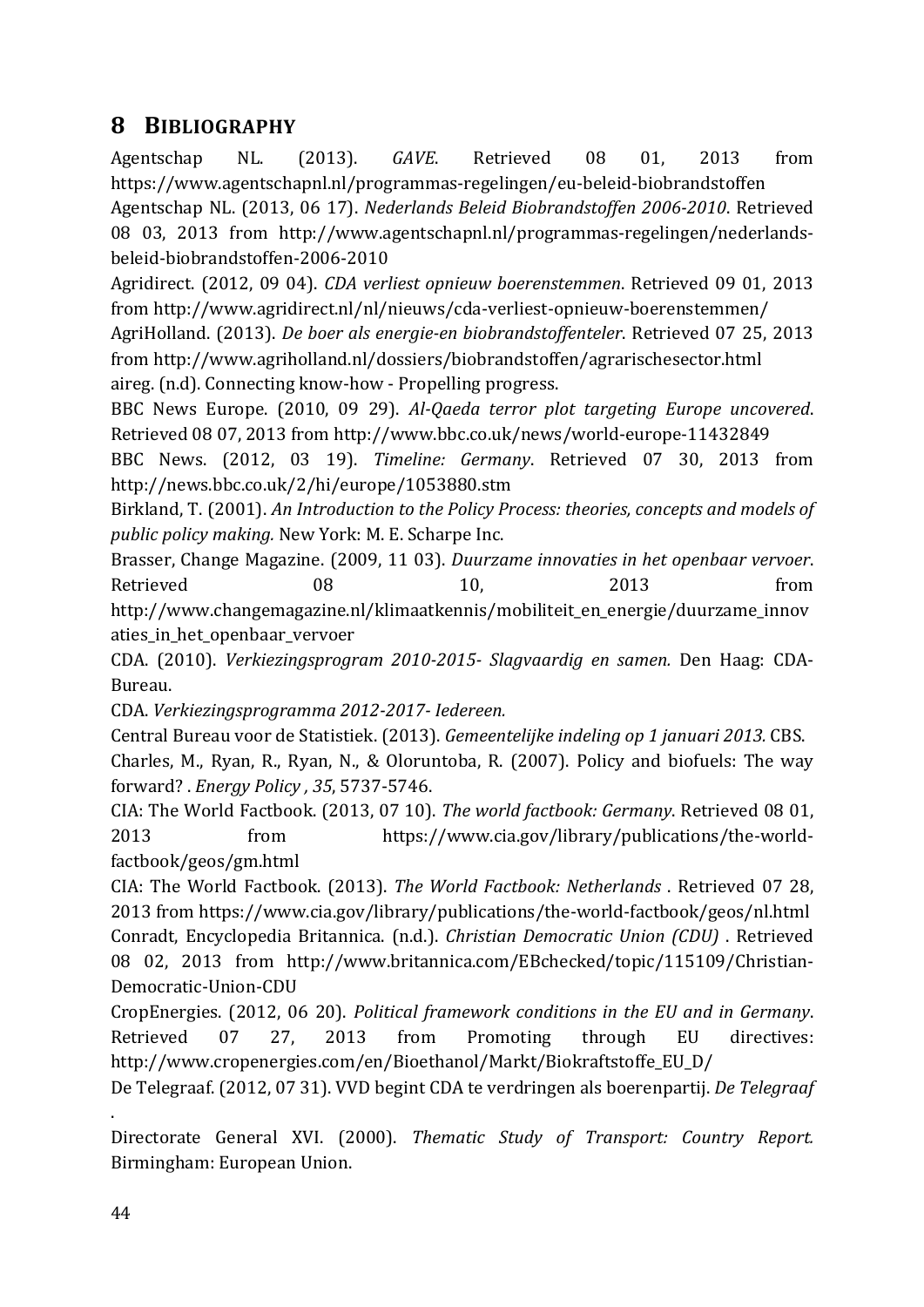Dolstra, J. (2011). *Uitvoeringsprogramma Energiepact 2011.* Provincie Overijssel.

EnergieTransitie- Creatieve Energie. *Innovatieagenda Energie.* Utrecht: Nederland Ondernemend Innovatieland.

European Comission. (n.d). *Public Opinion: Two most important issues facing (OUR COUNTRY) at the moment*. Retrieved 08 03, 2013 from Eurobarometer: http://ec.europa.eu/public\_opinion/cf/showtable.cfm?keyID=2212&nationID=3,10,&st artdate=2008.10&enddate=2010.11

European Commission. (n.d.). *Energy Production, 2000 and 2010 (million tonnes of oil* equivalent). Retrieved 08 05, 2013 from Eurostat: http://epp.eurostat.ec.europa.eu/statistics\_explained/index.php?title=File:Energy\_prod uction,\_2000\_and\_2010\_(million\_tonnes\_of\_oil\_equivalent).png&filetimestamp=201210 12131845

European Commission. (2008). *Eurobarometer* 69: 1. Values of Europeans.

European Commission. (2012). *MEMO: Indirect Land Use Change.* Brussels: European Commission.

European Commission. (2012). *The Common Agricultural Policy: A partnership between Europe and Farmers.* Luxembourg: Publications Office of the European Union.

European Parliament and Council. (2009). *Directive 2009/28/EC of the European Parliament and of the Council.* Official Journal of the European Union.

European parliament and the Council. (2009). *Directive 2009/30/EC of the European Parliament and of the Council.* Official Journal of the European Union.

Federal Ministry for the Environment, Nature Conservation and Nuclear Safety. (2013). *Development of renewable energy sources in Germany 2012.* Federal Ministry for the Environment, Nature Conservation and Nuclear Safety.

Federal Ministry for the Environment, Nature Conservation and Nuclear Safety. (2010). *Energy Concept-* for an *Environmentally Sound, Reliable and Affordable Energy Supply.* Berlin: BMWi.

Federal Republic of Germany. (2010). *National Renewable Energy Action Plan in* accordance with Directive 2009/28/EC on the promotion of the use of energy from renewable sources. Federal Republic of Germany.

Franco, I., Levidow, L., Fig, D., Goldfarb, L., Hönicke, M., & Mendonça, M. (2010). Assumptions in the European Union biofuels policy: frictions with experiences in Germany, Brazil and Mozambique. *Journal of Peasant Studies*, 37(4), 1-32.

Frankfurter Societäts-Medien GmbH. (2013). *Political System*. Retrieved 08 09, 2013 from Facts about Germany: http://www.tatsachen-ueber-deutschland.de/en/politicalsystem.html

Gerring, J. (2012). *Social Science Methodology: A Unified Framework.* Cambridge University Press.

Grompel, Spoorpro.nl. (2013, 01 07). *NS-machinisten leren energiezuinig rijden*. Retrieved 08 01, 2013 from http://www.spoorpro.nl/personeel/2013/01/07/nstreinen-gebruiken-jaarlijks-5-procent-minder-energie/. 

Hoek, C. (2011, 10 18). *Alle Duitse treinen in 2050 op groene energie*. Retrieved 07 28, 2013 from http://www.futuras.nl/alle-duitse-treinen-in-2050-op-groene-energie/2098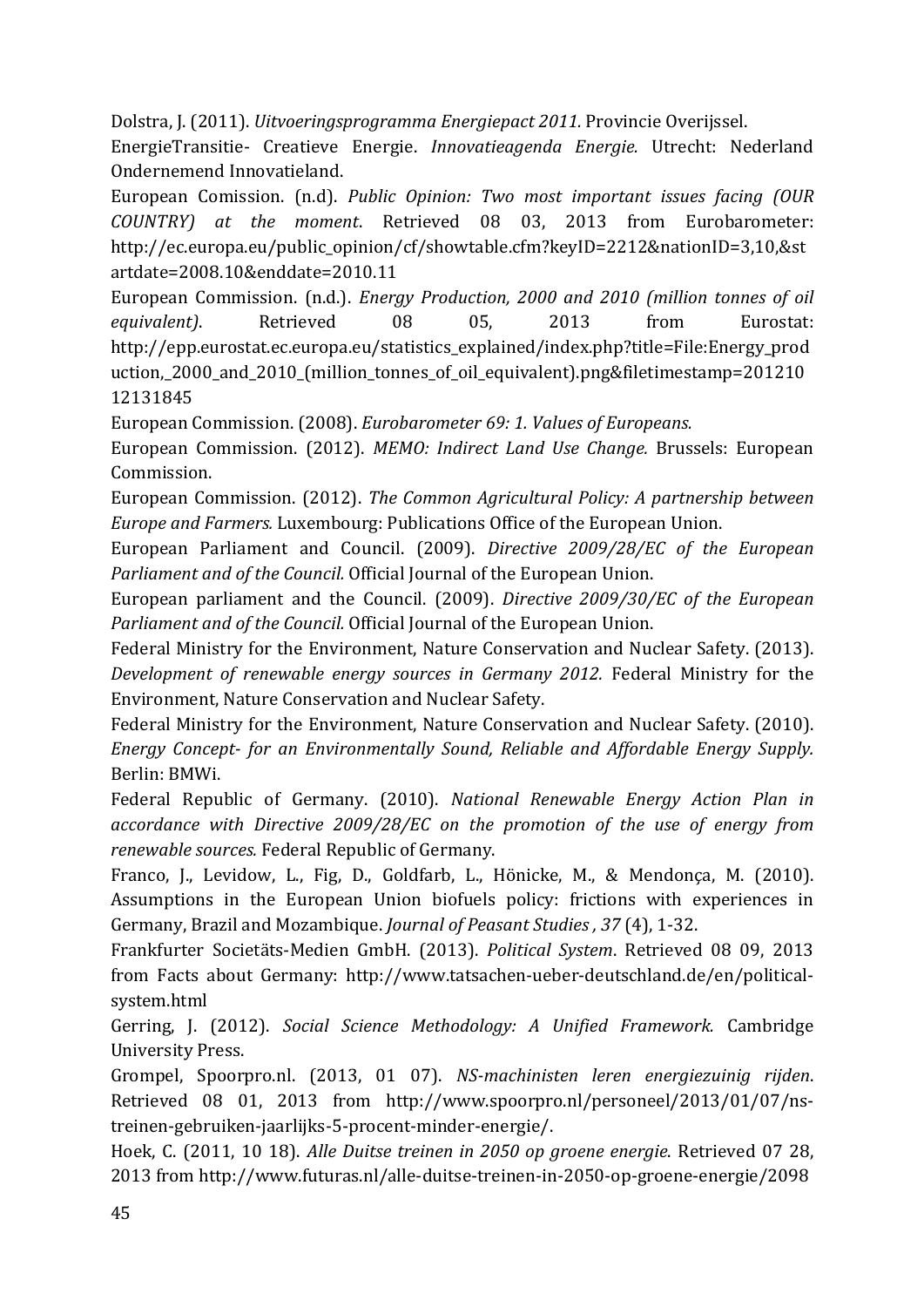Instituut voor Publiek en Politiek. (2009). *Politiek in Nederland: Basisinformatie over democratie en bestuur.* Amsterdam: Ten Brink.

InterNations worldwide. (n.d). *Public Transport in Germany.* 

Interprovinciaal Overleg. (2010, 06 07). Subsidie voor tankstations met alternatieve *brandstoffen*. Retrieved 08 04, 2013 from http://www.ipo.nl/publicaties/subsidie-voortankstations-met-alternatieve-brandstoffen/

IPCC: Intergovernmental Panel on Climate Change. (n.d.). *Organization*. Retrieved 08 01, 2013 from IPCC: Intergovernmental Panel on Climate Change: http://www.ipcc.ch/organization/organization.shtml#.UgeusBbu5yY

Kingsley, The Guardian. (2012, 08 07). *Financial crisis: timeline*. Retrieved 08 05, 2013 from http://www.theguardian.com/business/2012/aug/07/credit-crunch-boom-busttimeline

KLM. (2013, 03 07). *Biobrandstof:* onze toekomst. Retrieved 08 02, 2013 from http://klmtakescare.com/nl/content/biobrandstof-onze-toekomst-

Koninklijk Nederlands Meterologisch Instituut . (2013, 02 04). *Nader Verklaard:* Watersnoodramp 1953. Retrieved 08 02, 2013 from http://www.knmi.nl/cms/content/24315/watersnoodramp\_1953

Koninkrijk der Nederlanden. (2006, 12 19). *Vaststelling Subsidieprogramma CO2* reductie Innovatieve Biobrandstoffen voor transport. Retrieved 08 01, 2013 from Staatscourant: Officiele uitgave van het Koninkrijk der Nederlanden sinds 1814: https://zoek.officielebekendmakingen.nl/stcrt-2006-247-p24-SC78346.html

Konrad-Adenauer-Stiftung. (2008). *Freedom and Security-Principles for Germany.* Berlin: Konrad-Adenauer-Stiftung.

Kraftfahrt-Bundesamt. (n.d). *Fahrzeuguntersuchungen - Deutschland und seine Länder im Jahr 2011*. Retrieved 08 08, 2013 from http://www.kba.de/cln\_031/nn\_191132/DE/Statistik/Fahrzeuge/Fahrzeuguntersuchu ngen/Hauptuntersuchungen/2011\_\_fu\_\_eckdaten.html

Mangasarian, Bloomberg. (2013, 05 23). *German SPD Seen by Merkel Party Leader Turning to Left.* Retrieved 08 09, 2013 from http://www.bloomberg.com/news/2013-05-22/german-spd-seen-by-merkel-party-leader-turning-to-left.html

Ministerie van Economische Zaken. (2008). *Energierapport 2009.* Ministerie van Economische Zaken.

Ministry of Transport, Public Works and Water Management. (2010). *Public Transport in the Netherlands.* Ministry of Transport, Public Works and Water Management.

National Aeronautics and Space Administration. (n.d.). *The current and future consequences of global change.* Retrieved 08 09, 2013 from Global Climate Change: http://climate.nasa.gov/effects#ft7

Nederlandse Emissieautoriteit. (n.d.). *De Nederlandse Emissieautoriteit*. Retrieved 07 30, 2013 from https://www.emissieautoriteit.nl/emissiehandel/over-de-nea

NL Agency. (2013). *Country update of the Netherlands*. Utrecht: NL Agency.

Noack, CNN. (2013, 06 12). *CNN*. Retrieved 07 15, 2013 from Thousands more forced from home by Germany flooding: http://edition.cnn.com/2013/06/12/world/europe/europe-flood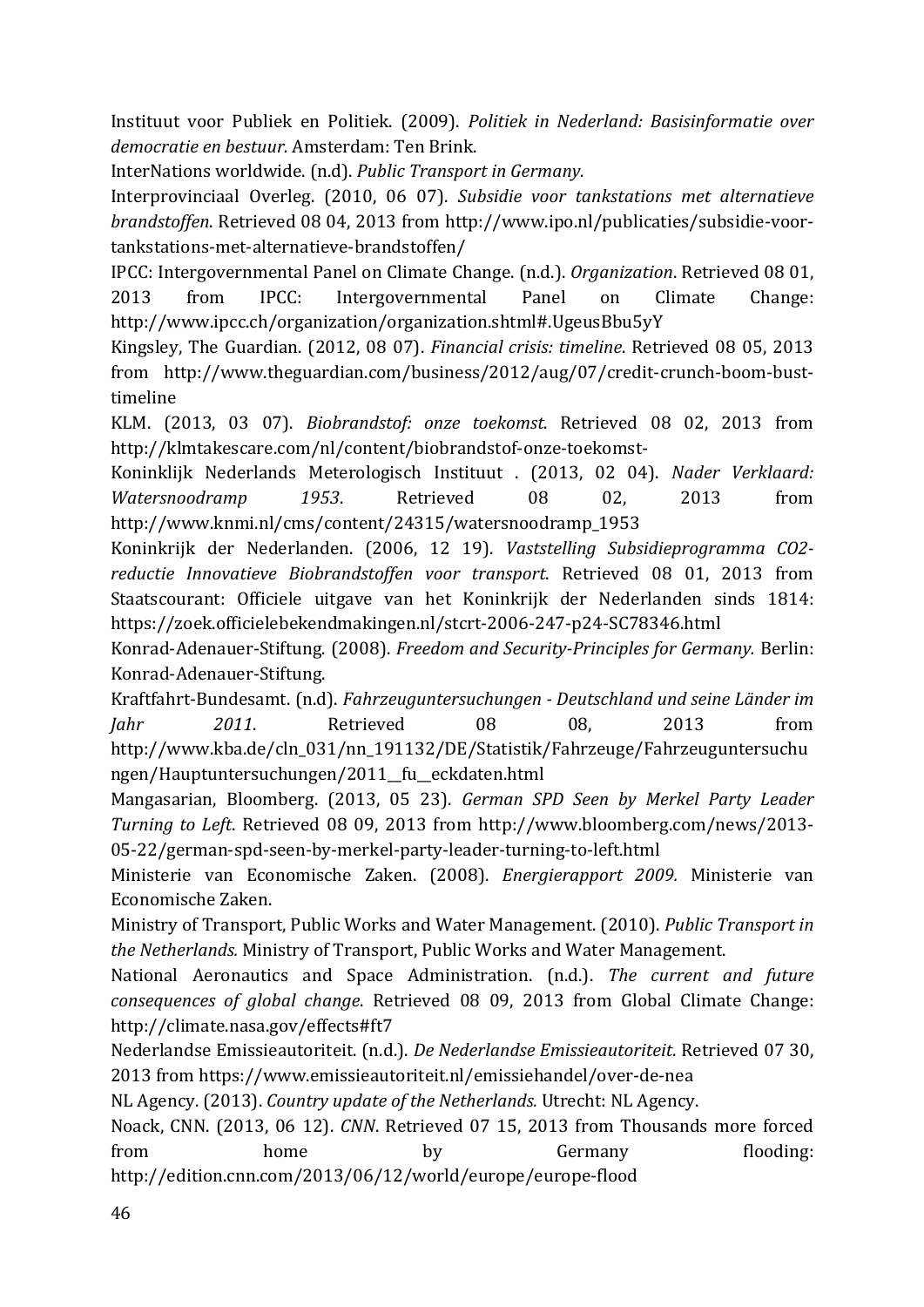Parlement & Politiek. (n.d). *Kabinetsformaties sinds 1945*. Retrieved 08 01, 2013 from http://www.parlement.com/id/vh8lnhrsr2z2/kabinetsformaties\_sinds\_1945

Parlement & Politiek. (n.d). *Verzuiling* . Retrieved 08 29, 2013 from http://www.parlement.com/id/vh8lnhrpfxub/verzuiling

PBL Netherlands Environmental Assessment Agency. (2012). *The Effects of Climate Change in the Netherlands: 2012.* PBL Netherlands Environmental Assessment Agency.

Proksch, S., & Slapin, J. (2006). Institutions and Coalition Formation: The German Election of 2005. West European Politics, 540-559.

ProRail. (n.d). *Duurzaam Reizen*. Retrieved 08 02, 2013 from http://www.prorail.nl/reizigers/duurzaamheid/duurzaam-reizen

Rijksoverheid. (n.d). *Duurzame energie*. Retrieved 07 28, 2013 from http://www.rijksoverheid.nl/onderwerpen/duurzame-energie/vraag-en-

antwoord/wat-is-groen-beleggen-en-wat-is-een-groenfonds.html

Rijksoverheid. (n.d). *Nationaal actieplan voor energie uit hernieuwbare bronnen- Richtlijn 2009/28/EC.* Rijksoverheid.

Sabatier, P. (1998). The advocacy coalition framework: revisions and relevance for Europe. *Journal of European Public Policy*, 5(1), 98-130.

Sabatier, P. (1999). *Theories of the Policy Process* (1st ed.). Boulder: Westview Press.

Schiphol Group. (n.d). *Klimaatvriendelijke luchtvaart*. Retrieved 08 07, 2013 from http://www.schiphol.nl/SchipholGroup1/CorporateResponsibility1/Klimaatvriendelijk eLuchtvaart.htm

Sewell, G. (2005). Actors, Coalitions and the Framework convention on climate change. *Diss. Massachusetts Institute of Technology* .

Slomp, Rijkswaterstaat. (2012). *Overstromingsrisico en waterbeheer in Nederland.* Ministerie van Infrastructuur en Milieu.

Smedley, T., The Guardian. (2013, 05 10). *Goodbye nuclear power: Germany's renewable* energy revolution. Retrieved 08 05, 2013 from http://www.theguardian.com/sustainable-business/nuclear-power-germany-

renewable-energy

Treinreiziger.nl. (2013, 05 29). *NS start aanbesteding groene stroom voor trein*. Retrieved  $08$  from  $2013$  from

http://www.treinreiziger.nl/actueel/binnenland/ns\_start\_aanbesteding\_groene\_stroom \_voor\_trein-145271

United Nations . (n.d.). *UN Conference on Environment and Development (1992)*. Retrieved 08 03, 2013 from Earth Summit: http://www.un.org/geninfo/bp/enviro.html

United Nations Climate Change Portal. (n.d). *UNFCCC and the Kyoto Protocol*. Retrieved 08 01, 2013 from 

http://www.un.org/wcm/content/site/climatechange/pages/gateway/the-

negotiations/the-un-climate-change-convention-and-the-kyoto-protocol

United Nations Environment Programme. (n.d). *Climate Change*. Retrieved 08 10, 2013 from http://www.unep.org/climatechange/Introduction.aspx

United Nations Framework Convention on Climate Change. (n.d). *Background* on the *UNFCCC: The international response to climate change.* Retrieved 08 08, 2013 from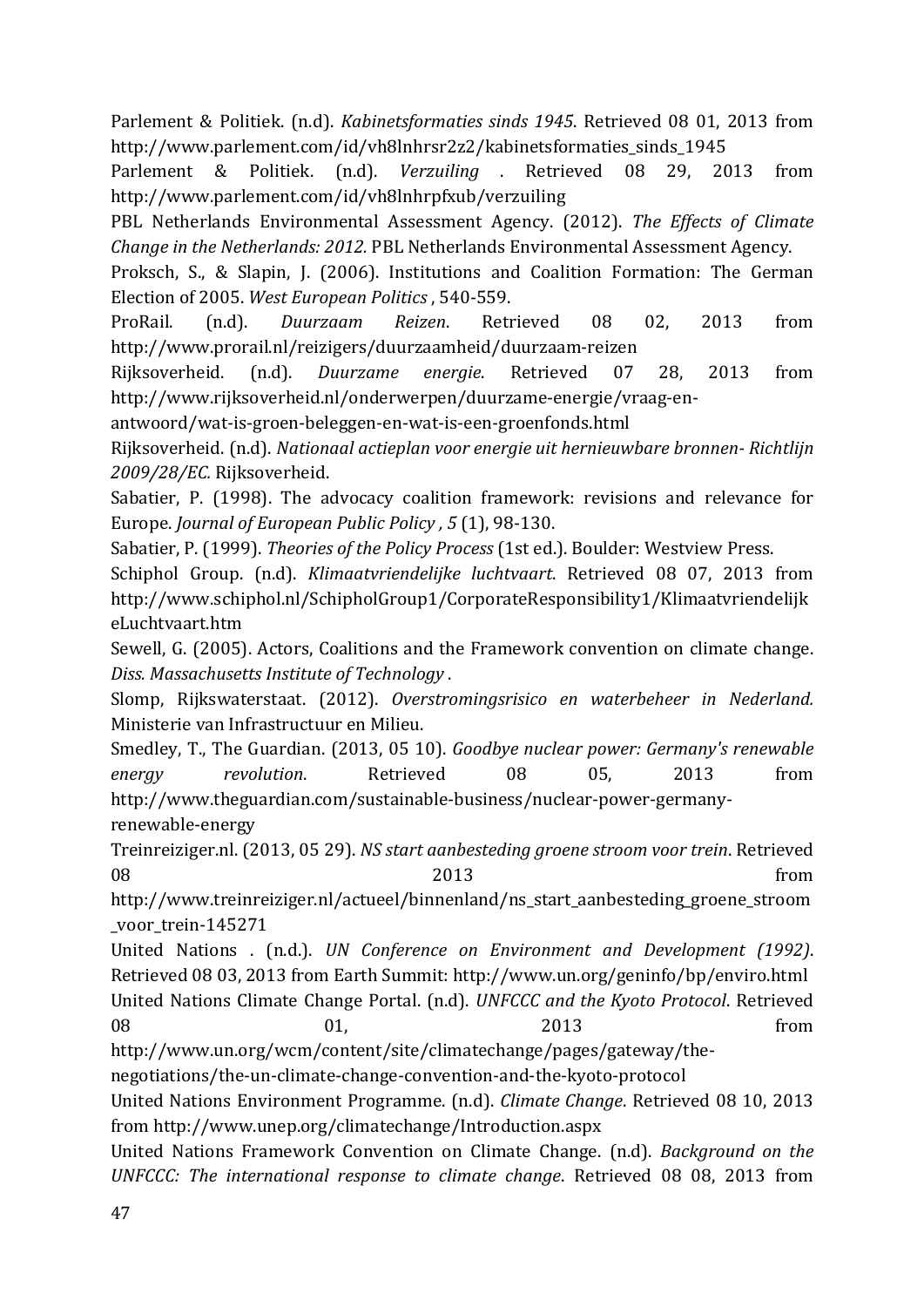United Nations Framework Convention on Climate Change: http://unfccc.int/essential\_background/items/6031.php

United Nations Framework Convention on Climate Change. (2013). *Kyoto Protocol.* Retrieved 08 02, 2013 from http://unfccc.int/kyoto\_protocol/items/3145.php

United Nations Framework Convention on Climate Change. (n.d). *Parties & Observers*. Retrieved 07 22, 2013 from United Nations Framework Convention on Climate Change: http://unfccc.int/parties\_and\_observers/items/2704.php

VVD. (2012). *Niet doorschuiven maar aanpakken- Verkiezingsprogramma VVD 2012- 2017.*

World Nuclear Association. (2013, 07). *Nuclear power in Germany*. Retrieved 08 01, 2013 from http://www.world-nuclear.org/info/Country-Profiles/Countries-G-N/Germany/#.UgjFMBbu5yZ

Zebisch, M., Grothmann, T., Schröter, D., Hasse, C., Fritsch, U., & Cramer, W. (2005). *Climate Change in Germany: Vulnerability and Adaptation Strategies of Climate-Sensitive* Sectors. Germany: Potsdam Institute for Climate Impact Research.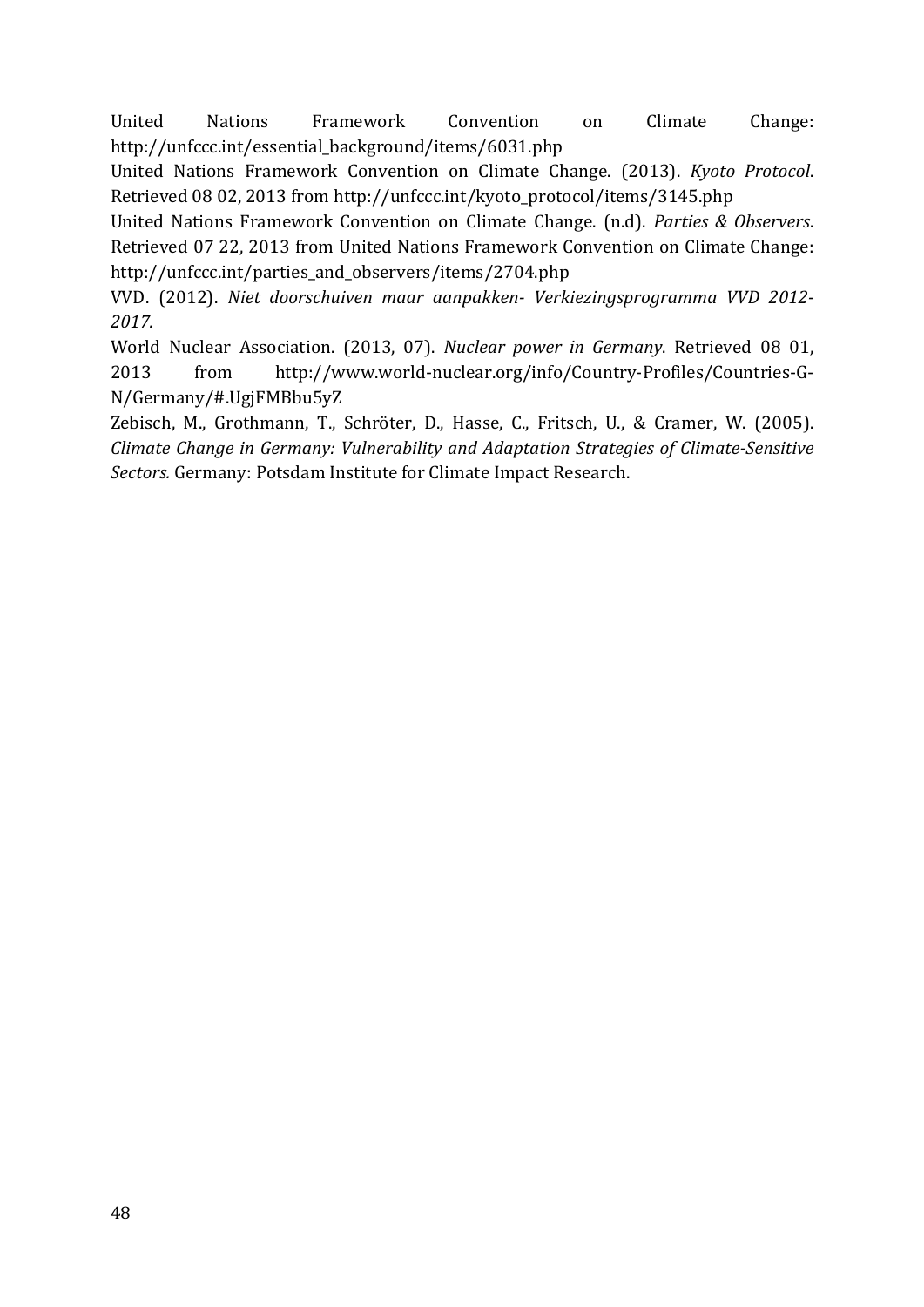# **ANNEX**

# **8.1 ANNEX A**



Share of renewable energy in fuel consumption of transport -  $\%$ 

Source: Data from Eurostat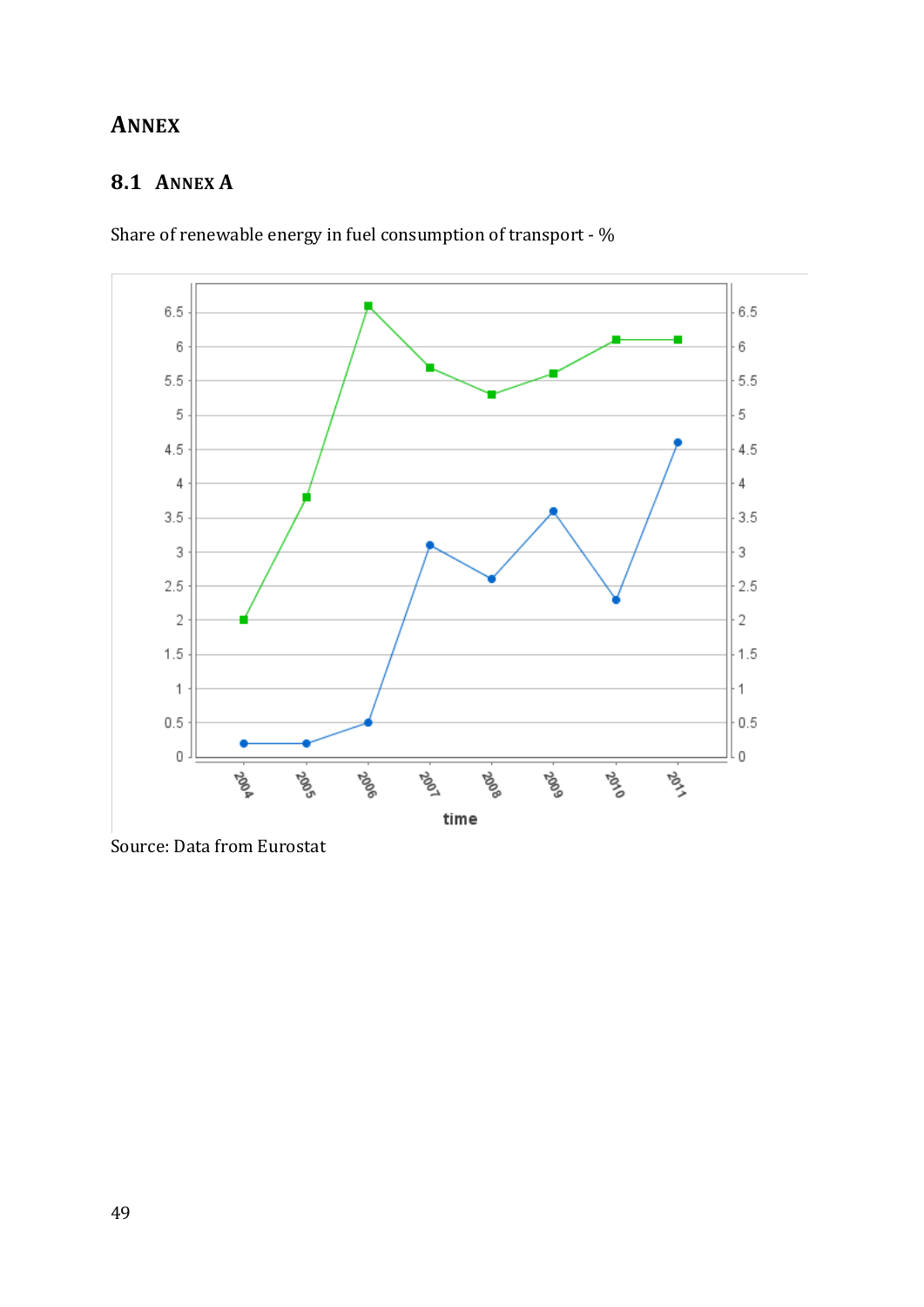# **8.2 ANNEX B**



# Greenhouse gas emissions from transport<br>1000 tonnes of CO2 equivalent

Source: Data from Eurostat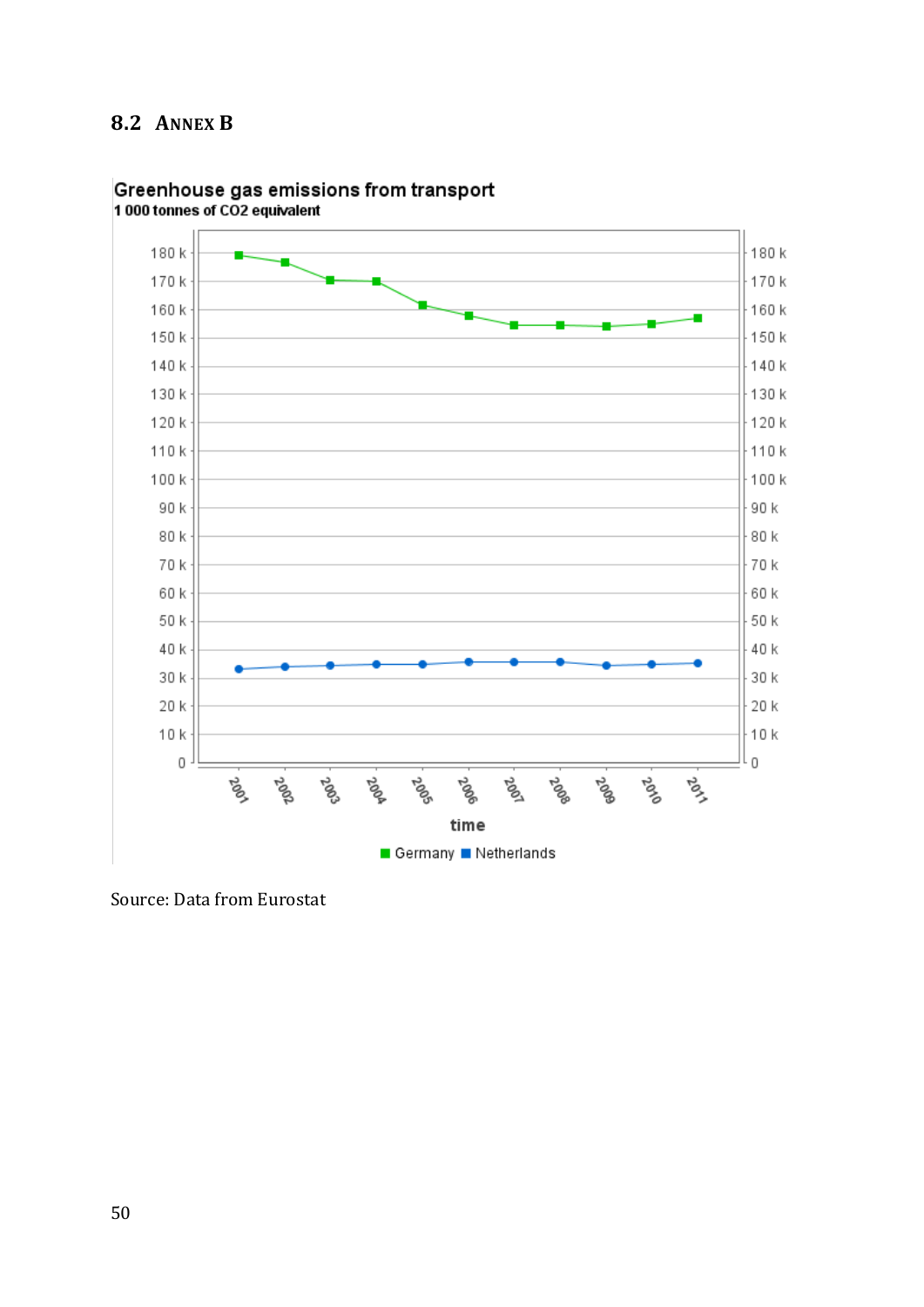# **8.3 ANNEX C**





Source: Data from Eurostat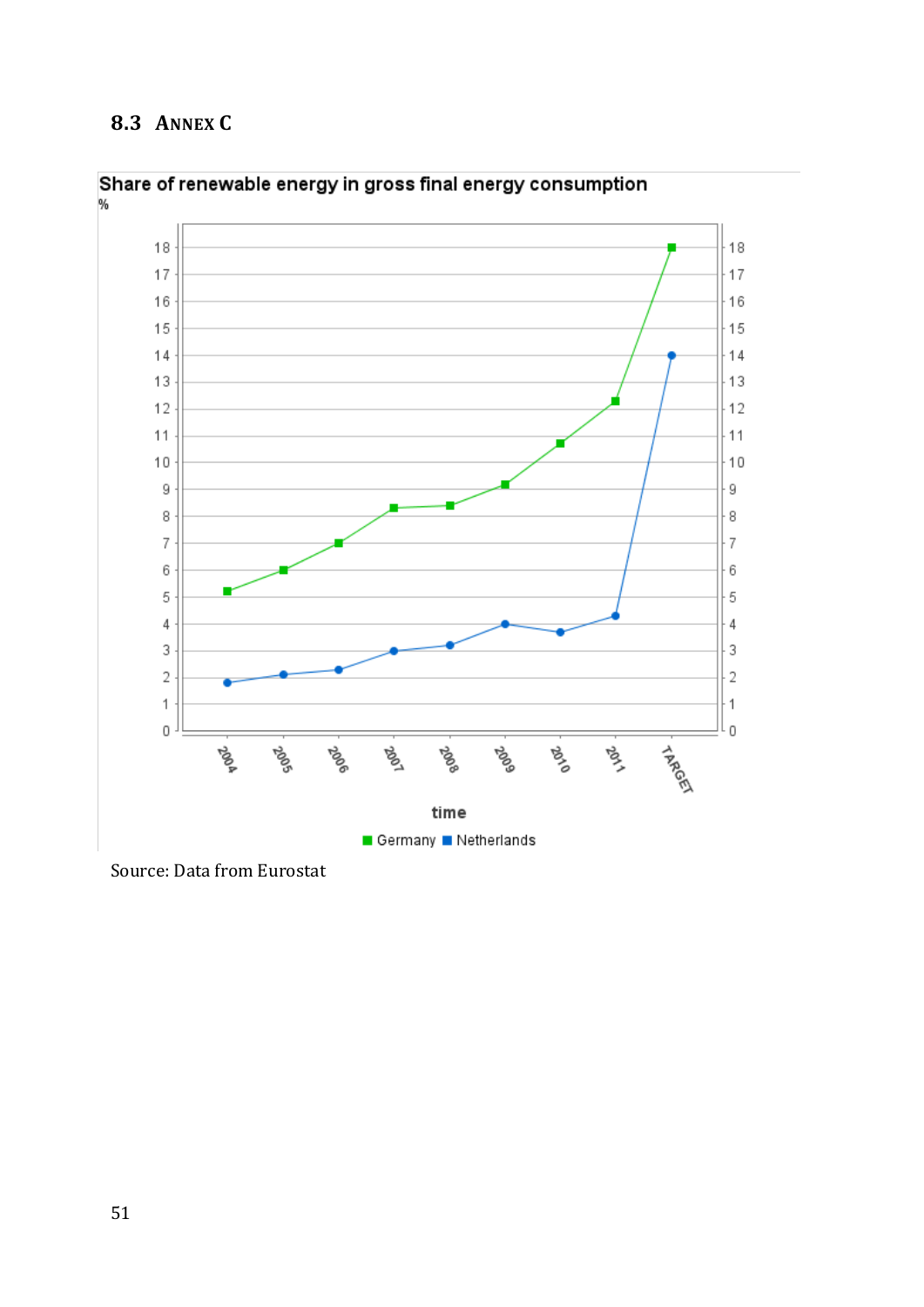# **8.4 ANNEX D**

Economic and social values of the Dutch, German and total EU citizens.

|                |                                                                                                                          |       | <b>EU27</b> |               | Germany |          |                | The Netherlands |          |                |
|----------------|--------------------------------------------------------------------------------------------------------------------------|-------|-------------|---------------|---------|----------|----------------|-----------------|----------|----------------|
|                | Question                                                                                                                 | Agree | Disagree    | Don't<br>Know | Agree   | Disagree | Don't<br>Know  | Agree           | Disagree | Don't<br>Know  |
| Q <sub>1</sub> | The State intervenes<br>too much in our lives                                                                            | 58    | 37          | 5             | 63      | 35       | $\overline{2}$ | 57              | 42       | $\mathbf{1}$   |
| Q <sub>2</sub> | We need more equality<br>and justice even if this<br>means less freedom for<br>the individual                            | 65    | 29          | 6             | 65      | 30       | 5              | 45              | 52       | 3              |
| Q <sub>3</sub> | Nowadays there is too<br>much tolerance.<br>Criminals should be<br>punished more<br>severely                             | 84    | 13          | 3             | 81      | 18       | $\mathbf{1}$   | 80              | 17       | 3              |
| Q4             | Immigrants contribute<br>a lot to (OUR<br>COUNTRY)                                                                       | 44    | 47          | 9             | 38      | 58       | $\overline{4}$ | 56              | 40       | $\overline{4}$ |
| Q <sub>5</sub> | Economic growth must<br>be a priority for (OUR<br>COUNTRY), even if it<br>affects the<br>environment                     | 39    | 53          | 8             | 32      | 66       | $\overline{2}$ | 21              | 77       | $\overline{2}$ |
| Q <sub>6</sub> | Protecting the<br>environment should be<br>a priority for (OUR<br>COUNTRY), even if it<br>affects the economic<br>growth | 74    | 19          | 7             | 65      | 30       | 5              | 58              | 40       | 2              |
| Q7             | Free competition is the<br>best guarantee for<br>economic prosperity                                                     | 61    | 25          | 14            | 68      | 25       | $\overline{7}$ | 61              | 32       | $\overline{7}$ |
| Q <sub>8</sub> | More importance<br>should be given to<br>spare time than to<br>work                                                      | 43    | 50          | 7             | 28      | 69       | $\overline{3}$ | 36              | 61       | 3              |

(Eurobarometer 69: 1. Values of Europeans, 2008)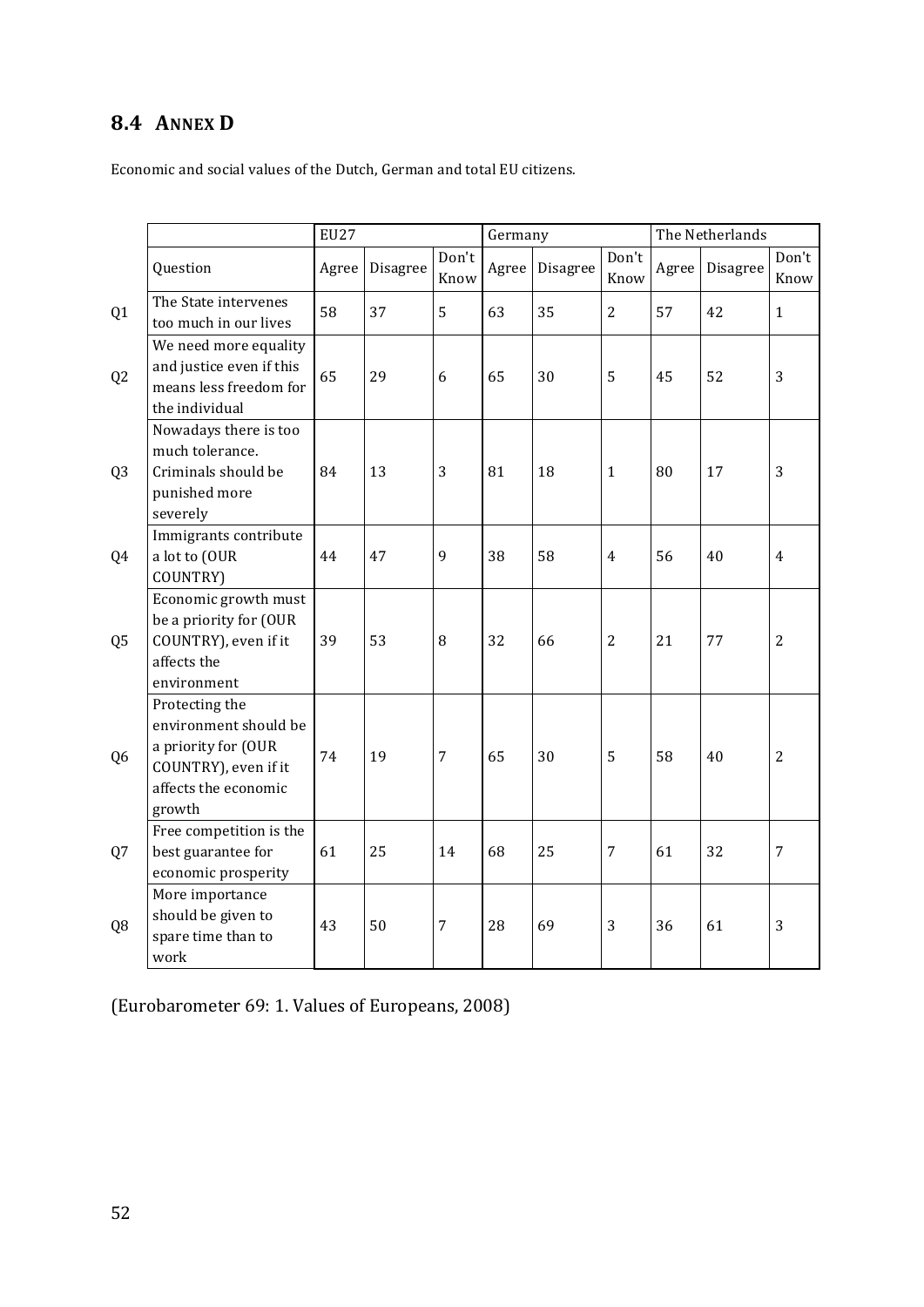# **8.5 ANNEX E**

# Energy production 2000 - 2010 (million tonnes oil equivalent)

|                         | <b>Total production</b><br>of primary energy |                | Share of total production, 2010 (%) |                  |                       |                        |           |  |
|-------------------------|----------------------------------------------|----------------|-------------------------------------|------------------|-----------------------|------------------------|-----------|--|
|                         |                                              |                | <b>Nuclear</b>                      | Solid            | Natural               | Crude                  | Renewable |  |
|                         | 2000                                         | 2010           | energy                              | fuels            | gas                   | oil                    | energy    |  |
| <b>EU-27</b>            | 940,6                                        | 830,9          | 28,5                                | 19,6             | 18,<br>$\, 8$         | $\overline{11}$ ,<br>7 | 20,1      |  |
| Euro area               | 448,9                                        | 475,8          | 39,4                                | 13,5             | 17,<br>$\overline{4}$ | $\sqrt{3}$             | 24,9      |  |
| <b>Belgium</b>          | 13,4                                         | 15,1           | 81,8                                | $\boldsymbol{0}$ | $\boldsymbol{0}$      | $\boldsymbol{0}$       | 13,2      |  |
| <b>Bulgaria</b>         | 9,8                                          | 10,4           | 38,1                                | 47,5             | $\boldsymbol{0}$      | $\boldsymbol{0}$       | 14,2      |  |
| <b>Czech Republic</b>   | 30,6                                         | 31,5           | 23                                  | 65,8             | 0,5                   | 0,9                    | 9,2       |  |
| <b>Denmark</b>          | 27,7                                         | 23,3           | $\boldsymbol{0}$                    | $\boldsymbol{0}$ | 31,<br>5              | 53,<br>5               | 13,4      |  |
| Germany                 | 135,4                                        | 131,5          | 27,6                                | 34,3             | 7,4                   | 2,9                    | 24,9      |  |
| Estonia                 | 3,2                                          | 4,9            | $\boldsymbol{0}$                    | 80               | $\boldsymbol{0}$      | $\boldsymbol{0}$       | 20        |  |
| Ireland                 | 2,2                                          | $\overline{2}$ | $\boldsymbol{0}$                    | 52,4             | 15,<br>9              | $\boldsymbol{0}$       | 31,3      |  |
| Greece                  | 10                                           | 9,5            | $\boldsymbol{0}$                    | 77,4             | 0,1                   | 1,2                    | 21        |  |
| Spain                   | 31,5                                         | 34,1           | 46,9                                | 8,9              | 0,1                   | 0,4                    | 43        |  |
| France                  | 129,4                                        | 134,4          | 82,2                                | $\mathbf{0}$     | 0,5                   | 0,9                    | 15,5      |  |
| Italy                   | 28,3                                         | 30,2           | $\boldsymbol{0}$                    | 0,2              | 22,<br>8              | 19,<br>8               | 54,1      |  |
| Cyprus                  | $\boldsymbol{0}$                             | 0,1            | $\boldsymbol{0}$                    | $\mathbf{0}$     | $\ddot{\phantom{a}}$  | $\boldsymbol{0}$       | 91,7      |  |
| Latvia                  | 1,4                                          | 2,1            | $\boldsymbol{0}$                    | 0,1              | $\boldsymbol{0}$      | $\boldsymbol{0}$       | 99,4      |  |
| Lithuania               | 3,2                                          | 1,3            | $\boldsymbol{0}$                    | 0,7              | $\boldsymbol{0}$      | 8,9                    | 90,5      |  |
| Luxembourg              | 0,1                                          | 0,1            | $\boldsymbol{0}$                    | $\mathbf{0}$     | $\boldsymbol{0}$      | $\boldsymbol{0}$       | 70,8      |  |
| Hungary                 | 11,6                                         | 11             | 37,1                                | 14,5             | 20,<br>3              | 9,8                    | 17,5      |  |
| Malta                   | $\boldsymbol{0}$                             | $\mathbf{0}$   | $\boldsymbol{0}$                    | $\bf{0}$         | $\boldsymbol{0}$      | $\boldsymbol{0}$       | $\bf{0}$  |  |
| <b>Netherlands</b>      | 57,6                                         | 69,9           | 1,5                                 | $\overline{0}$   | 90,<br>$\overline{7}$ | 2,6                    | 4,1       |  |
| Austria                 | 9,8                                          | 11,8           | $\boldsymbol{0}$                    | $\mathbf{0}$     | 12,<br>6              | 8,7                    | 73,2      |  |
| Poland                  | 79                                           | 67,1           | $\bf{0}$                            | 82,1             | 5,5                   | 1,1                    | 10,2      |  |
| Portugal                | 3,8                                          | 5,6            | $\boldsymbol{0}$                    | $\mathbf{0}$     | $\boldsymbol{0}$      | $\boldsymbol{0}$       | 97,4      |  |
| Romania                 | 28,6                                         | 27,7           | 10,8                                | 21,3             | 31,<br>1              | 16,<br>1               | 20,5      |  |
| Slovenia                | 3,1                                          | 3,7            | 39,2                                | 32,1             | 0,2                   | $\boldsymbol{0}$       | 27,9      |  |
| Slovakia                | 6,3                                          | 6              | 64                                  | 10,3             | 1,5                   | 0,3                    | 23,4      |  |
| Finland                 | 14,8                                         | 17             | 34,6                                | 10,6             | $\boldsymbol{0}$      | 0,7                    | 53,2      |  |
| Sweden                  | 30                                           | 33,1           | 45,1                                | 0,7              | $\bf{0}$              | $\boldsymbol{0}$       | 52,6      |  |
| <b>United Kingdom</b>   | 269,8                                        | 147,6          | 10,9                                | $\overline{7}$   | 34,<br>9              | 43,<br>3               | 3,6       |  |
| <b>Norway</b>           | 225,7                                        | 209,2          | $\bf{0}$                            | 0,6              | 44,<br>7              | 49,<br>1               | 5,5       |  |
| Switzerland             | 12                                           | 12,6           | 54,3                                | $\mathbf{0}$     | $\boldsymbol{0}$      | $\boldsymbol{0}$       | 39,5      |  |
| Croatia                 | 3,6                                          | 4,2            | $\boldsymbol{0}$                    | $\mathbf{0}$     | 52,<br>5              | 18,<br>$\mathbf{1}$    | 29,2      |  |
| <b>FYR</b> of Macedonia | 1,5                                          | 1,6            | $\mathbf{0}$                        | 73,9             | $\boldsymbol{0}$      | $\boldsymbol{0}$       | 26,1      |  |
| <b>Turkey</b>           | 25,9                                         | 32,3           | $\boldsymbol{0}$                    | 54,3             | 1,7                   | 7,9                    | 36        |  |

Source: Eurostat (online data codes: ten00076, ten00080, ten00077, ten00079, ten00078 and ten00081)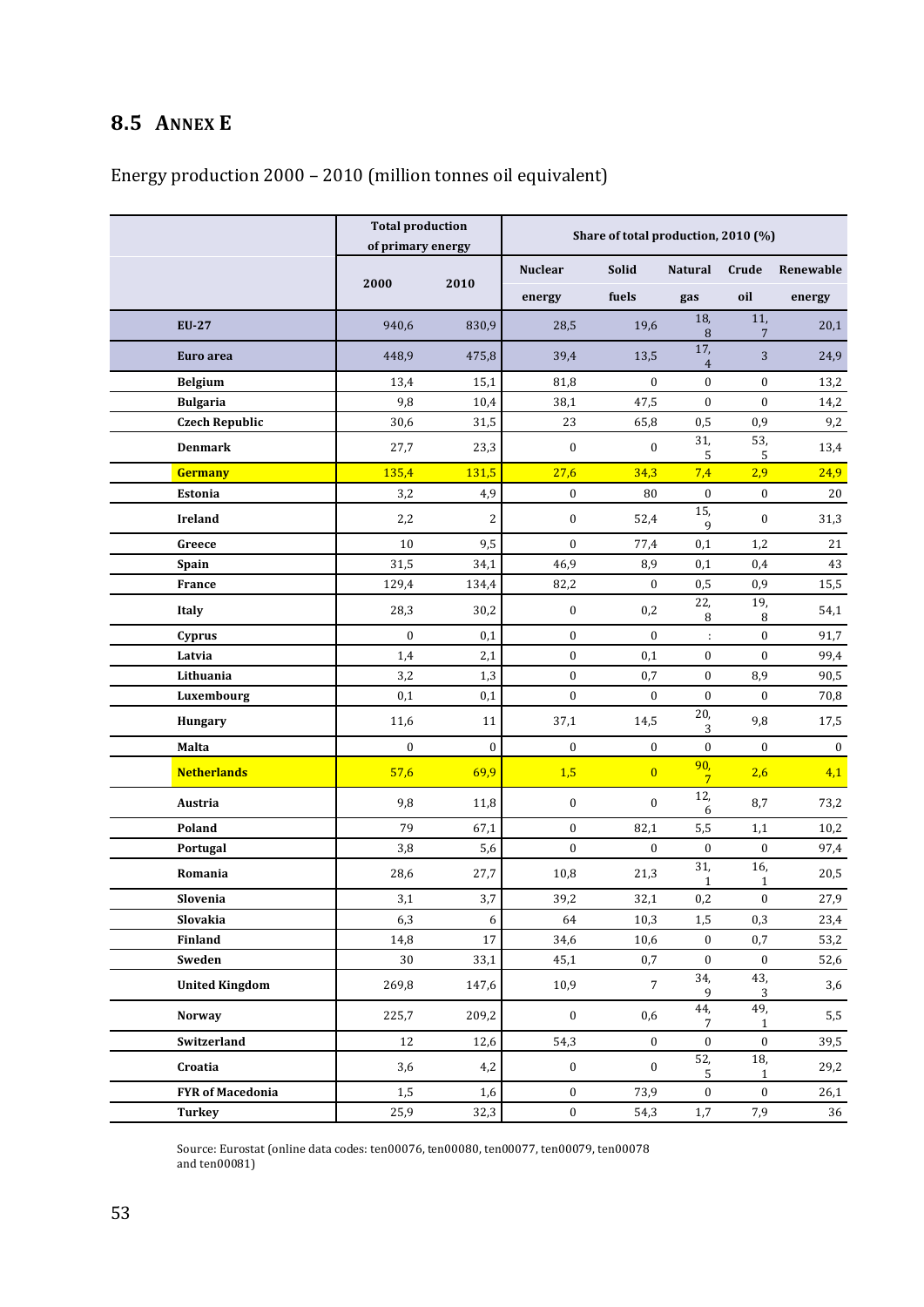# **8.6 ANNEX F**

What do you think are the two most important issues facing (OUR COUNTRY) at the moment? (MAX. 2 ANSWERS POSSIBLE)

### Germany

|               | Economic<br>situation | Defence/<br>Foreign<br>affairs | Housing | Pensions | Healt<br>h care<br>syste<br>m | Crime | Rising<br>prices/<br>inflatio<br>n | Taxatio<br>n |
|---------------|-----------------------|--------------------------------|---------|----------|-------------------------------|-------|------------------------------------|--------------|
| apr.<br>$-08$ | 14%                   | $1\%$                          | 0%      | 16%      | 21%                           | 16%   | 44%                                | 9%           |
| okt.-<br>08   | 34%                   | 2%                             | 1%      | 12%      | 21%                           | 11%   | 42%                                | 9%           |
| jun.-<br>09   | 49%                   | $1\%$                          | $0\%$   | 10%      | 16%                           | 9%    | 19%                                | 8%           |
| nov.<br>$-09$ | 46%                   | $1\%$                          | $0\%$   | 7%       | 21%                           | 13%   | 16%                                | 7%           |
| jun.-<br>10   | 41%                   | 2%                             | 0%      | 9%       | 23%                           | 10%   | 27%                                | 11%          |
| nov.<br>$-10$ | 19%                   | 4%                             | 0%      | 13%      | 29%                           | 12%   | 18%                                | 7%           |

|               | Unemployme<br>nt | Terroris<br>m | The<br>education<br>al system | Protecting<br>the<br>environme<br>nt | Other | Immigratio<br>n | Energy<br>related<br>issues |
|---------------|------------------|---------------|-------------------------------|--------------------------------------|-------|-----------------|-----------------------------|
| apr.<br>$-08$ | 35%              | 3%            | 16%                           | 5%                                   | $1\%$ | 6%              | 7%                          |
| okt.-<br>08   | 24%              | 3%            | 17%                           | 3%                                   | $1\%$ | 5%              | 9%                          |
| jun.-<br>09   | 53%              | 3%            | 16%                           | 4%                                   | $0\%$ | 4%              | 2%                          |
| nov.<br>$-09$ | 58%              | 3%            | 14%                           | 4%                                   | $1\%$ | 4%              | 2%                          |
| jun.-<br>10   | 41%              | 2%            | 18%                           | 2%                                   | 1%    | 5%              | 5%                          |
| nov.<br>$-10$ | 30%              | 19%           | 16%                           | 5%                                   | 2%    | 16%             | 6%                          |